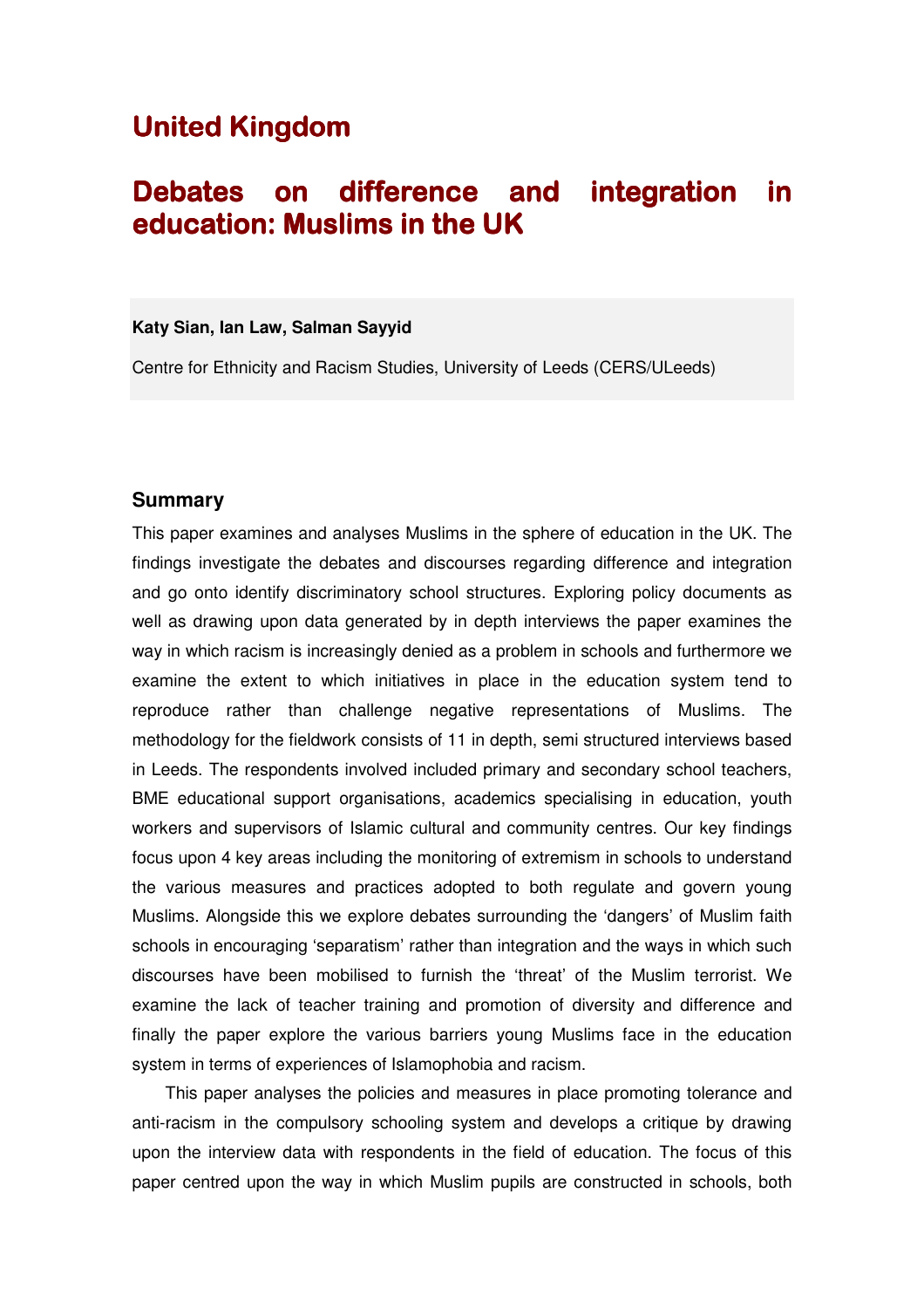primary and secondary. We explore how Muslim pupils are positioned within the education sector, and the effectiveness of support mechanisms and measures in place. Fundamentally we examine the various discursive configurations surrounding Muslims to unravel the ways in which schools respond to discrimination and the extent to which the education system is committed to fostering anti-racist practices. This enables us throughout the report, to critically examine how the experiences of Muslim pupils reinforces or challenges the wider political discourses of Muslims as 'problematic' and 'self-segregating' and furthermore how this restricts them in terms of reaching their full potential in the educational system.

# **Introduction**

Don't let them change ya, Or even rearrange ya! Oh, no! We've got a life to live, Only the fittest of the fittest shall survive - Stay alive (Bob Marley)

Education is a key sphere in which the post-racial logic manifests itself in an attempt to deal with Muslim subjects. Current debates surrounding 'failed' multiculturalism as stated by David Cameron in his speech in Munich, February 2011, have fuelled and reinforced notions of 'segregated' communities and 'ghettoisation', as such the so called lack of integration and cohesion has according to the Prime Minister led to extremism among Muslim communities.<sup>1</sup> This assault on multiculturalism by the new British Tory Prime Minister is part of a wider critique of supposedly multicultural policies carried out by right wing commentators and politicians (Merkel, Berlusconi and Sarkozy) throughout Europe and beyond. In these debates Muslims are often cited as an example of the failings of multicultural policies in producing homogenous strife free societies. This paper will explore the monitoring of extremism in schools to understand the various measures and practices adopted to both regulate and govern young Muslims. Alongside this we will explore debates surrounding the 'dangers' of Muslim faith schools in encouraging 'separatism' rather than integration and the ways in which such discourses have been mobilised to furnish the 'threat' of the Muslim terrorist. We will go onto explore how difference and diversity is reflected in education especially when that difference and diversity comes in the form of a Muslim.

This paper will focus of the sphere of education, examining the policies and measures in place promoting tolerance and anti-racism in the compulsory schooling

<sup>&</sup>lt;u>.</u><br><sup>1</sup> See: <u>http://www.bbc.co.uk/news/uk-politics-12371994</u> Accessed Feb: 2011.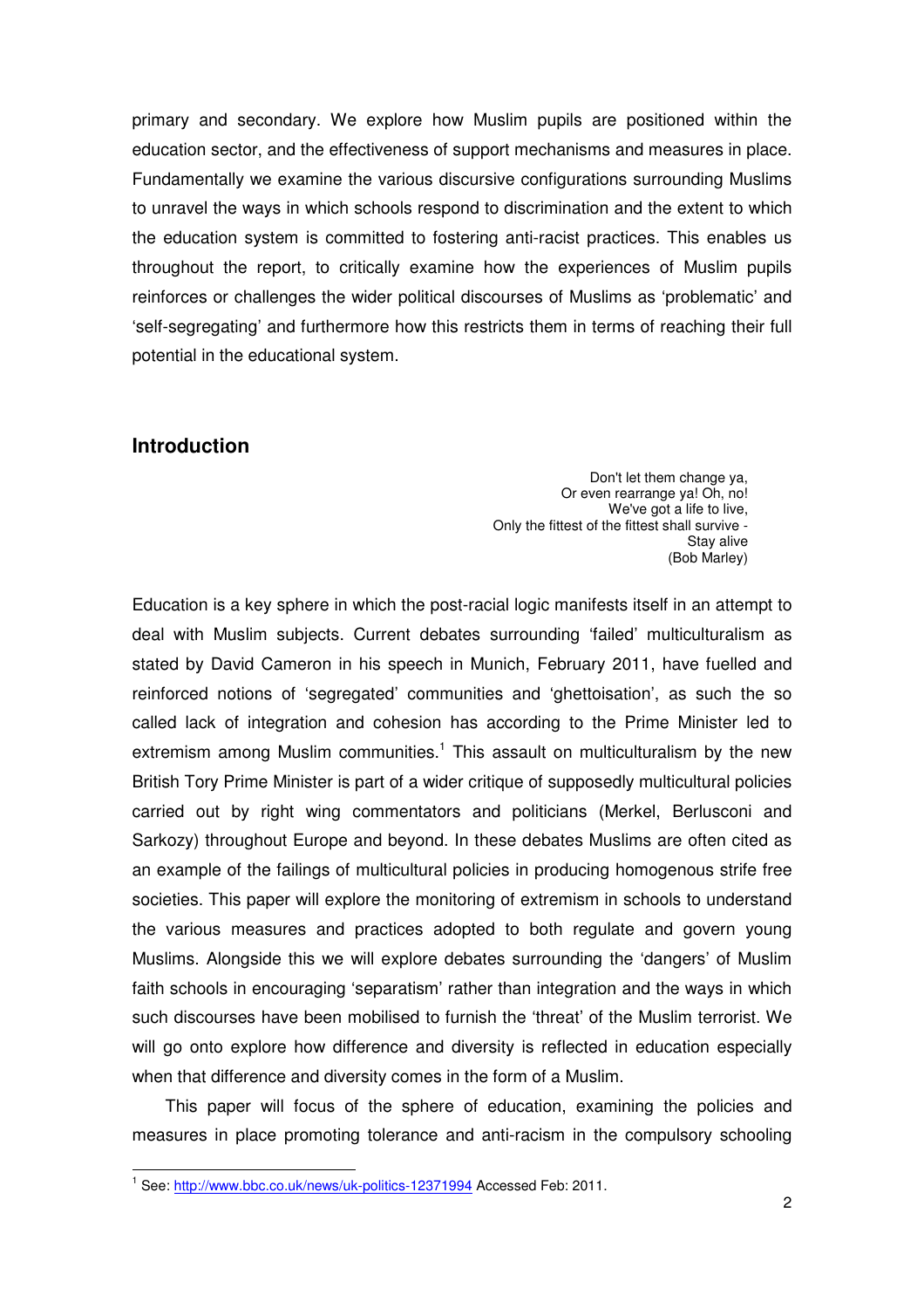system. The paper will develop a critique by drawing upon interview data with respondents in the field of education. The focus of this report centred upon the way in which Muslim pupils are constructed in the schools, both primary and secondary. As such we will examine the commitment to the promotion of cultural and religious diversity in schools, as well as the impact of 'extremism', racism, faith schools and teacher training on different cultures and ethnicities. We will explore how Muslim pupils are positioned within the education sector, moreover the barriers and difficulties they encounter as well as the support mechanisms in place. Fundamentally we will unravel the ways in which schools respond to discrimination and the extent to which they are committed to fostering anti-racist practices as well as the initiatives in place to encourage tolerance and multiculturalism. This will enable us to understand how the experiences of Muslim pupils reinforces or challenges the wider political discourses of Muslims as 'problematic' and 'self-segregating' and furthermore how this may restrict them in terms of reaching their full potential in the educational system.

The methodology for the fieldwork consists of 11 in depth, semi structured interviews based in Leeds. $2$  The sample for the interviews consists of respondents involved in the following professions/organisations:

- Primary and secondary school teachers
- BME educational support organisations
- Academics specialising in education
- Youth workers
- Supervisors of Islamic cultural and community centres.

The findings are analysed using a discourse analysis approach, thus we are concerned with mapping out the hegemonic narrative surrounding Muslims in the sphere of education and what this reveals about the wider discourse on Muslims in the climate of Islamophobia in the post-racial context. That is, we want to understand how Muslims are constructed in the education sector and the interplay between the current paradoxical backdrop which on the one hand signals towards the end of racism, yet on the other, cements, facilitates and subscribes to a widely embedded anti-Muslim stance circulating throughout the west.

**EXECUTE:**<br><sup>2</sup> Keeping to the ethical guidelines of social research by the British Sociological Association (BSA), we ensure to safeguard and protect the anonymity and privacy of those who have participated in the research, thus throughout this paper we will refer to the interview respondents as numbers, we are unwilling to add anymore information as this could compromise issues surrounding confidentiality. See: http://www.britsoc.co.uk/equality/Statement+Ethical+Practice.htm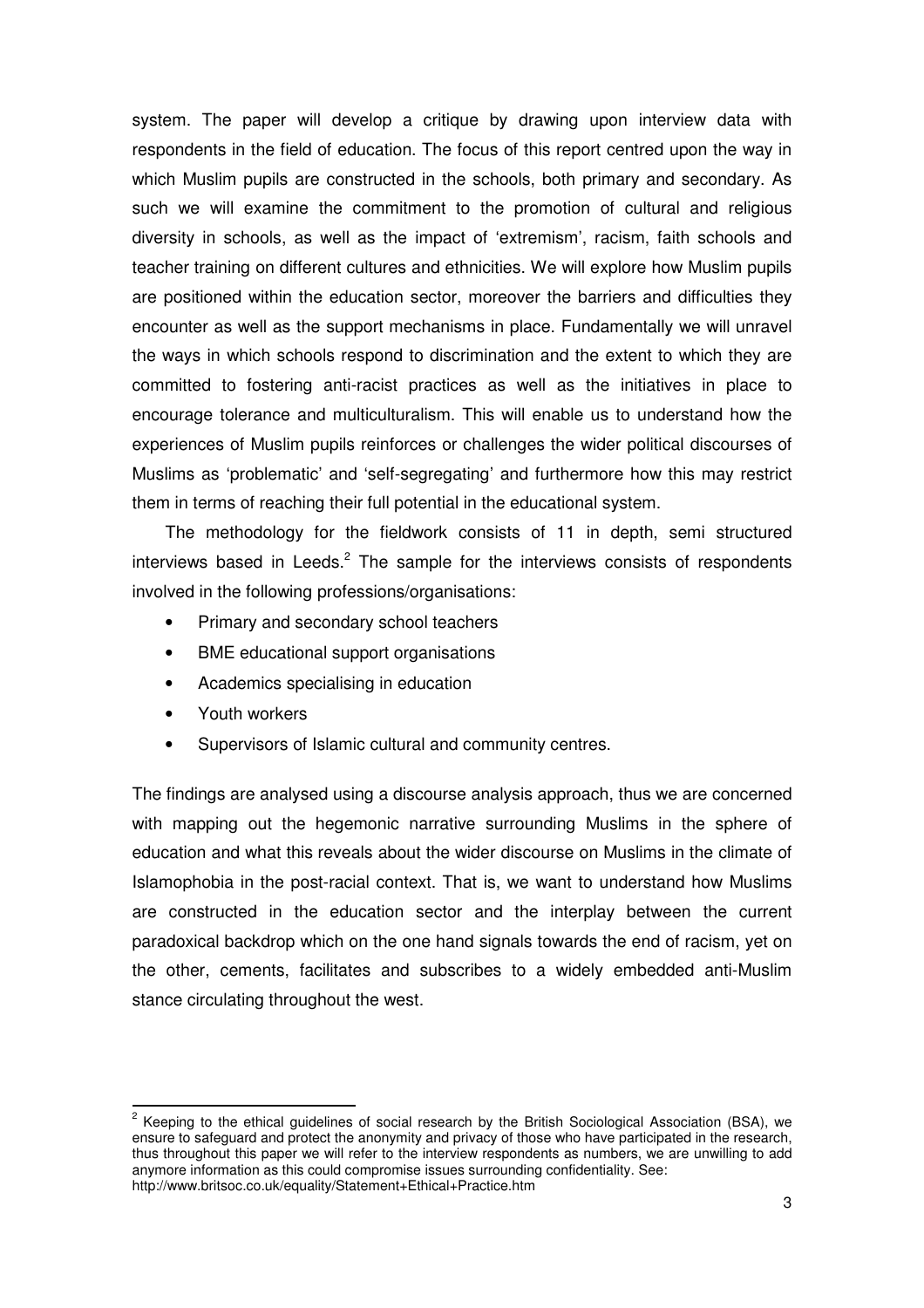# **1. A critical overview of the political context and debates on education**

Education has often been the most high profile policy field where changing national and local government priorities are signalled and implemented. From 1945 to the late 1950s racial discrimination legislation was seen as unnecessary despite strong popular racism. These issues and ethnic diversity were largely ignored in government policy. From the late 1950s to the late 1960s a cross-party political consensus emerged advocating strong racialised immigration controls and weak protection against discrimination to manage the perceived de-stabilising effects of minority migration. In education, assimilation was a key goal with a focus on dispersal and English language teaching. Cultural pluralism and integration came to dominate policy rhetoric into the 1970s with an emphasis on minorities changing and adapting to 'fit in'. Increasing community, ethnic and religious-based and antiracist protest led to the popularisation of multicultural and antiracist education across local education authorities through the 1980s, but schools had great freedom to ignore these developments if they wish, and many did. From 1986 onwards there was a weakening of these movements and a government drive to curb and push back these developments. The introduction of a National Curriculum which failed to acknowledge race and ethnic diversity is indicative of this position.

New Labour from 1997 onwards signalled a change of direction with a welcome explicit focus on the significance of these issues, but this more progressive stance lacked a fundamental understanding of racism and equality issues (Somerville 2007, Gillborn 2008). Following 9/11, government policy moved from 'naïve' to 'cynical' multiculturalism, (in other words a move from promoting the values and organisations concerned with different minority cultures with little commitment to equality to a view that this was misguided and primarily led to increasing divisions between communities which then required action to promote social cohesion) and signalled a return to integrationist and assimilationist priorities with an increasing perception that multicultural policies had failed through encouraging greater ethnic division. In the wake of the urban disturbances of 2001 much policy discussion has focussed on the goal of community cohesion. To some extent this has replaced an earlier emphasis on social exclusion and inclusion, in part because some analyses of those events suggested that self-segregation of minority ethnic communities was a factor in undermining cohesion. Following the 7/7 attacks, the rights and perspectives of the white majority became increasingly asserted with calls for stronger intervention to improve integration, community cohesion, security and contemporary assimilation,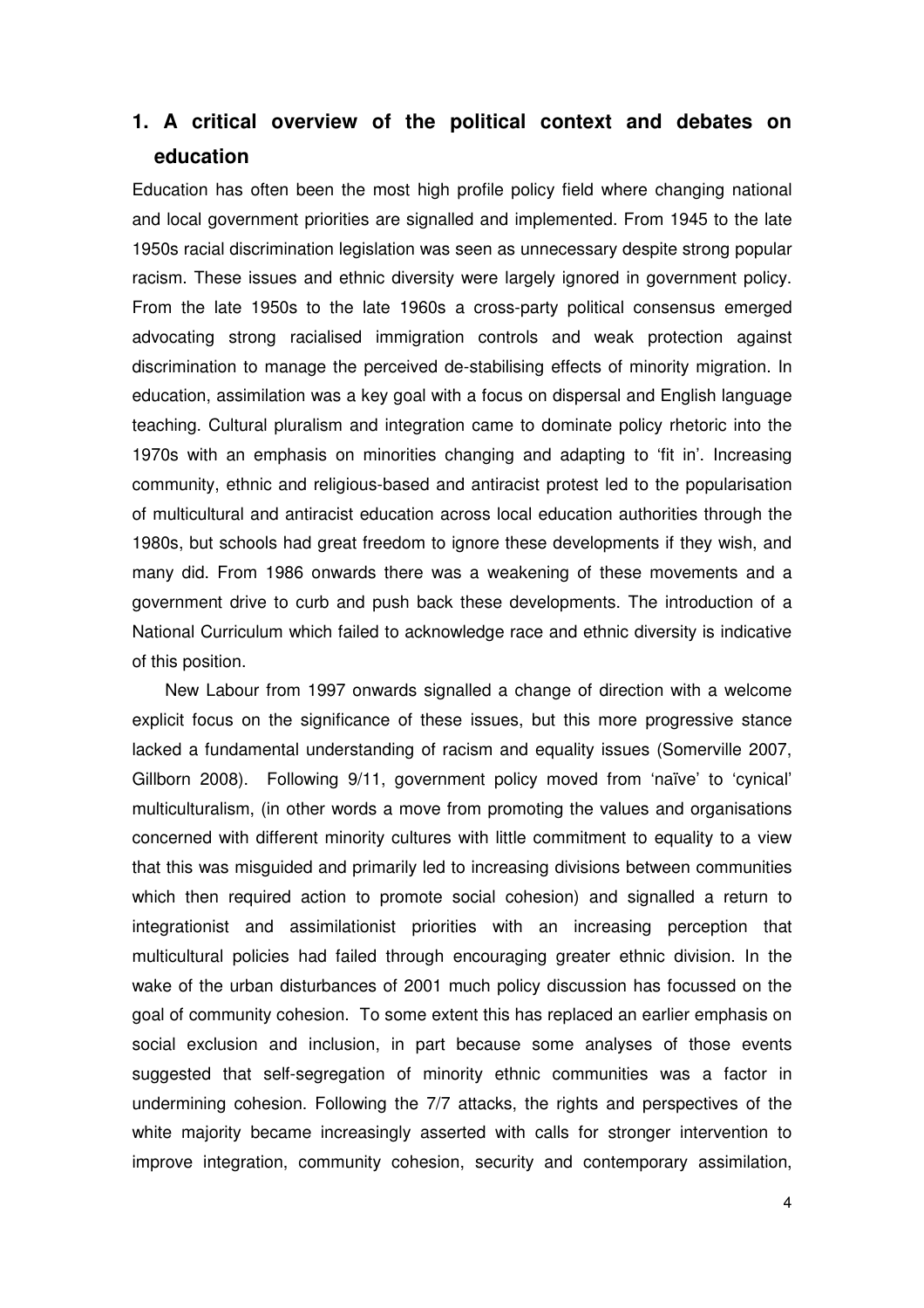summed up by Gillborn (2008) as 'aggressive majoritarianism'. In education this is exemplified by attacks on wearing the veil by Muslims in school in new guidance on school uniform codes which emphasised security, integration and cohesion which was quickly interpreted by the Media as 'a school ban on veils'. Here, looking different is seen as a 'common sense' threat to national society and local community cohesion. This indicates a deteriorating policy climate and one in which it is increasingly difficult to prioritise fundamental race equality and ethnic diversity objectives and which shows greater concern for white racist sentiments. The attacks in the UK provided justification for increasingly punitive and disciplinary policies in a range of fields.

Cuts in public expenditure and ramping up the neo-liberal agenda of choice and competition in education, developed under New Labour, are the two key drivers of current government policy on education. Expansion of the academies programme, creation of 'free schools' and severe budget cuts mark out some of the central actions of the new government in this sphere. The further re-structuring of secondary education in this way is likely to have a detrimental impact on ethnic minority groups, as in Sweden (Law and Swann 2011). Cuts are leading to the dismantling of the complex raft of policies, initiatives and programmes concerned to address ethnic minority achievement and address issues of racial and ethnic diversity in schools. In a recent survey of half of all local authorities in England about the current position of Ethnic Minority Achievement Grant (EMAG) services 80% of respondents had experienced or were expecting to experience restructuring and/or the reduction of posts through forced or voluntary redundancies in the near future and nearly a third of authorities had already completed or finalised plans to delete or reduce their Ethnic Minority Achievement Services (NUT/NALDIC 2010). Common negative impacts on schools included a reduction in pupil support; a reduction in availability and a rise in costs of valued additional school based work such as interpretation or home school liaison; a shortage of knowledgeable specialists when demand is rising and a disproportionate impact on less well funded schools in which ethnic minority pupils are concentrated. The biggest deterioration reported was in the quality or availability of support for ethnic minority pupils and students.

The attempt to scrap the education maintenance allowance (EMA) by the government was partially reversed but still substantial cuts will be made and this impacts differentially on ethnic minority students as a much higher proportion of some minority groups had received this support, 43 percent of all 17- to 18-year-old full-time students received EMA whereas 67 percent of Black African and 88 percent of Bangladeshi students were in receipt of this allowance.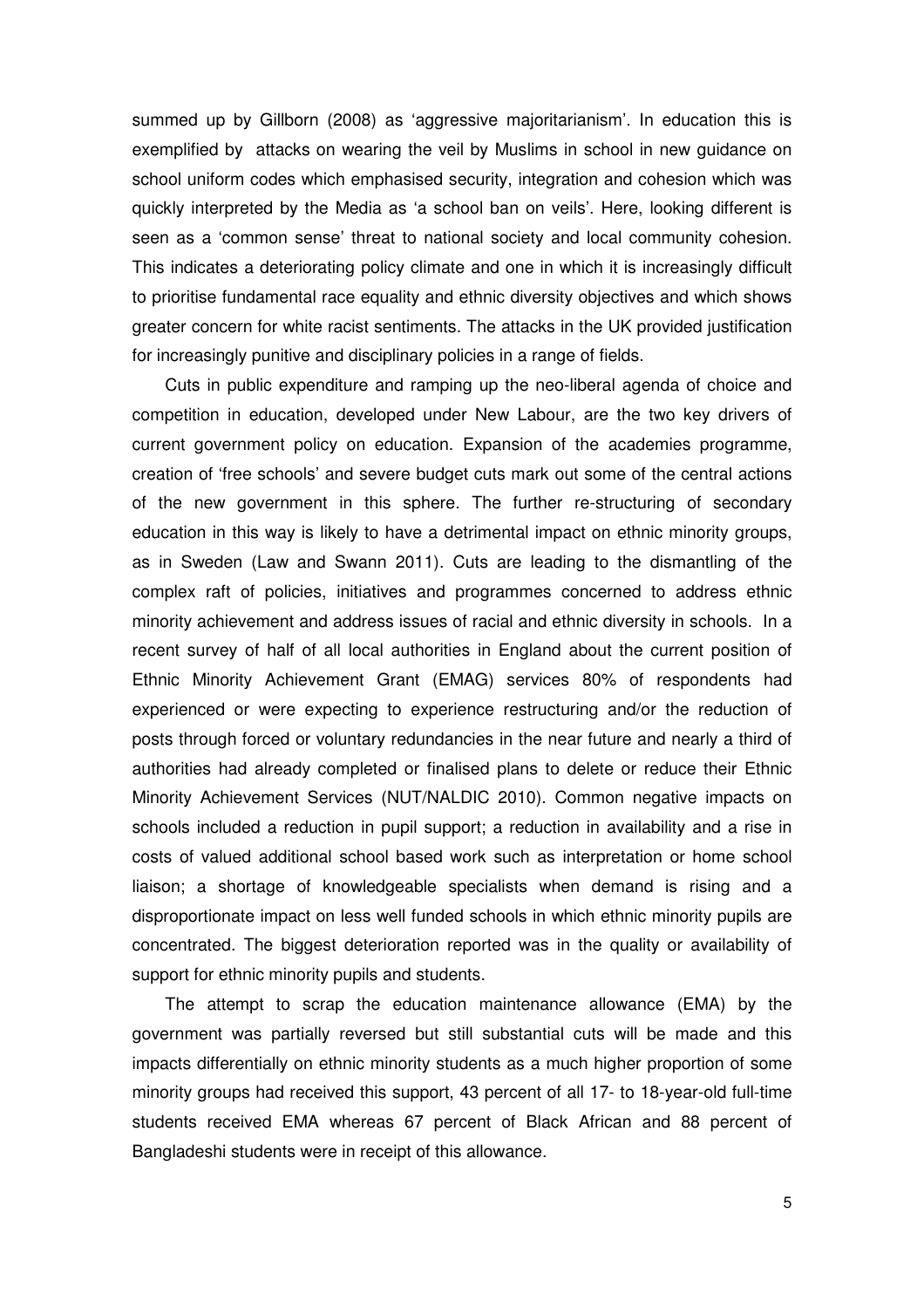The move away from prioritising issues of racial and ethnic equality in educational policy is clear in the silence on many of these issues from the Department of Education and reflects the explicit rejection of multiculturalism and policies to address ethnic diversity by the Prime Minister. The Department of Education website (accessed 7/4/11) now contains practically no information or guidance for schools on matters of ethnic minority achievement which is very different to the mass of reports and guidance made available to schools under New Labour. Overall, this new climate of muscular majoritarianism and strengthening neo-liberalism resulting in the decimation of progressive interventions marks a political acceptance of increasing racial and ethnic inequalities, an indifference to the racialisation of education and hostility to race and ethnic specific policies and programmes. There are strong parallels here with trends in Central and Eastern Europe in relation to the Roma (Law and Swann 2011).

Segregation and integration are 'chaotic concepts' and their misrecognition and mis-interpretation provides fertile ground for 'myths to grow' (Finney and Simpson 2009). There are many myths associated with schooling in the UK, including a current government view that multiculturalism has facilitated segregation and that minority ethnic groups prefer segregated schools. Multiculturalism, in terms of the recognition of the human needs that arise from ethnic diversity in social policy, and anti-racism, in terms of the recognition of the need to challenge the fundamental basis of racial hostility and associated violence, have not led to increasing spatial, structural or cultural segregation, and these objectives remain legitimate policy goals. Despite the political rhetoric, ethnic managerialism, recognising the need to respond to ethnic diversity in the provision of public services and applying 'new public managerial' strategies to this issue is prevalent across all sectors, for example the sanctioning of faith schools and adapting institutions, law and professional practice (Law 1997, Modood 2011). Also, the failure of institutions to adequately identify and respond to differing needs does lead to poor quality service provision and reproduces patterns of exclusion, as in the case of the failure of secondary education in relation to Gypsy and Traveller children (also recently confirmed in evidence on Scotland, Netto et al 2011) and the very limited attention to issues of racism and ethnic diversity in the national curriculum (Ball 2009). Race relations law in the UK defines segregationary practices as direct discrimination, treating someone less favourably because they are a member of a specific group, and cases of for example segregation of minority ethnic children in special remedial English classes which deprive them of learning from the national curriculum have been found to be unlawful.

In relation to schooling, ethnic composition is not growing over time and there is a strong desire for ethnically mixed schools among both white and minority ethnic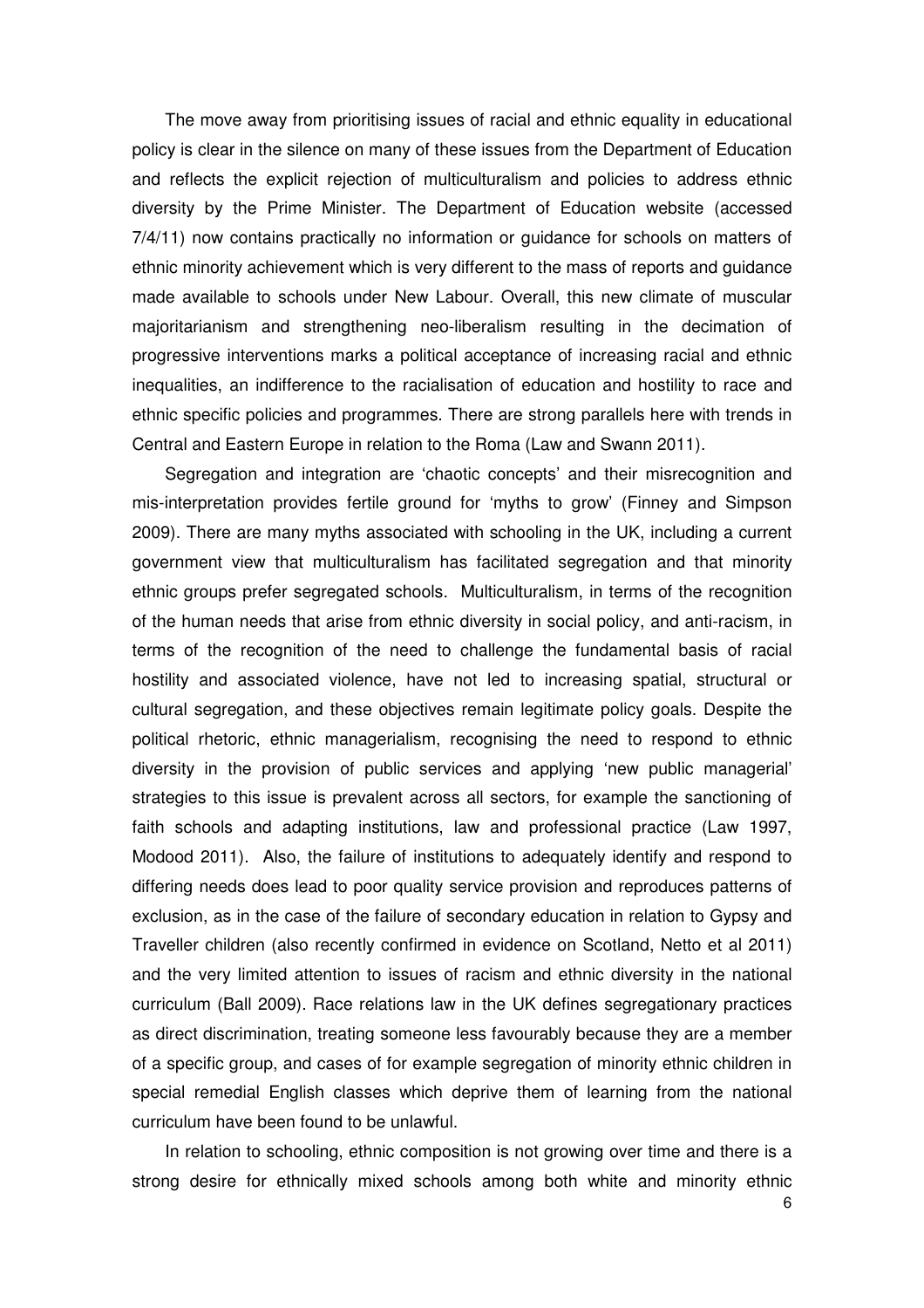families (Weekes-Bernard 2007), although a minority of both white and minority ethnic parents do prefer schools where their child is a part of the ethnic majority in the school. Ethnic composition of schools and resulting segregation arises largely from differentials in income and wealth and decisions in the housing market and the resulting mismatch between choice of schools and outcomes (Finney and Simpson 2009). Here, the statutory legal duty placed on schools to promote both 'good race relations' and 'community cohesion', for example in contexts where there are, concentrations of either white or minority pupils, and also where there is evidence of inter-ethnic conflict, is of particular importance. Further, all minorities, including Muslims, want to live in mixed neighbourhoods and increasing residential concentrations in certain areas is caused by those who move out. Paradoxically, both increasing suburbanisation and increasing inner-city concentrations characterise the housing outcomes for all minority ethnic groups result from both increasing socio-economic polarisation within minority ethnic groups and 'white flight'. White middle-class children often have little interaction with children from other backgrounds. These children rarely had working class friends and their few minority ethnic friends were predominantly from middle-class backgrounds. It was clear that there has been little social mixing despite the ethnic mix in some schools as a whole, confirming the persistence of embedded ethnic and racial divisions.

So, in response to the segregating tendencies in education it is paramount to both address the attitudes of white children and young people as well as ethnic differentials in child and adult poverty through the tax and benefit system, the minimum wage and implementation of the race relations legislation. Persistent disadvantage and complex barriers to both work and benefits are experienced by minority groups. The creation of destitution amongst some asylum-seekers, rising unemployment differentials and failure by the Department for Work and Pensions to implement statutory race equality strategies (Law 2011) are all further signs that indicate poor prospects for the future and the likelihood of increasing ethnic differentials in both poverty and in income and wealth, and hence the reproduction of current patterns of ethnic polarisation in schools. The relative vulnerability of minority ethnic groups in a variety of market contexts means that the current economic recession and associated cuts in welfare are having and will have a greater negative impact on these groups and also on school outcomes.

Fully implementing the eradication of direct and indirect racial and ethnic discrimination in schools and other educational institutions could go a long way to dismantling segregationist practices, for example in differential examination entry and setting, across schools. Race relations legislation has placed a statutory responsibility on schools in this regard since 1976. There have been successful formal investigations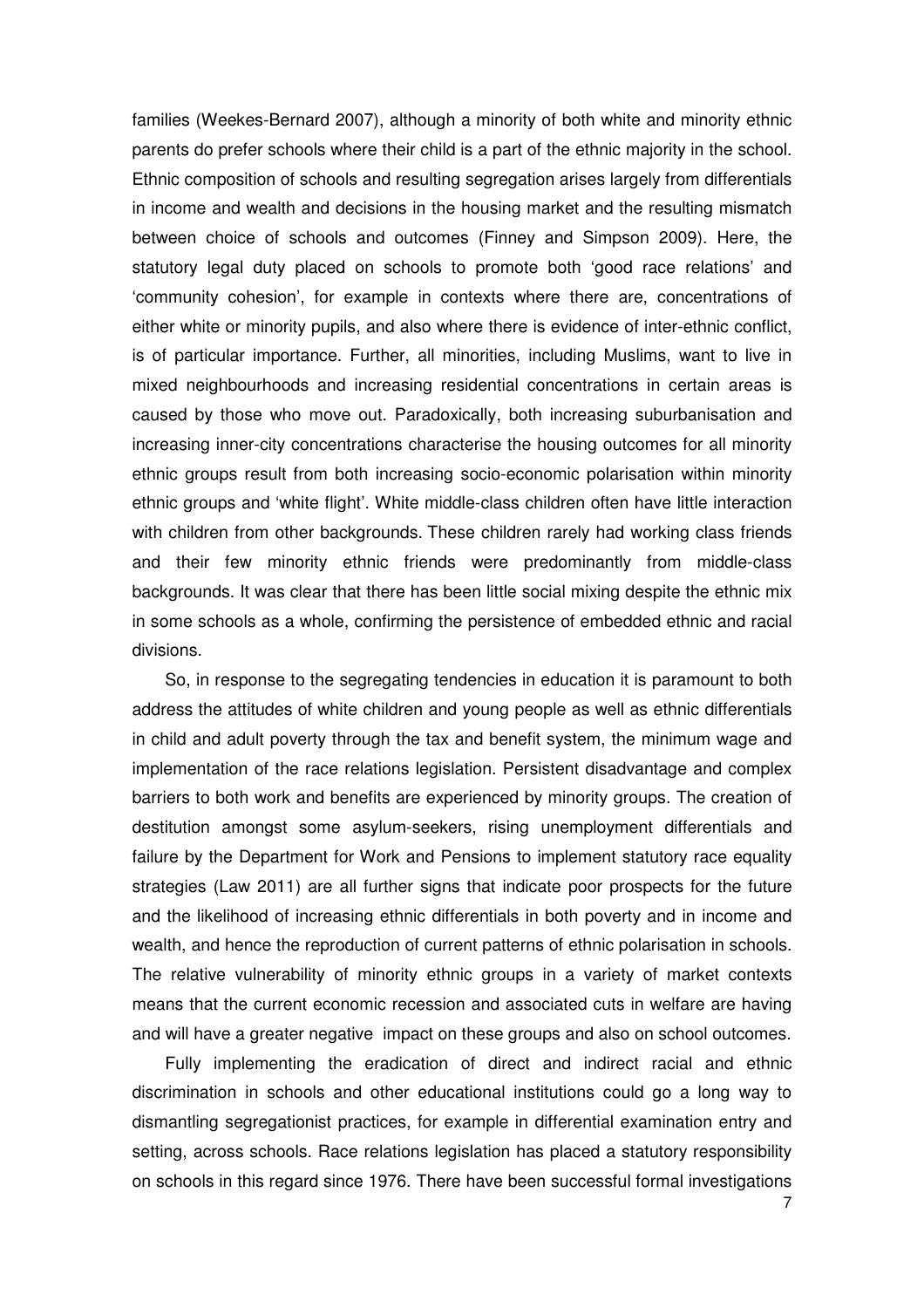and court cases but currently the lack of leadership, data collection, accurate analysis and action within schools on issues of racial and ethnic equality indicate that this is a low priority, and this reflects the prevailing reticence to grasp these issues effectively at national (and international) level. Racial and ethnic inequalities, racial and ethnic hostilities and patterns of racial and ethnic segregation in education are known, broadly understood and largely they are ineffectively dealt with in political, policy and professional contexts. Yet a post-ethnic, post-racial society is being built as declining racist attitudes, increasing mixed-ethnicity friendship groups amongst young people, increasing ethnic mixing in residential neighbourhoods, and the demand for ethnically mixed schools are evident as positive social trends in the UK. These trends are constrained, counteracted and frustrated by the powerful effects of hostile political rhetoric and divisive structural forces, such as the marketisation of education and increasing child poverty. We need to change the terms of the political debate about ethnicity and education and build educational policies and practices which nurture and facilitate these positive multicultural social trends. Despite the constraints of politics, policy and markets everyday multiculturalism is a living, powerful social process which will not be denied.

# **2. Key findings**

The findings which are based on our interview data are focused around four key areas including, the monitoring of 'extremism' in schools, the debates surrounding faith schools, the extent of diversity and teacher training promoted in schools, and the impact of racism and Islamophobia in reinforcing barriers for Muslims in the education system. Throughout the paper we will examine the way in which Muslims have been constructed within the discourse and moreover the key challenges and problems they encounter in the field of education. The findings will draw upon the responses by those interviewed for the research and elaborate upon the way in which the discourse reflects wider debates surrounding Muslims, tolerance and anti-racism in the sphere of education. We will explore how such a discourse reinforces (or challenges) the contemporary Islamophobic context and how it feeds into the post-racial logic; that is the idea that western societies have seen 'the end of racism' (Sayyid 2010: 3).

# 2.1. Monitoring 'extremism'

Following the events of 9/11 and 7/7 the UK government heavily invested in counterterrorism initiatives in attempts to reduce and contain the 'threat' of 'extremism'. This is perhaps most clearly manifested with the PREVENT (or 'Preventing Violent Extremism'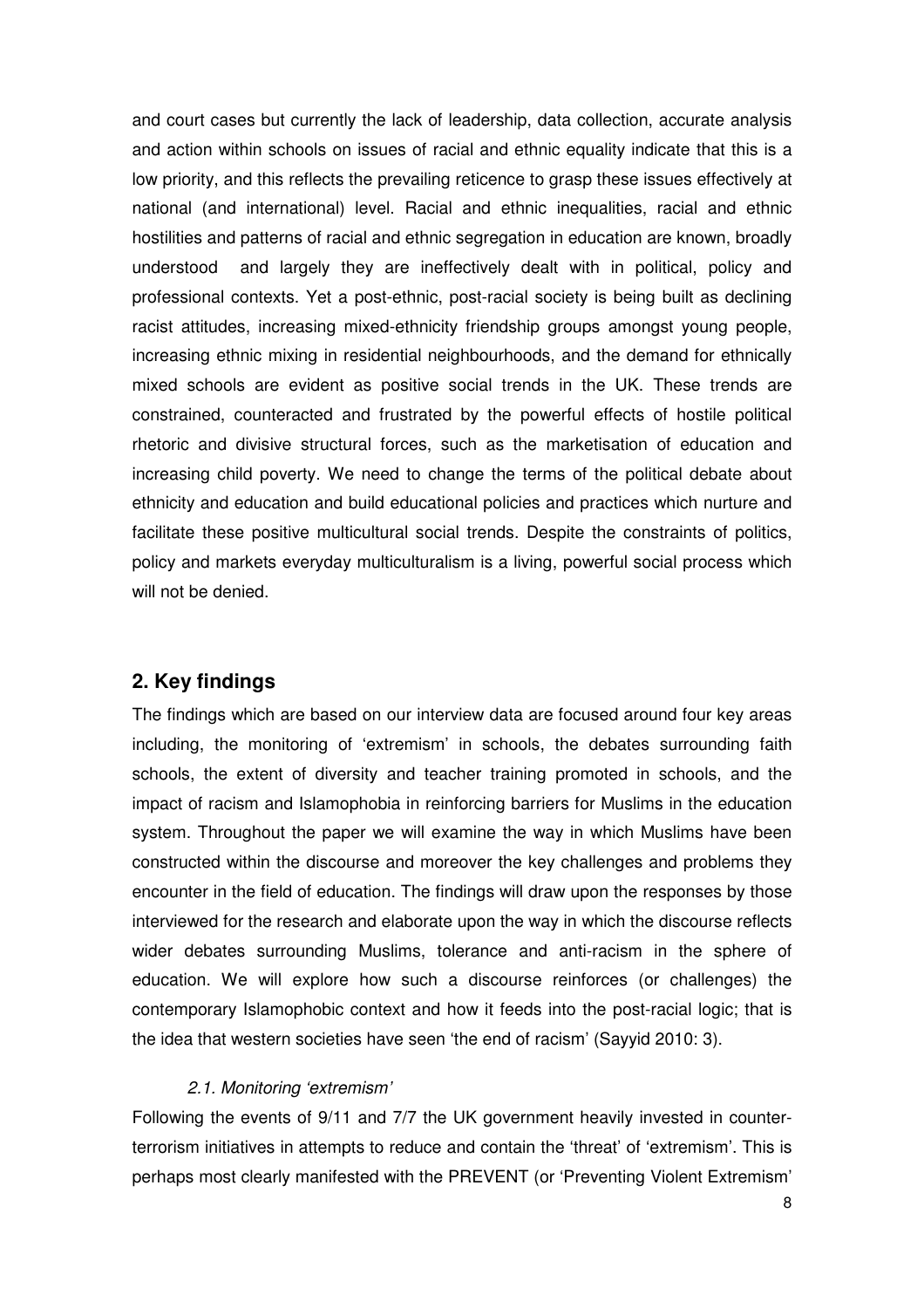PVE) agenda. The initiative 'was first announced by the Labour government in October 2006 and inaugurated through government offices and local authorities from 2007, with further expansion and development' (Thomas 2009: 2). Initially £6 million was pumped into the initiative and spread across 70 local authorities who had a population of 5 percent or more of Muslims, as well as communities who were seen most susceptible to the 'risk' of recruitment or 'grooming' by 'extremists' (Thomas 2009:2). For 2008- 2011 further funding was provided and the PVE agenda expanded to cover 'Youth Offending Teams and Young Offenders Institutions, Police Forces, and Further and Higher Education Institutions, which were regarded as key recruiting grounds for Islamist 'extremist' organisations' (Thomas 2009: 2). Through this expansion there was the hope that 'extremist' activity could be identified and countered more effectively (Thomas 2009: 2). The PVE initiative was enforced in schools and educational institutions 'across the full age range of children and young people' in both primary, secondary, further and higher education (Thomas 2009: 3). The PVE policy agenda is composed of several key approaches including, tension monitoring, the promotion of shared values and challenging 'extremist ideologies', building civic capacity and leadership with Muslim communities and strengthening the role of faith institutions in Muslim communities (Thomas 2009: 3-4). According to Thomas (2009),

"This has led to a significant focus on educational standards in general, and citizenship education specifically, in after-school Mosque schools and Madrassahs, and capacity building training, support and movement towards charitable status for many Mosques and other Muslim community organisations. Above all, though, PVE activity to date has focussed on engagement with Muslim young people, using a variety of approaches and techniques, through youth work, schools, and arts and sports activities" (Thomas 2009: 4).

It is suggested that as many as 44,000 people, most of them young people, have been involved in the PVE programme, however, as Thomas points out "it also claimed that the monitoring and evaluation data from the programme to date is weak and unreliable" (Thomas 2009: 4). For Thomas the PVE agenda has two significant contradictions, firstly is the exclusivity upon Muslim communities, "a specific ethnic/religious concern explicitly at odds with the Government's approach to community cohesion" (Thomas 2009: 4). The second contradiction is related to the first point in that the PVE agenda "is a consequent avoidance of 'violent extremism' in other ethnic communities, especially the significant growth of activity by, and popular support for, the far right groups within some white communities" (Thomas 2009: 4). For Thomas:

"Such a clear focus within PVE on Muslim communities, and the associated lack of focus on racist extremism within white communities could well have the unintended consequence of hardening a defensive and antagonistic 'Muslim' identity amongst those involved in response to a perception that their whole identity and community lifestyle is being implicitly criticized and scrutinised" (Thomas 2009: 7).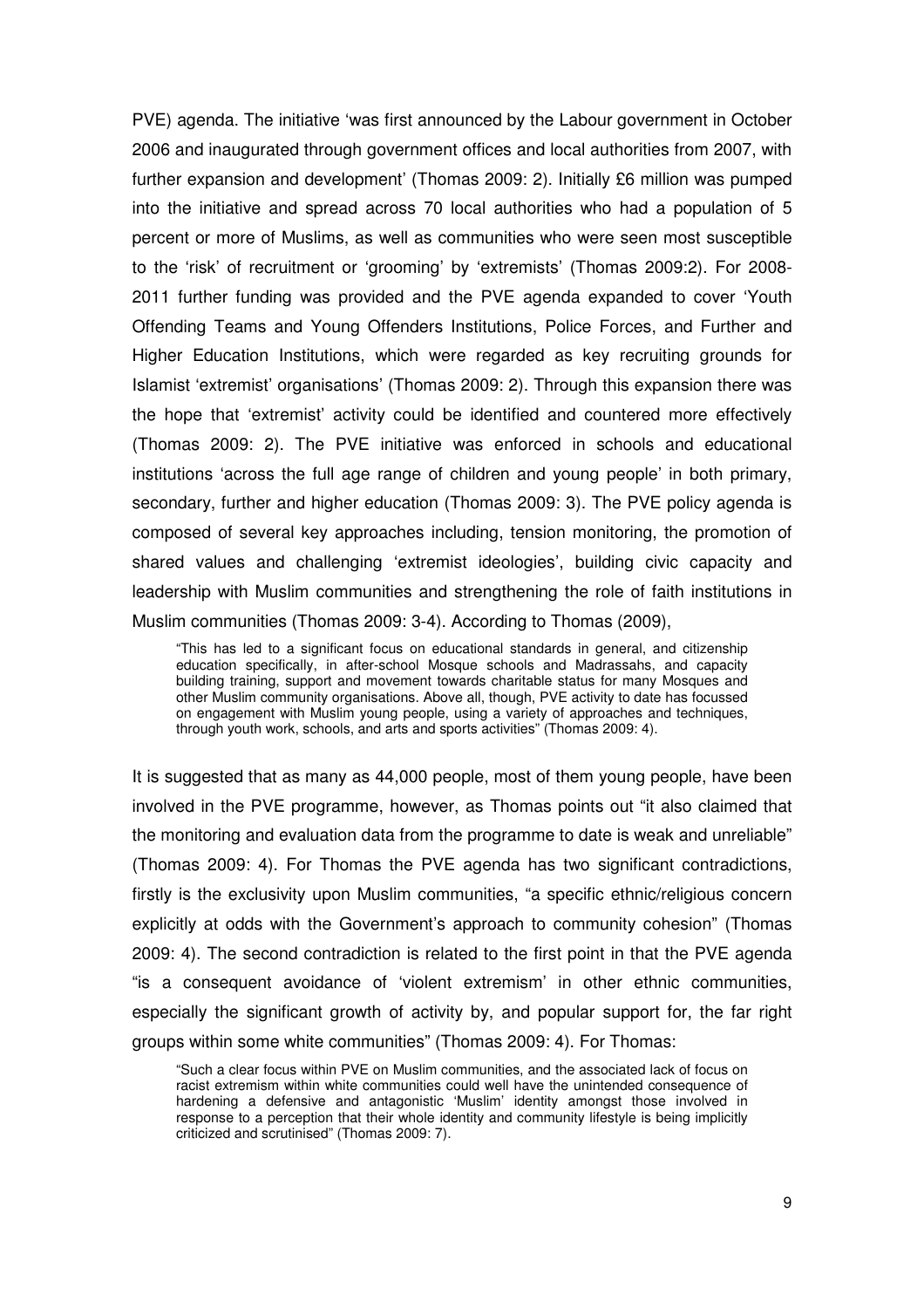We want to focus on how this has specifically impacted Muslims in education. The main government publication produced for monitoring the threat of 'extremism in education comes in the form of a booklet published in 2008, entitled Learning Together to be Safe, subtitled, A toolkit to help schools contribute to the prevention of violent extremism. This document has been widely circulated throughout the UK and provides a toolkit for teachers and staff in preventing 'extremism':

"The PVE toolkit outlines what it considers to be practical advice for schools in implementing the spirit of PVE; this is centred around four core areas, leadership and values, teaching, learning and the curriculum, pupil support and challenge and managing risks and responding to events. The end goal of PVE in schools is to develop a school ethos, evident in both student and teacher, which accommodates shared values and responsibility, a respect and understanding of difference and the development of critical thinking. Added to this is the building of capacity to monitor risks and devise appropriate responses through networking within the local community, local authorities and other groups" (Mirza 2010: 21).

# According to Akram and Richardson (2009),

"The educational objectives set out in the toolkit are unexceptionable at the level of abstract principle. The danger in practice, however, is that they are too closely associated with the wider PVE agenda to win the trust and commitment of teachers, parents and communities, and of young people themselves" (Akram and Richardson 2009: 50).

## They go on to argue that:

"Schools have to protest against superficiality and prejudice, to promote deep understanding of complex issues, to provide resources and opportunities to enable their pupils to play full parts as citizens locally, nationally and globally, and to produce outcomes that are fair for all. Yes: protest, promote, provide, produce for all, not just prevent for some" (Akram and Richardson 2009: 50)

## Reading through the toolkit it is remarkable to see the focus on Muslims and the 'threat'

## of 'extremism', the document opens with the following statement:

"Dealing with violent extremism is nothing new. Throughout history there have been groups prepared to use violence to achieve their aims. Twenty years ago the major threat we faced was from Irish terrorism. Today we face a different threat. A small minority seek to radicalise young people with an ideology which justifies the use of violence through a distorted interpretation of a peaceful religion. While violent extremism influenced by Al Qaida poses the greatest threat to life, other forms of extremism and prejudice are also affecting individuals and communities across the country and can be a catalyst for alienation and disaffection and potentially lead to violence"<sup>3</sup>

Here the 'threat' of Irish 'extremism' twenty years ago is pointed out, yet it must be noted that there were never any initiatives in schools twenty years ago to prevent such activity. Moreover, Al Qaida is specifically named as a 'threat' whereas activities of the EDL and associated far right movements are simply dismissed as 'other forms of extremism and prejudice', this is extremely problematic as the Muslim 'problem' is played up, while 'other forms of extremism' are clearly played down. This emphasis on Muslim 'extremism' is further cemented in the document as follows:

**EXECTS 2018**<br><sup>3</sup> See: Department for Children, Schools and Families (DCSF), (2008) 'Learning to be safe: A toolkit to help schools contribute to the prevention of violent extremism' pp3.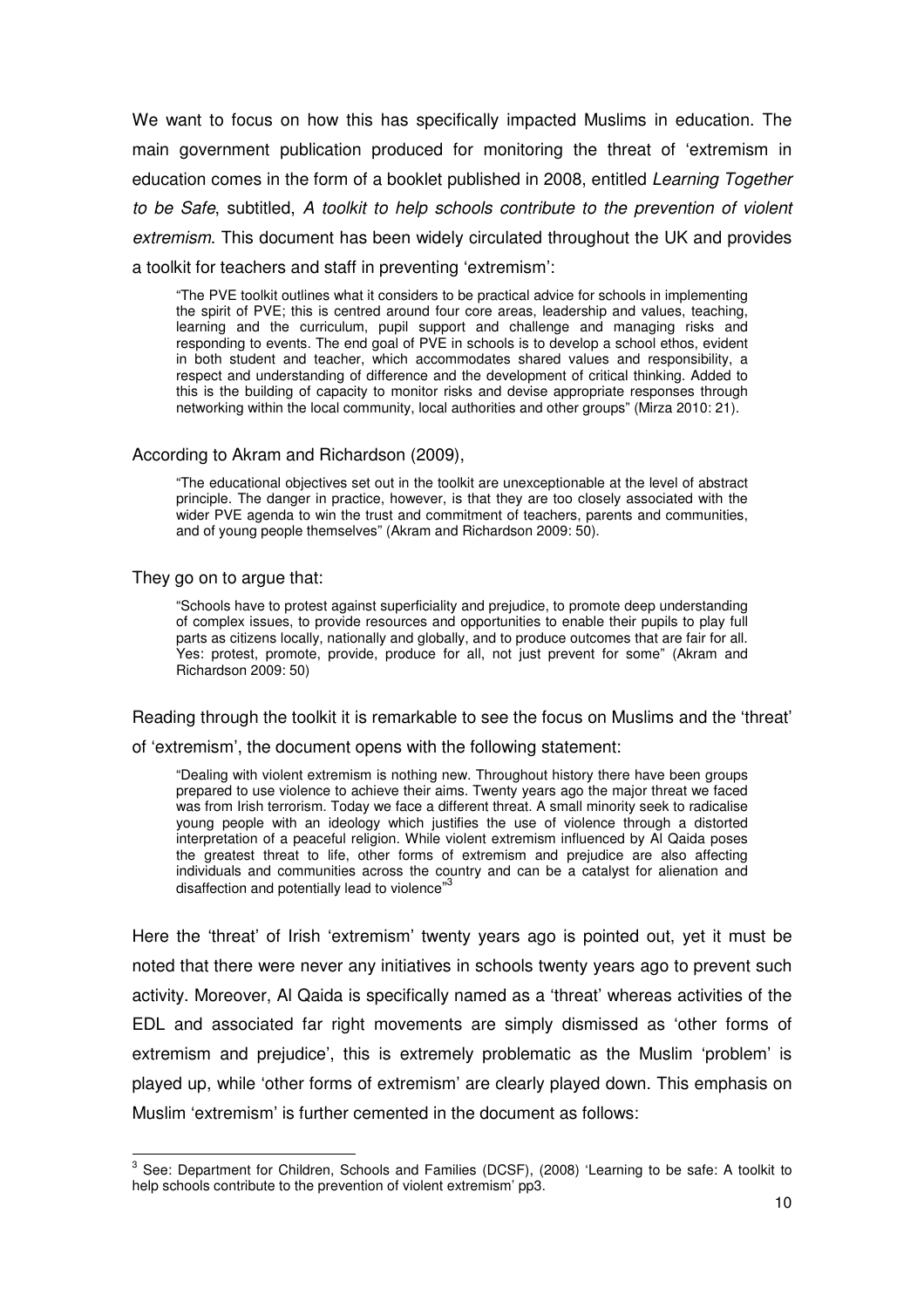"The Government assesses that the UK is a high priority target for international terrorists aligned with Al Qaida and is likely to remain so for the foreseeable future. In practice this means a threat from British nationals and UK-based terrorists as well as from foreign terrorists planning attacks from abroad. The majority of violent extremist networks are located in major urban conurbations such as London, Greater Manchester and the West Midlands. However recent arrests in Bristol and Exeter also demonstrate that violent extremists are widely distributed across the UK. Experience suggests there is no typical profile of UK-based violent extremists influenced by Al Qaida. They can come from a range of geographical areas, from different ethnic and cultural backgrounds and include a number of converts to Islam. The nature of support for violent extremist activity varies but can include recruiting others, training, fundraising and procurement of support for terrorist activities. Training can include outward-bound type courses to encourage bonding either in the UK or in camps operated by Al Qaida overseas"<sup>4</sup>

Throughout the toolkit, Muslim 'extremist' activity is almost exclusively remarked upon, in which examples, research, and advice, is given throughout concerning what factors can cause people to become involved in Al Qaida-associated 'violent extremism'. With the 'growing' government body of 'data', 'research' and 'knowledge' in the area it is claimed that:

"Evidence suggests that this path, or 'radicalisation' process, is not linear or predictable. The length of time taken can differ greatly from a few weeks to years and proceeding down a radicalisation path does not always result in violence. For some, but not all, of those who have become involved in violent extremism, the transition to postsecondary school learning was a crucial time. However the secondary school age period was often when the process of radicalisation started which eventually tipped them into choosing to undertake violent or criminal acts'

As such it is suggested that a number of key factors contribute to the 'radicalisation' process, these include, contact with recruiters, access to violent extremist material and use of extremist narratives, <sup>6</sup> however, the document also goes on to say that "the key conclusion from available evidence is that there is no single profile of a person likely to become involved in extremism, or single indicator of when a person might move to adopt violence in support of extremist ideas".<sup>7</sup> This is remarkable, if as the document states, there is 'no single profile or indicator' of someone becoming involved in 'extremism', then why is there such an insistence on specifically Muslim activity?

The handbook presents a variety of speculative reasons as to why Muslims may become involved in 'extremist' activity ranging from questions about faith, identity and belonging, excitement and adventure, a grievance triggered by experiences of racism and discrimination, to enhancing self-esteem and 'street cred' and identification with a charismatic individual and attraction to a group which can offer identity, social network

 4 See: Department for Children, Schools and Families (DCSF), (2008) 'Learning to be safe: A toolkit to help schools contribute to the prevention of violent extremism' pp11.<br><sup>5</sup> See: Department for Children, Schoole and Eamilies (DCSE), (20

See: Department for Children, Schools and Families (DCSF), (2008) 'Learning to be safe: A toolkit to help schools contribute to the prevention of violent extremism' pp15.

<sup>&</sup>lt;sup>6</sup> See: Department for Children, Schools and Families (DCSF), (2008) 'Learning to be safe: A toolkit to help schools contribute to the prevention of violent extremism' pp15-16.

<sup>7</sup> See: Department for Children, Schools and Families (DCSF), (2008) 'Learning to be safe: A toolkit to help schools contribute to the prevention of violent extremism' pp16.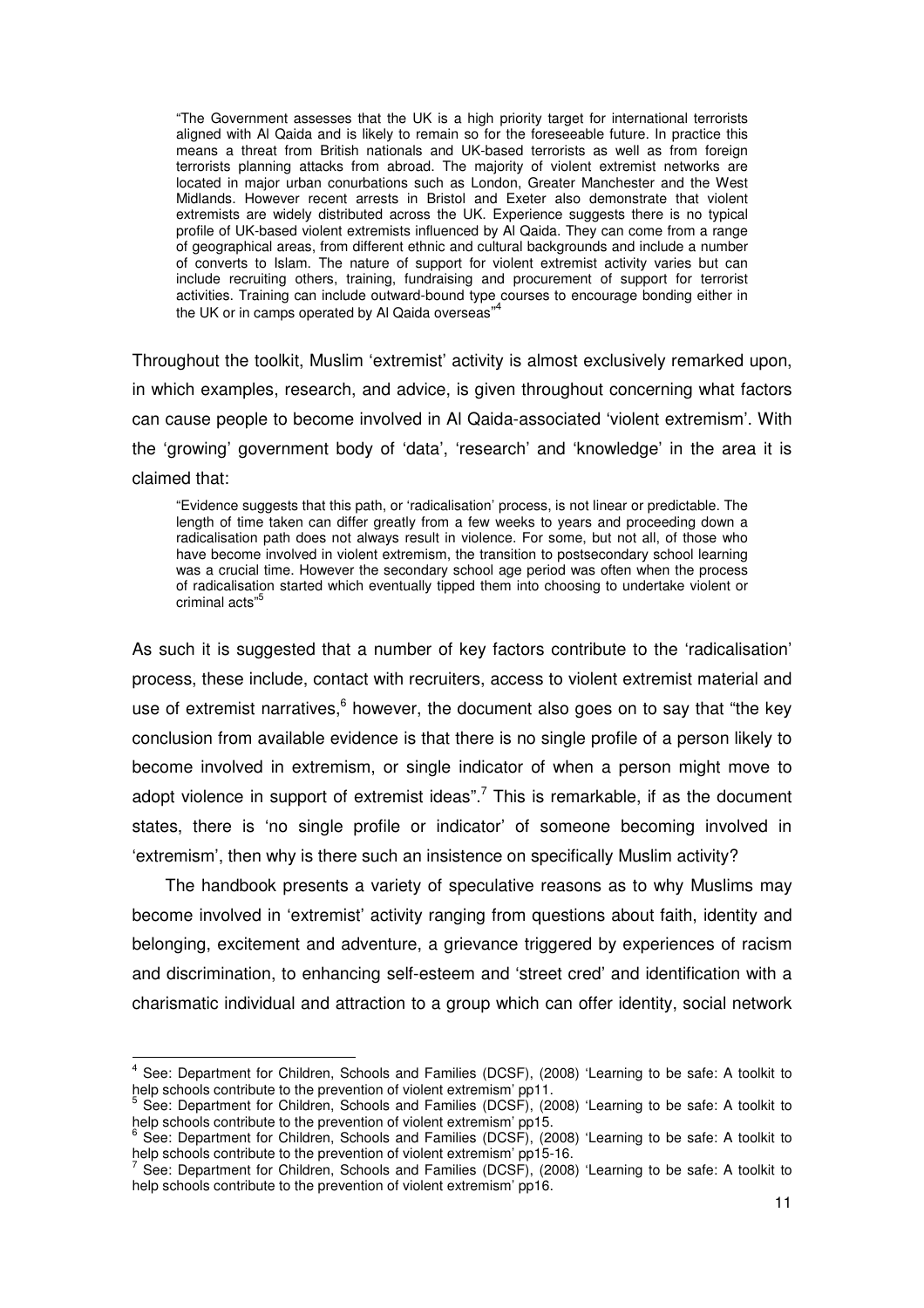and support.<sup>8</sup> However, when discussing factors influencing far right activity, reasons included, 'need for protection', 'youth rebellion', 'anger' and seeking 'family, friends, community and father substitutes'.<sup>9</sup> As such those seen entering far right 'extremism' appear to be constructed as victims who are more vulnerable 'seeking father substitutes' and 'needing protection', additionally the factors are more generic in this case, such as youth rebellion and anger, whereas within the Muslim example there is an emphasis on faith, culture and religion, for example:

"Adolescents exploring issues of identity can feel both distant from their parents' cultural and religious heritage and uncomfortable with their place in society around them. Extremist ideas can help provide a sense of purpose or feeling of belonging"

## And:

 $\overline{a}$ 

"The experience of migration, local tensions or events affecting families in countries of origin may contribute to alienation from UK values and a decision to cause harm to symbols of the community or state"<sup>11</sup>

The toolkit claims to raise awareness for schools and provide information on 'violent extremism', as well as encouraging schools to make a positive contribution, protect the well being of particular vulnerable pupils and groups and providing advice on managing risks.<sup>12</sup> Staff are encouraged to adapt the curriculum to raise issues around 'extremism' in classes as well as look out for the following:

- Graffiti symbols, writing or art work promoting extremist messages or images
- Pupils accessing extremist material online, including through social networking sites
- Parental reports of changes in behaviour, friendship or actions and requests for assistance
- Partner schools, local authority services, and police reports of issues affecting pupils in other schools
- Pupils voicing opinions drawn from extremist ideologies and narratives
- $\bullet$  Use of extremist or 'hate' terms to exclude others or incite violence.<sup>13</sup>

<sup>8</sup> See: Department for Children, Schools and Families (DCSF), (2008) 'Learning to be safe: A toolkit to help schools contribute to the prevention of violent extremism' pp17-18. 9

See: Department for Children, Schools and Families (DCSF), (2008) 'Learning to be safe: A toolkit to help schools contribute to the prevention of violent extremism' pp19.

<sup>&</sup>lt;sup>10</sup> See: Department for Children, Schools and Families (DCSF), (2008) 'Learning to be safe: A toolkit to help schools contribute to the prevention of violent extremism' pp18.

<sup>11</sup> See: Department for Children, Schools and Families (DCSF), (2008) 'Learning to be safe: A toolkit to help schools contribute to the prevention of violent extremism' pp18.

<sup>&</sup>lt;sup>12</sup> See: Department for Children, Schools and Families (DCSF), (2008) 'Learning to be safe: A toolkit to help schools contribute to the prevention of violent extremism' pp5.

See: Department for Children, Schools and Families (DCSF), (2008) 'Learning to be safe: A toolkit to help schools contribute to the prevention of violent extremism' pp34.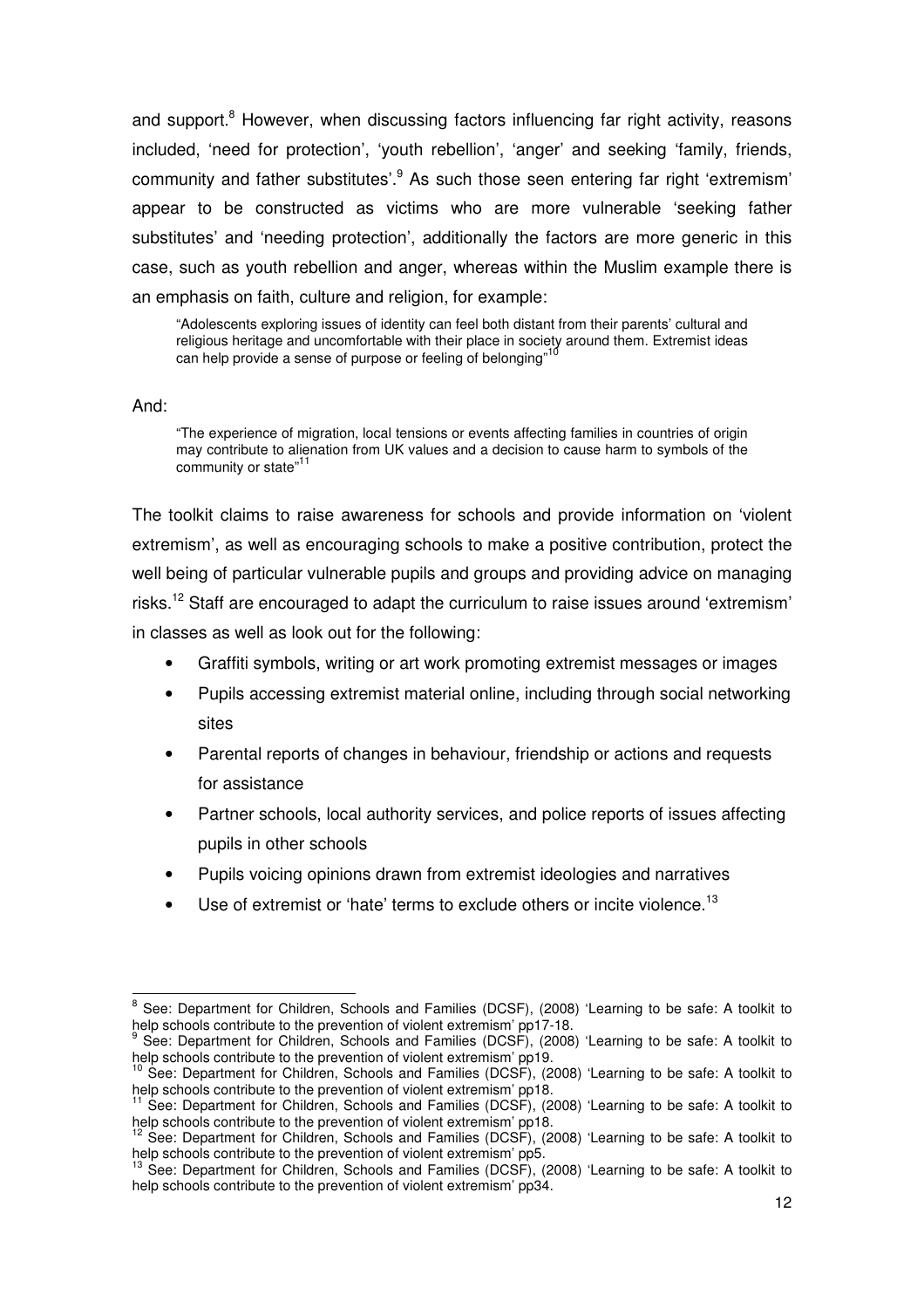Furthermore, the documents states that, "if members of staff do have concerns about behaviour patterns, they should seek advice from other partners and use their professional judgement to consider whether a young person might be at risk."<sup>14</sup> Here we see that it is left to the 'professional judgement' of staff to decide whether or not a pupil is engaging within 'extremist' activity.

We interviewed several schoolteachers; two were from the same primary school and taught at reception level, as such the children they teach start from the age of 4-5 years old. Both had been involved in PREVENT training put on by the school which has a high Muslim and BME intake. When asked about what exactly the training entailed the following was stated:

"Well the whole thing is about preventing it before it occurs and it is like early warning signs, but there is no age really when you can start detecting the signs. It was not about labelling anyone or having any stereotypes, in fact it was just really good training about how there is no stereotypical extremists and breaking down those boundaries and giving us case studies. And being aware of patterns of behaviour and being aware of the things that kids say. A lot of the examples were secondary school related, but I just think in our area kids are growing up really fast and they are exposed to a lot of things that young children might not usually be exposed to…It was different patterns of behaviour that were out of the ordinary. Basically it was very kind of child protection like, we were told to look for things where children were saying things which were racially charged or using inappropriate language which they may have picked up elsewhere. They talked about children's extended family coming to a parent evening and not ever seeing the parents and language barriers and all of that kind of thing…. We also talked about social factors that might lead people to become extremists or have extremist views and the psychological implications and how it can start at school the feelings of isolation and not being understood by your community and that kind of thing"(Interview 2).

#### A different teacher who had been on the same training stated:

 $\overline{\phantom{a}}$ 

"Everyone gets the training and you would generally assume it would be the older children but you can never make too many assumptions. I mean it might even be that children who are only six or seven are being brought up around something that might be going on and that to them is normal and they don't know how to say that it is going on because they don't see it as a problem or an issue, but it is telling them it is not really normal and if there is something like that going on that we would need to know about it. But you would assume it would be the older children and especially going up in to high school" (Interview 1).

When asked what was told to the staff to look for when judging whether or not a child is

## engaging with 'extremism', the same participant responded with the following:

"If the pupils are sat telling you that in their household they are sat making some kind of contraption with shampoo bottles or something, or they have got video cameras out all the time or if one of the family members is back and forth to Pakistan or Afghanistan and for long periods of time, or they might say to you that they are going to a camp somewhere or visiting family somewhere. I mean…it could be something simple and it might be that they are visiting family somewhere, but you always have to question the; 'what if?', no matter what, just because it might well be if you knew and you had that question about it in your own mind then you would want to dig a little deeper… we have a lot of children who spend a lot of time flying back and forth for long periods of time in Afghanistan and come back with more extreme behaviour and different views, so that is what we have to look for…" (Interview 1).

<sup>&</sup>lt;sup>14</sup> See: Department for Children, Schools and Families (DCSF), (2008) 'Learning to be safe: A toolkit to help schools contribute to the prevention of violent extremism' pp19.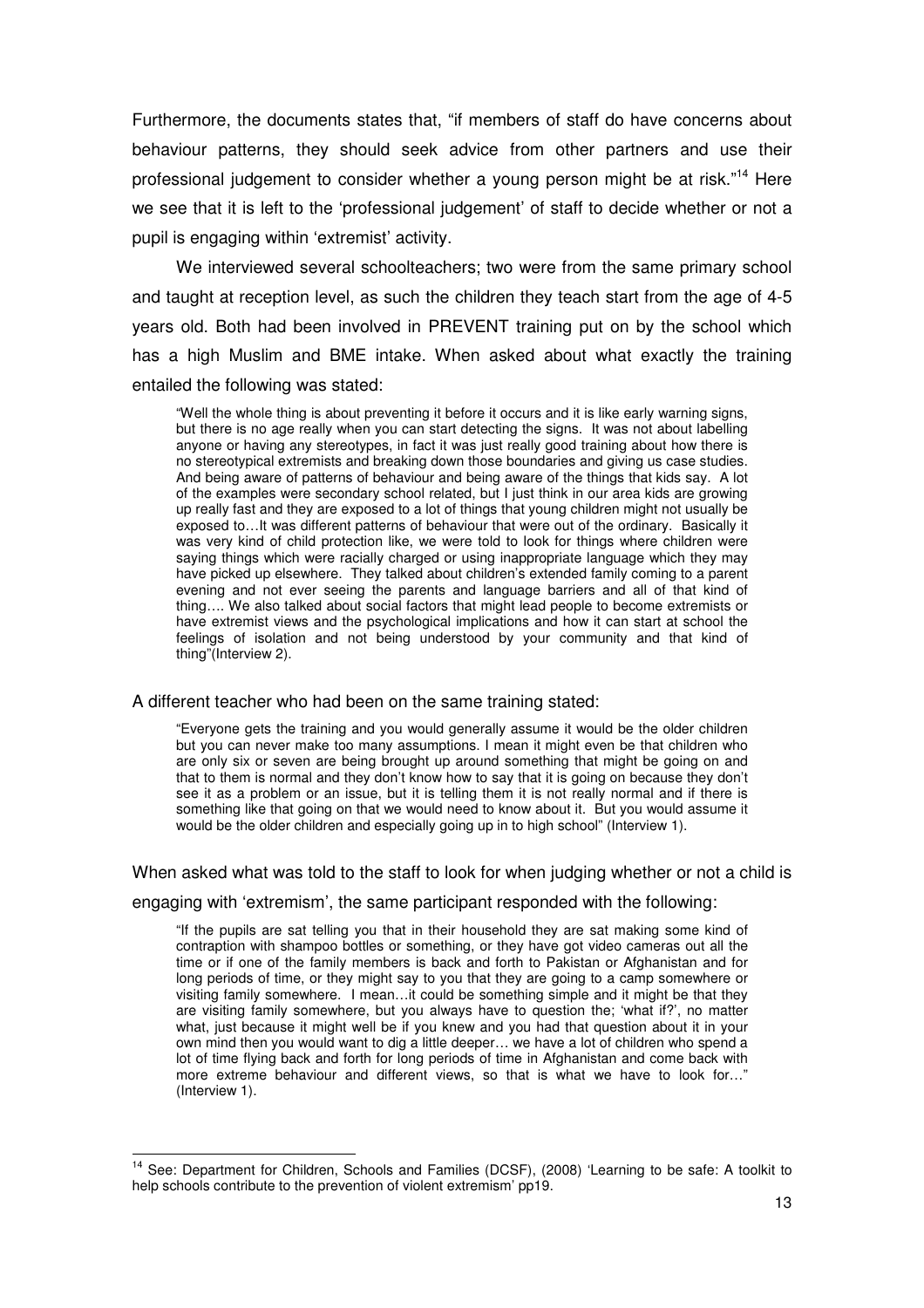This is worrying, as teachers are clearly encouraged to start 'monitoring extremism' in schools involving pupils at a very young age. The message of never making too many assumptions, and always questioning the 'what if?' is potentially very dangerous. If it is the case that a Muslim child is visiting family in Pakistan this is subject to scrutiny, whereas a white pupil going away on holiday to visit relatives is not questioned. Moreover, it is deeply troubling that the teacher states that when coming back from Afghanistan she has noticed that they have come back with 'extreme' behaviour and 'different views', despite never really being able to explain what she regards as 'extreme' behaviour and 'different views'. As we saw in the toolkit causes for concern are based on 'professional judgement', however, if this teacher can not even elaborate upon what makes the behaviour or views of the pupils 'extreme' it has to be questioned how she can qualified to make such a judgement/accusation. The ability to make these judgements seems open to interpretation, speculation and bias and also appears to take the form of a witch-hunt, in addition to this there seems to be a voyeuristic element in the digging deeper, to try and find evidence of 'extremism'. It must be stressed again the pupils taught by this teacher are very young, thus having 'extremist' views at such a young age of 5 years old is highly unlikely, and the fact that this is even thought to be the case by teachers is even more problematic. This concern is also highlighted by Mirza (2010) and Stevens (2009):

"Central government policy is left to teachers, head teachers and local authorities to interpret and act on; for teachers and administrators often with limited training in diversity and equality this may prove challenging… The vagueness of the strand in PVE on monitoring of risks is also troubling, for it encourages the scrutiny of students, individuals and groups connected with the school. It is not the intention to argue that the threat of violent extremism is imaginary, but this strategy of monitoring (essentially spying on your neighbour), also raises the spectre of PVE being seen as a 'witch-hunt' against Muslim communities; especially in light of the wide berth in terms of interpretation afforded to the relevant stakeholders in PVE by the government. Ultimately, PVE may prove counterproductive as many Muslim communities may feel singled out and further marginalised rather than part of an inclusive and accepting Britain" (Mirza 2010: 21-23; Stevens, 2009).

Although both teachers point out that the training dealt with all forms of 'extremism', we see that the examples of 'what to look for' are largely concerned with practices associated with the discourse surrounding Muslims, e.g. training camps and trips to Pakistan and Afghanistan as well as language barriers and extended families. This notion was reinforced by a youth worker who had also been on PREVENT training:

"We had a little bit of training via the police, I can't remember what is was called now, but it was to look at extremism and it touched on the fact that it is not only targeted at Islam, it is targeted to other forms of extremisms as well, so that was quite good that they gave you a general broad aspect of it. When it came to doing scenarios for some reason it was down to Muslim extremism so it was like an undercover thing… The scenarios were more around young Muslim men and I thought there is like a cover-up where they are not really targeting all the extremists groups and stuff. It turned out that the bottom line was that they were looking at mainly young Muslim men" (Interview 6).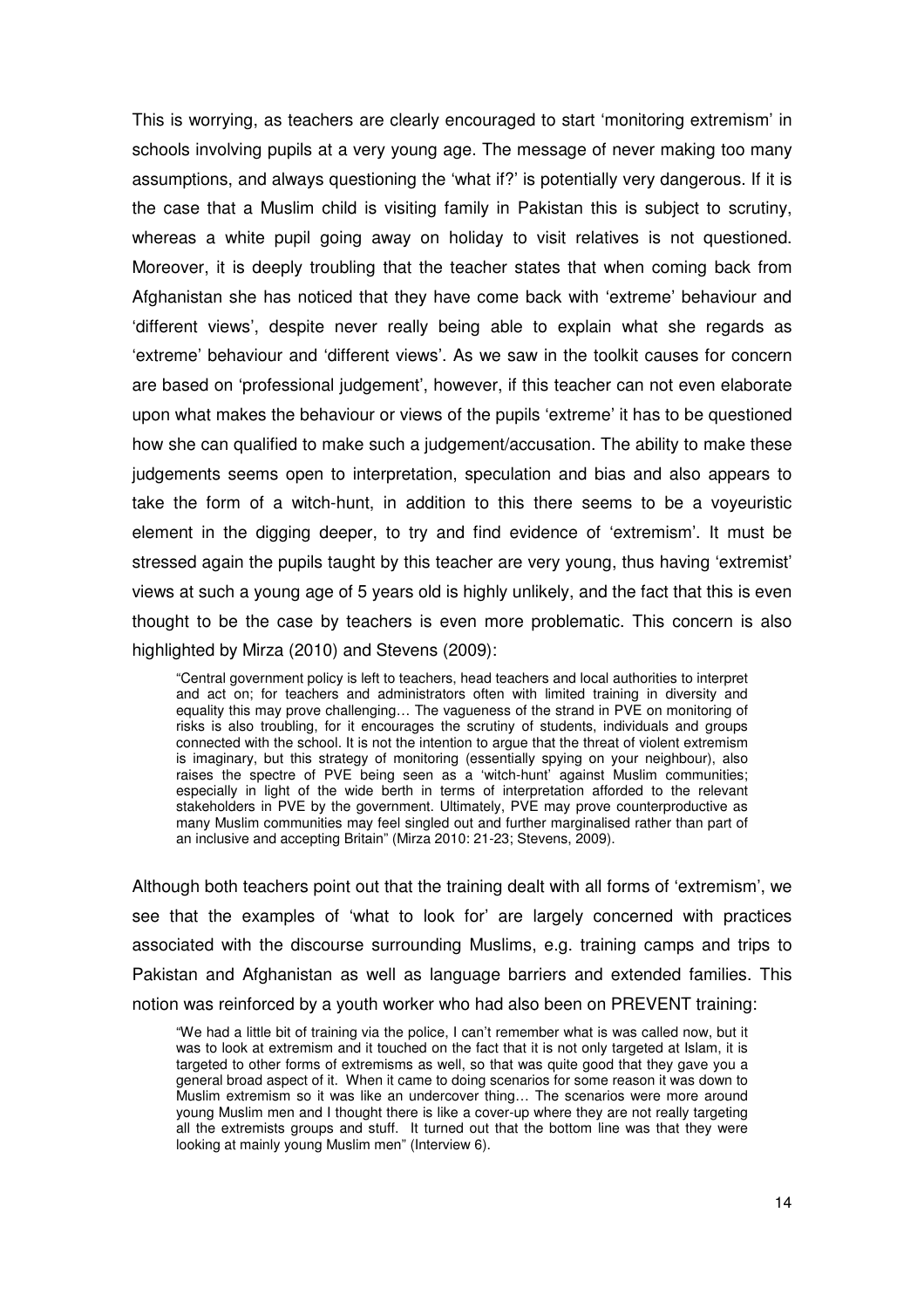Interestingly, a teacher working in a school across the road from the school of the other two teachers interviewed had no training on PREVENT:

"Her School is across the road from my School literally across the road, actually it is quite a different catchment, her School has got loads more Muslim children because they offer halal meals. So a lot of children do come to our School but if a space comes up at hers then a lot of the Muslim children leave ours. We have the low average children from different ethnic backgrounds, it is something like 8 or 11% of children otherwise were they are White British, but it is rising and in nursery at the moment it is about 30% who are coming with English as an additional language (EAL), where numbers are rising and changing, but at the moment it is mostly White British... We have had nothing about extremism at all. We have had awareness on the gypsies. We had some general Education Leeds training about tolerance to everybody, something like that, about what words you can and can't use if you are being racist, like a little quiz, but is wasn't about spotting extremism, it was just about being aware of other cultures, like being more culturally diverse and accepting" (Interview 8).

This is very interesting and extremely telling about the nature of the PVE training and its exclusive nature on Muslims whereby we can see from these cases that the school with a higher Muslim and BME population holds the training on 'extremism' whereas in the school with a higher percentage of white students, such training is absent. This begs the question that if as the toolkit states, it is concerned with all forms of 'extremism' and there is no 'single profile' of an 'extremist' as well as the notion that 'extremism affects us all', then why are schools with a higher intake of white pupils not also taking PVE training, and moreover where is the stress and concern of white pupils at the ages of 4-5 upwards entering far right 'extremism'. This clear disparity is deeply disconcerting and extremely alarming as there is a blatant and specific focus on governing and regulating almost exclusively Muslim children and their behaviour and practices. Ironically the toolkit states the following:

"This toolkit is for all primary, secondary and special schools in England including independent schools…All communities are affected, whether directly or indirectly; and in an increasingly inter-connected world it is important young people are equipped with the knowledge and skills they need for the future regardless of where they go to school. It is therefore important that all schools are aware of the issues and consider what actions are appropriate, in conjunction with local partners"<sup>15</sup>

There has been much critique of the PREVENT agenda for the very reason it focuses primarily upon Muslims, thus works to isolate the community further. It has been criticised for the 'fuzziness' surrounding terms, concepts and implementation as Mirza argues:

"Despite the portrayal of PVE as a universal remedy, there are several debilitating problems. Firstly, PVE focuses exclusively on Muslim communities; therefore implying an innate connection between these communities and violent extremist ideology. While PVE measures do endorse dialogue and greater awareness it does not redress structural barriers such as institutional racism evident in schools, the job market, housing and provision of social services. It amounts to a form of deficit thinking whereby the attraction of extremist Islamist ideology, while seen as rooted in the marginalisation and social exclusion of many

1

<sup>&</sup>lt;sup>15</sup> See: Department for Children, Schools and Families (DCSF), (2008) 'Learning to be safe: A toolkit to help schools contribute to the prevention of violent extremism' pp6.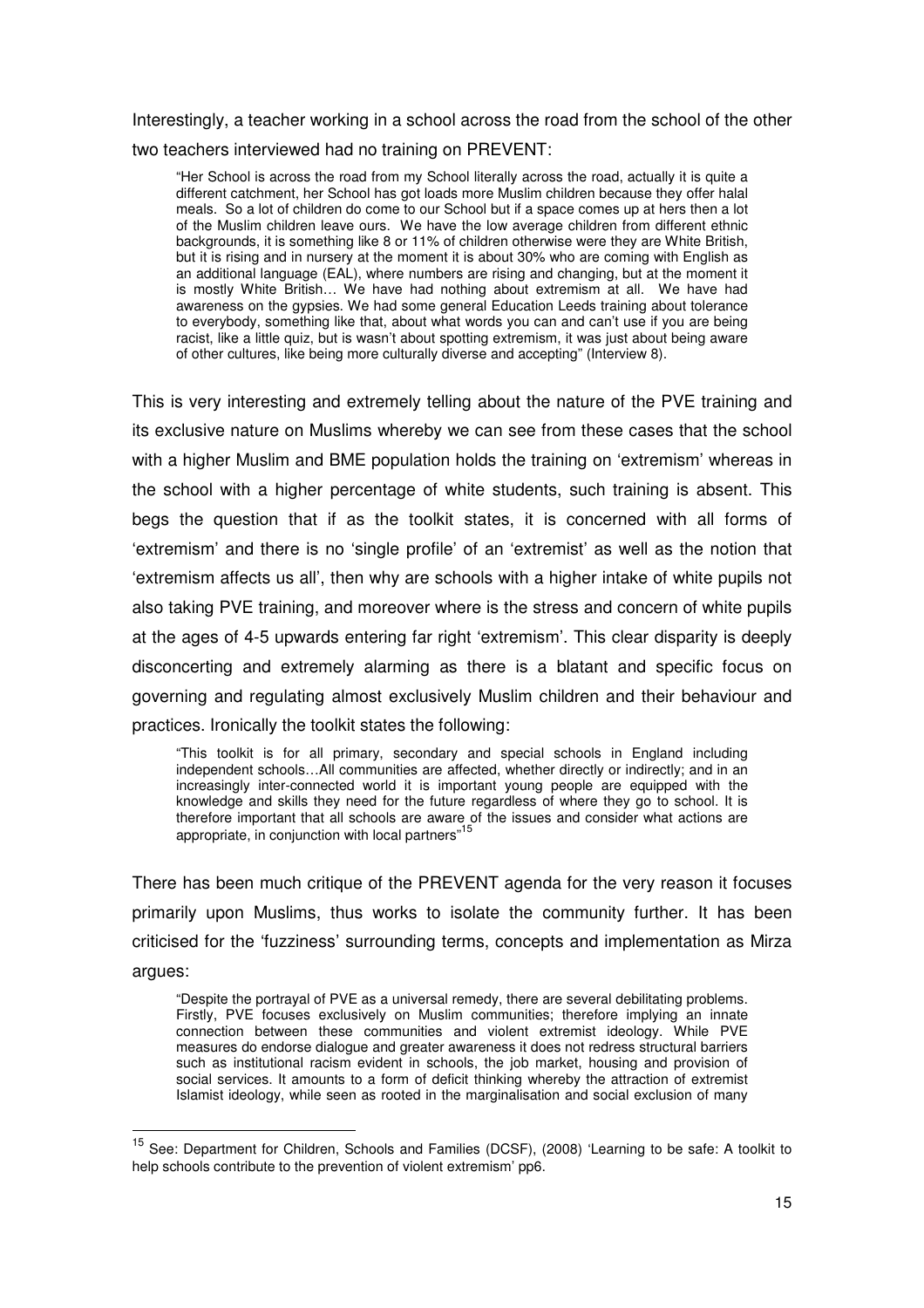young Muslims, is thought best addressed through changing ideological threads rather than the structural nature of their isolation. In this way, those that are attracted or potentially so, to extremist views also become the problem themselves as extremism becomes constructed as something inherently embodied and much less to do with structures of power and domination which lead to marginalization" (Mirza 2010: 23).

#### Furthermore:

"The implementation of PVE strategies in many schools may lead to the co-opting of initiatives connected with ideals such as community cohesion, citizenship, democracy and human rights into a discourse on national security. As such, stakeholders within the school, community and local authorities may come to construct these initiatives firstly as vital components in securing Britain against terrorism, rather than building student capacity to 'understand and appreciate others from different backgrounds with a sense of shared values, fulfilling their potential and feeling part of a community'. The impact of this may be to further isolate and germinate embattled sentiments of those to which PVE is directed. Similarly, PVE as outlined in the DCSF guidelines is fairly vague beyond statements such as those on social responsibility and inclusion. In terms of specific programmes and curricular activities that form part of the practical advice of the DCSF toolkit, it is admitted that these should already normally be part of schools 'modus operandi, inline with initiatives such as community cohesion'" (Mirza 2010: 23).

Similarly critical of the PVE agenda for being unhelpful in the promotion of tolerance and diversity as well as failing to understand young Muslims and 'extremism' adequately, Thomas (2009) states:

"My fear is that PVE is neither making a helpful contribution to community cohesion, or effectively engaging with the political and doctrinal understandings that are attracting a small minority of young Muslims towards extremism" (Thomas 2009: 2).

As such it is important to critique the PVE agenda in relation to the unfair treatment of

Muslims within the education system throughout the UK, as Mirza argues:

"The risk of PVE with what should be standard approaches in multicultural education such as social inclusion, participation and opposing racism, is that it becomes pejoratively linked with Muslim communities and tackling violent extremism and not promoting a more equitable and democratic Britain" (Mirza 2010: 23).

We have seen from our findings how the explicit focus on Muslims works to overlook and even dismiss other forms of 'extremism', additionally the training does not seem to take into account that teachers and staff in schools are likely to hold different perceptions, interpretations and biases, thus what one teacher may judge as 'extreme' behaviour another may not. Furthermore, the monitoring of Muslim pupils at such a young age is unwarranted, unjustified and unnecessary. The initiative seems to reinforce the Islamophobic discourse and constructs of the Muslim 'terrorist' rather than challenge it. The PVE agenda fails to account for the impact of state practices and structural inequalities, and seems to completely miss the point of promoting inclusion, diversity and tolerance. The implementation of such an initiative within schools through training and the toolkit is detrimental for Muslim pupils across Britain's educational system.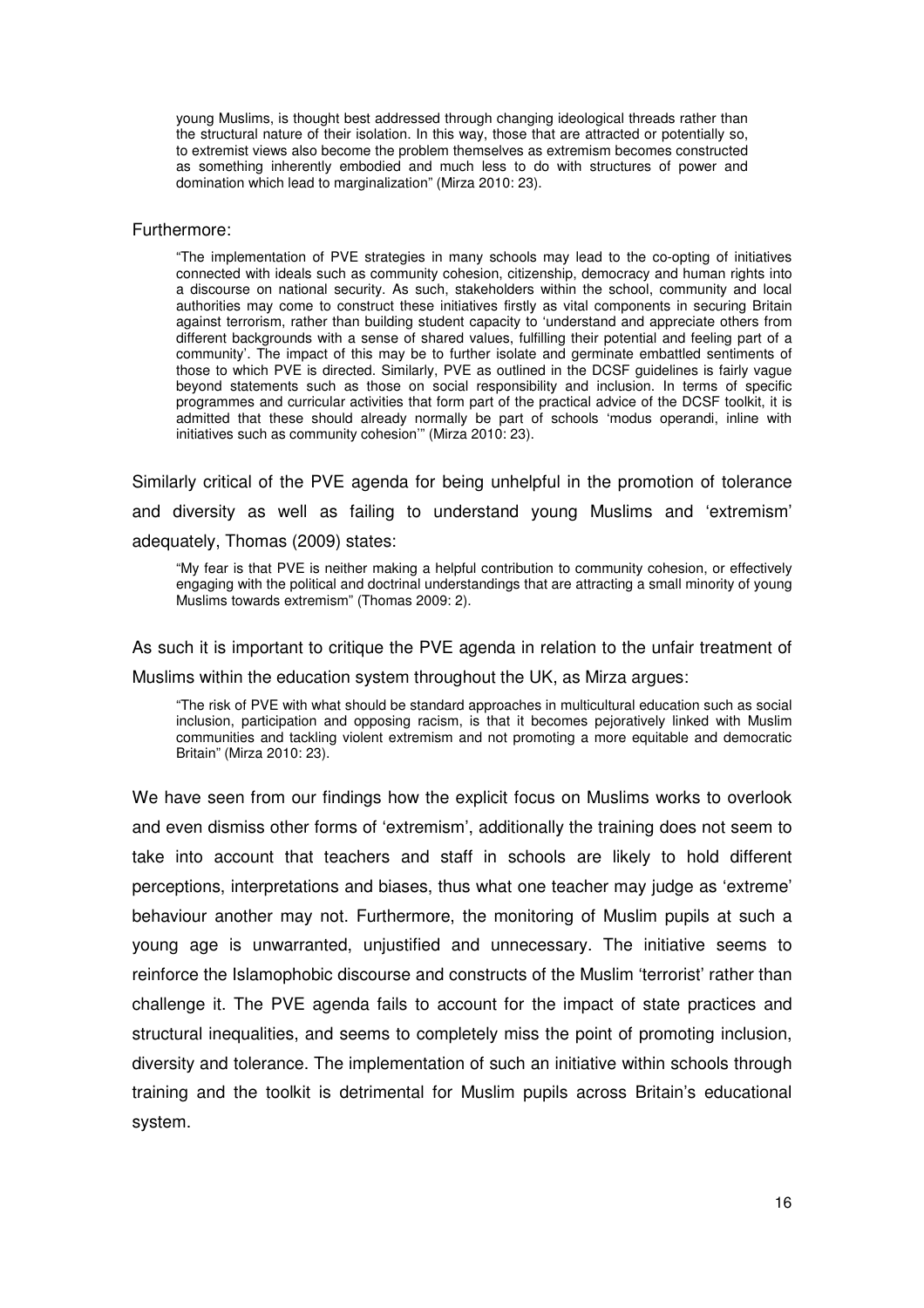# 2.2. Faith schools

In advancing the goals of community cohesion, schools are thought to be a crucial media for interaction and the prevention of different demographics leading 'parallel lives'. However, the discourse on faith schools and community cohesion, fuelled by acts of violent extremism has led to a situation where, 'debate about faith schools is often characterised by discussion of Muslim schools'. (Mirza 2010: 16-18, The Runnymede Trust, 2008, p. 4).

Since the beginning of state education in 1870, England and Wales have received funding for schools with a Christian foundation and in 1944 the Education Act provided state funding to some Jewish schools (Jackson 2006: 89). In recent years the previous Labour Government committed itself to developing and expanding the number of faith schools throughout the country as a result of demands and mobilisations from the Muslim community (Short 2003: 132). The decision to extend the range of faith schools funded by the state enabled the inclusion of Muslim, Sikh and Hindu schools along others (Jackson 2006: 89). As such, 'the state has funded currently 8 Muslim schools, a Sikh school and a Seventh Day Adventist school, a privilege already enjoyed by thousands of Anglican and Catholic schools as well as some Methodist and Jewish schools' (Modood 2009: 170). Such a decision provoked a varied reaction with unease surrounding the allegedly 'divisive' nature of such schools (Short 2002: 559).

Those who support faith schools argue that it is a collective right against the backdrop of a multicultural society and parents should be able to educate their children in accordance to their religious beliefs if they desire to do so (Short 2003: 129). Those in opposition to faith schools, largely in the form of right wing commentators and the British Humanist Association, argue instead that faith schools prevent the autonomy of children being able to chose their own beliefs, they argue that "young people in religious schools are denied both the option and opportunity to develop competencies in making informed choices, specifically because such schools are predisposed to indoctrinate and proselytise" (Meer 2007: 63).

It is also maintained by such critics that faith schools cause 'segregation' in mainstream society (Short 2003: 129). This notion was articulated by the Swann Report (1985), which held a number of 'reservations about religious instruction in schools' arguing that 'denominational schools were divisive' (Modood 1994: 62). Morevoer it was argued that the demand for seperate schools would evaporate if the existing mainstream schools offered a broader curriculum reflecting the diverse nature of British society (Short 2002: 565-566), however as Short (2002), points out, the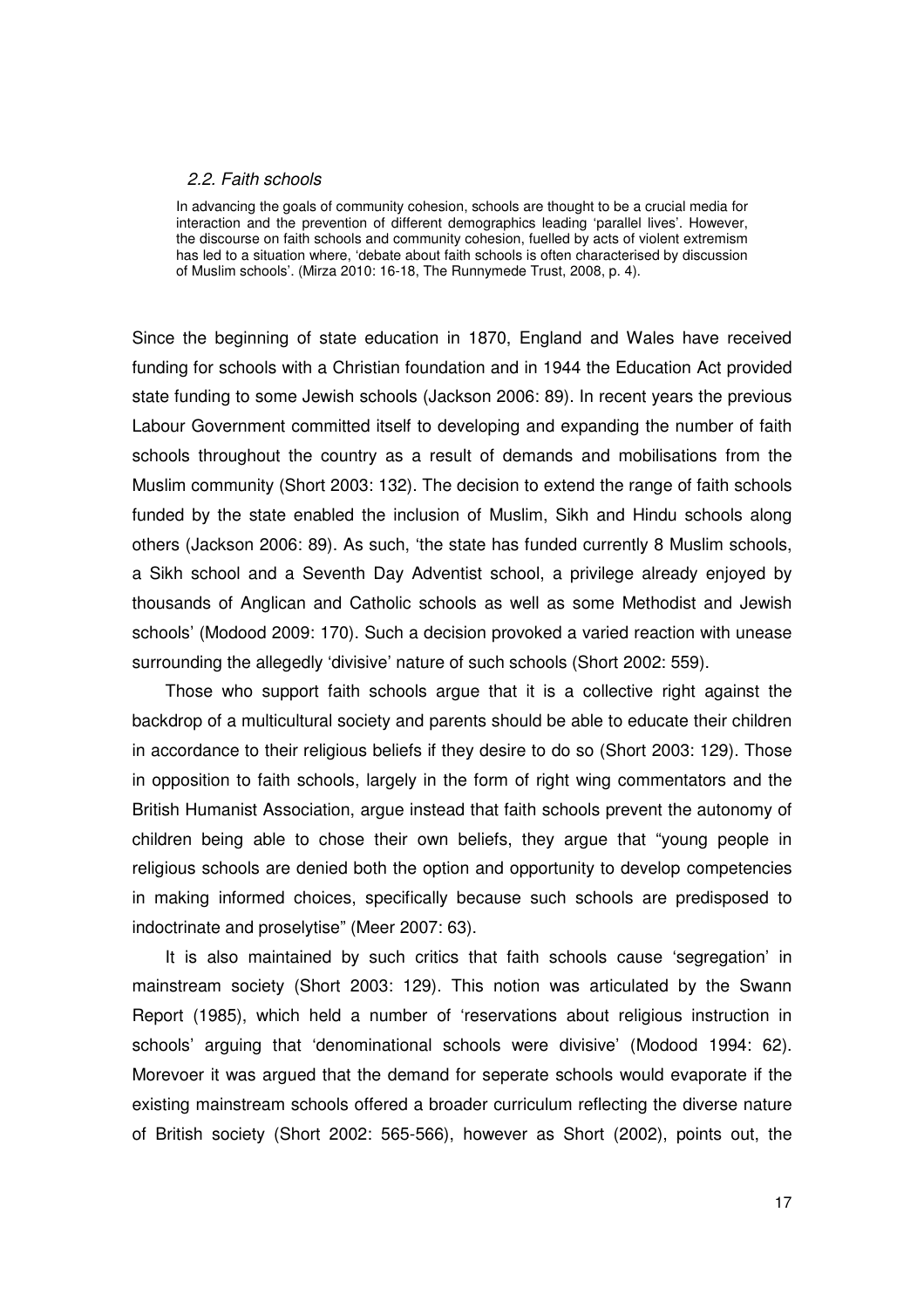Swann committee "did not offer a view as to what should happen if existing schools failed to comply with its reccomendations" (Short 2002: 566).

Schools are generally regarded as vital in the promotion of multiculturalism, diversity and tolerance. However, there has been a growing attack particularly focused upon Muslim faith schools as 'damaging' cohesion. There has been much debate surrounding the issue of specifically Muslim schools and the discourse tends largely to focus upon the negative impact they have in contributing to 'extremism' and 'isolation' from mainstream British society. Such objections emerged following 9/11, the Oldham and Bradford riots (2001) and more recently 7/7, as a result of these key international, national and local events critics have argued that Muslim schools 'potentially create education ghettos, and develop a situation in which diversity is unhealthy' (Parker-Jenkins 2002: 276), as such concerns around the compatibility of Muslim Schools with life in Britain have flourished (Meer 2007: 56).

According to Hewer (2001) the desire for the establishment of Muslim faith schools in Britain was due to four key concerns as follows:

Firstly, was the desire to provide a 'safe' environment for post-pubescent girls. Secondly, was the desire for an integrated education in which faith-based principles could be incorporated into the school so that they would educate the whole person in an Islamic environment. Thirdly, was the desire for establishments that would offer a specialist training in the Islamic religious sciences alongside general education so that boys, especially, might be educated to serve their community as potential religious leaders. Fourthly, and most recently, came the desire to set higher standards of expectation and achievement for Muslim pupils. In this regard it is noteworthy that there is a general concern that the attainment levels of pupils with Pakistani and Bangladeshi heritage are significantly below the national average, thus leading to poor opportunities for employment or access to further and higher education. (Hewer 2001: 518).

Out of Britain's 6900 (approx.) faith schools, Muslim schools only account for 8, (there are over 100 independent Muslim schools), in addition to this the process of obtaining state funding for Muslim schools has been a struggle spanning over 15 years in which applications were repeatedly turned down and refused, sometimes for spurious reasons (Parker-Jenkins 2002: 278). Their place within Britain's educational system remains a contested area (Meer 2007: 55), as Mirza (2010) argues:

The consideration of faith schools and their role in fostering community cohesion is not necessarily conceived as a concern of the majority Christian schools; rather it appears to be subsumed within the overall discussion of violent extremism and integration of BME groups within a system of British core values. (Mirza 2010: 16).

This points to the growing anti-Muslim discourse embedded within society, whereby the focus of concern regarding faith schools is articulated as a Muslim 'problem', despite the fact they only make up a minor percentage of all faith schools in the country, which are majority Christian. Critics of Muslim schools blame multiculturalism for enabling and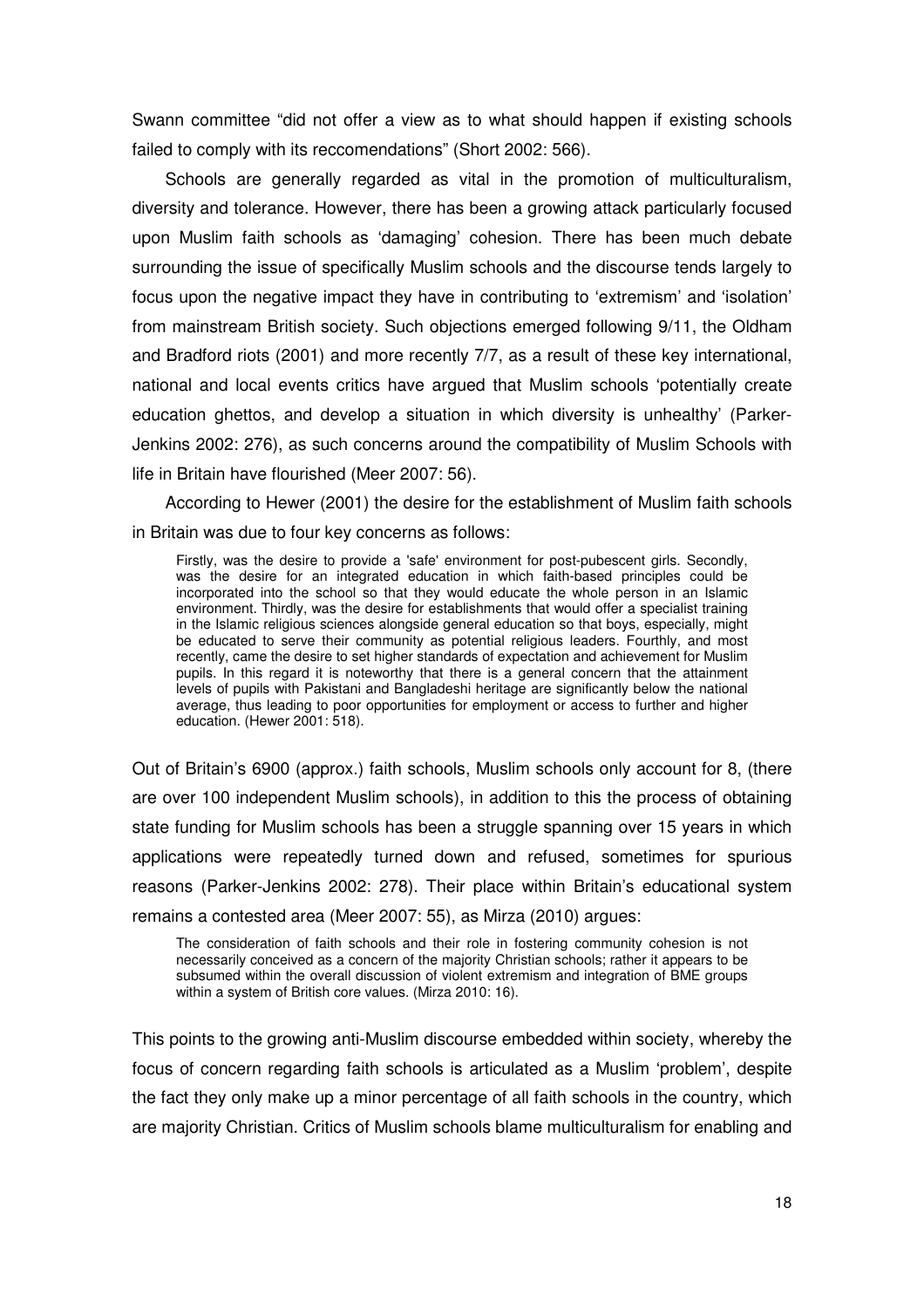facilitating what they regard as 'segregation' this is perhaps best illustrated by Trevor Phillips who in 2006 stated that we are 'sleepwalking into segregation':

Phillips believes that multiculturalism facilitates the maintenance of cultural paths incompatible with British core values and allows ethnic minorities to develop parallel separate lives. (Meer & Modood, 2009, Mills, 2007, Mirza 2010: 16).

As such discourses on multiculturalism and cultural diversity are increasingly blamed for 'allowing' Britain's ethnically marked communities to become 'segregated' from the national majority community (Mirza 2010: 16-18) a view recently cemented by British Prime Minister David Cameron in his attack on multiculturalism.<sup>16</sup> In this opposition Muslims are often specifically singled out as main perpetrators of 'segregation', thus the focus on community cohesion and integration policies and initiatives are largely aimed at the Muslim population in attempts to push them into accepting and integrating into the values of mainstream British society (Mirza 2010: 16-18, Kalra & Kapoor 2009).

In our interviews the respondents were largely opposed to faith schools, only few supported them, those in favour pointed out the support and guidance provided by such schools, for example:

"I think faith schools have a major role to play not only in the education sector but also in eliminating extremism. All faith schools beyond any one particular religion are important they give a moral perspective. I think the idea of segregation does sometimes become an issue but think that's when all inter-faith schools and groups need to come together, Hindu, Christian, Muslim schools coming together to give a national recognition…I think Muslims do better in faith schools because of the targeted support they get there and not in mainstream schools" (Interview 9).

Although the respondent briefly draws upon the potential danger for 'segregation' he notes how such schools play a significant role in society and also in eliminating 'extremism'. Additionally the respondent talks about Muslims achieving better in faith schools due to the greater support they receive compared to mainstream education. Another respondent also in favour of faith schools, points to how the issue surrounding faith schools only becomes a 'problem' when 'other' faiths come into the equation:

"The issue of faith school as a problem only comes to light when we have other faith schools being developed for Muslims, Hindus, Sikhs and Jews. When there were only Christian faith schools it wasn't mentioned or discussed and seen as a problem, its only when you have other faiths developing faith schools that this becomes a problem" (Interview 3).

The additional learning of culture and behaviour found in faith schools was also picked up as something positive by a couple of respondents:

"I do think some of them have positive roles, especially the Hamara Centre because the children go before and after a normal school day so they learn about their culture separately to what they do in school… Being in a school anywhere has more of a positive effect and it teaches more routine and structure" (Interview 1).

j

<sup>&</sup>lt;sup>16</sup> See: http://www.bbc.co.uk/news/uk-politics-12371994 Accessed Feb: 2011.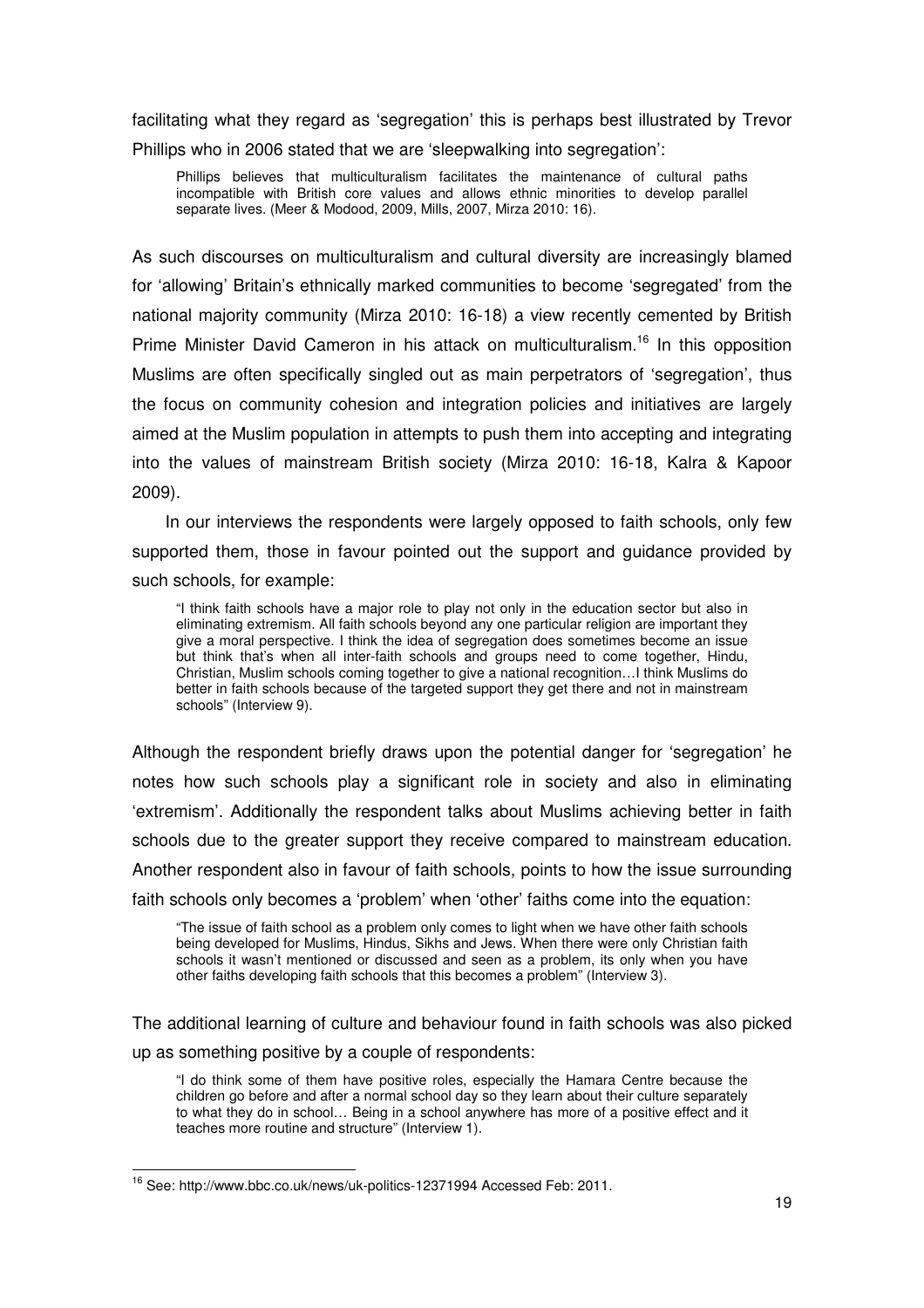The next respondent talks about the stronger respect pupils from faith schools have:

"You can see the differences between the two schools in various ways; like their mannerisms and respect; the young people at the faith School have got a lot more respect generally, whereas, the kids at the mainstream schools are just being normal kids and are not as respectful" (Interview 6).

Arguments supporting Muslim faith schools maintain that they provide a positive response to racial discrimination, it is also argued that they encourage fairness and justice for pupils, parents and communities, they provide high quality education and important skills and promote diversity and integration (Jackson 2006: 90). In addition to this it is also argued that such schools, "…promote social cohesion, through encouraging participation by religious and ethnic minorities in democratic institutions and practices" (Jackson 2006: 93). However, recent years have also seen oppostion to Muslim schools fuelled by the right wing press, and following a Channel 4 documentary entitled 'Lessons in Hate and Violence' by Dispatches filmed in 2011 critics of faith schools became more vocal.

The 'undercover' documentary flimed what 'really' goes on in Muslim faith schools showing teachers beating pupils and children being taught anti-western values, this programme fed the Islamophobic discourse of such schools as 'segregating' and 'radicalising' young Muslims in Britian. Following the airing of this documentary the tabloid press was splashed with headines including 'Shame of Britain's Muslim schools: Secret filming shows pupils being beaten and 'taught Hindus drink cow p<sup>\*\*\*\*17</sup> The article goes onto state that "Muslims can no longer sweep this under the carpet – they need to face up to what is happening behind closed doors. Many warn that if we don't all tackle this toxic mix of hatred and violence head on, we will reap the whirlwind in years to come<sup>"18</sup>. This account reinforces the arguments aganist Muslim faith schools in the claims that they teach hatred and violence as well as 'segregation', note throughout the article the stress was only on the 'dangers' of Muslim faith schools, as such Chrisitan, Catholic, Hindu and other faith schools were immune from such attack. From those interviewed similar concerns were expressed about Muslim faith schools:

"Faith schools have a place but it is what is driving it, the motive behind it, the agenda's behind it that determines what is right and what is wrong and a lot of times it is wrong, because they are trying to force somebody else out and are not giving a child or young person a balanced perspective and that is the same with Muslims, but Islam is used to manipulate and to control a lot of young people and they are given an interpretation of what the Koran says and they have to adhere to that, based on the Imam's view, and because they learn the Koran in that way without actually learning the interpretation of some of those things they know then they are not questioning it, it is a case of, 'I am the Imam', or, 'I am the dad', or, 'I am the older person', 'And I am saying this is what the Koran says and this is what it means" (Interview 7).

 $\overline{\cdot}$ 

<sup>&</sup>lt;sup>17</sup>http://www.dailymail.co.uk/news/article-1356361/Shame-Britains-Muslim-schools-Secret-filming-showspupils-beaten.html#ixzz1V6JNACya Accessed: Feb 2011.

 $^3$ http://www.dailymail.co.uk/news/article-1356361/Shame-Britains-Muslim-schools-Secret-filming-showspupils-beaten.html#ixzz1V6JNACya Accessed: Feb 2011.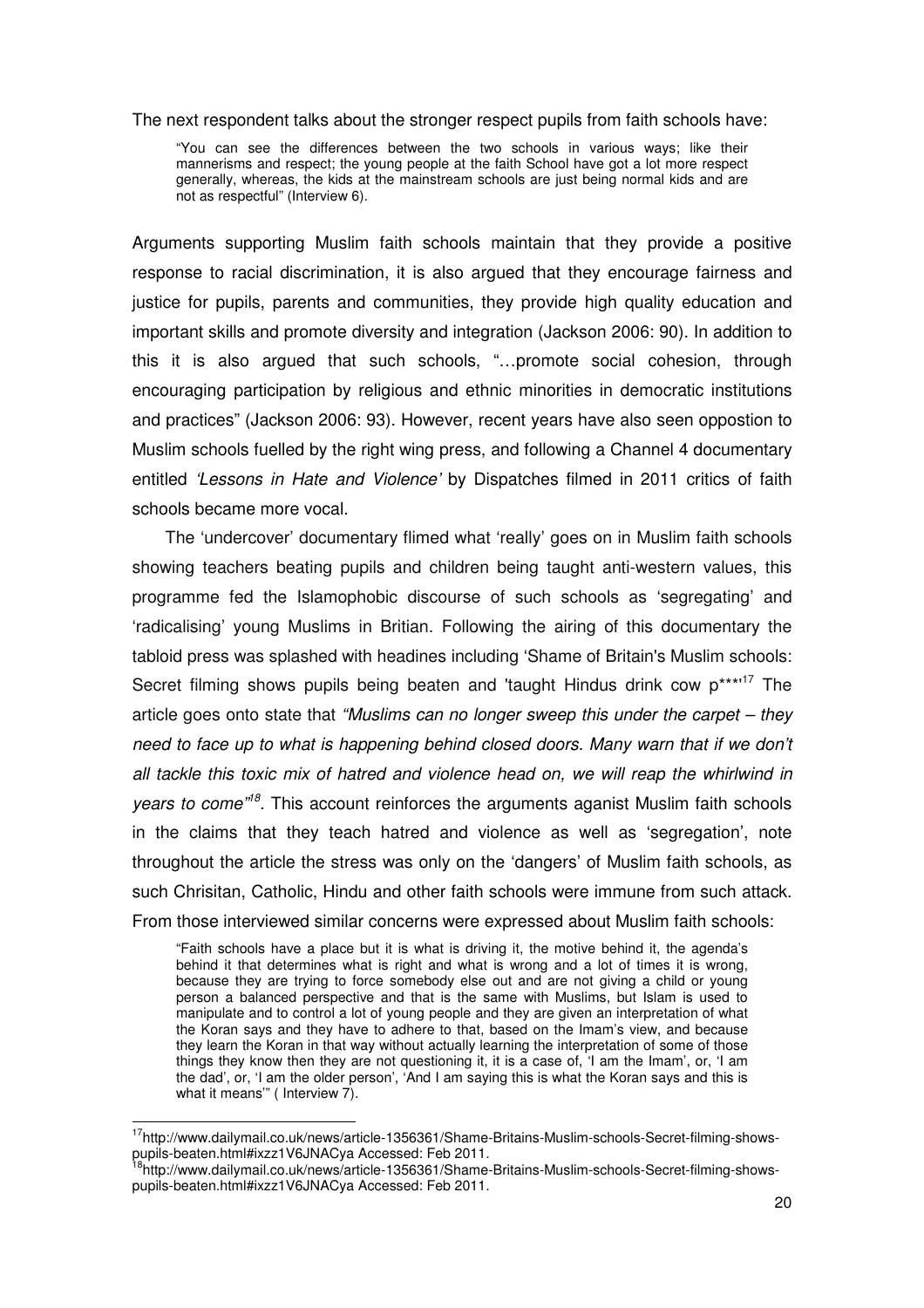Here we see clearly from this response the notion of the Imam as giving 'dangerous' interpretations of the religious text and moreover Islam itself is seen as 'manipulating' young people. Absent from this commentary is the range of activities taught in Muslim faith schools or the positive role they play, rather the emphasis is strictly upon the notion that young Muslims are being forced, misguided and brainwashed in these schools. This notion of the 'danger' of faith schools, and what goes on 'behind closed doors', was further illustrated by a teacher who said the following:

"The children who go to the mosques after schools you get different things from them, like if we say, 'do you behave like this at mosque school?' And they say, 'oh no because you get the sticks'. And if they have said anything like that in front of their parents they recoil in absolute horror, so we get a really limited picture about what they do, their parents don't want to tell you. So they say, 'you can't misbehave there'. So that is always a bit concerning, because you put it on a concern form but what can you do because Ofsted can't go in can they, they can't inspect, because it is not a mainstream school" (Interview 8).

Such a response reinforces the 'scandal' of 'dangerous' Muslim faith schools where children talking of getting 'sticks' is mentioned as well as the lack of 'inspection' from Ofsted, which is a 'concern' for this respondent. This view feeds the logic of Muslim faith schools as 'unsafe' and 'threatening', and here the respondent also seems to suggest that parents are 'aware' of 'bad' things happening in these schools but 'don't want to tell you'. This view seems to feed a scaremongering discourse similar to that of the tabloid press where fear is amplified to establish the Muslim 'threat'. Considering there are thousands of faith schools across Britain and Muslim faith schools compose only 8 of these, it remains curious and somewhat remarkable that Muslim faith schools in particular are see as the biggest concern. In addition to the 'dangers' lurking behind Muslim faith schools' the 'segregation' argument was also expressed on an number of occasions from those interviewed as follows:

"Faith schools to me are not a good thing; personally that is what I think. I think that they cause segregation, and I stand for is communal cohesion. I think the only way to educate people from any ethnic group, even the Muslims themselves, is to get them to see the other side of the fence, you know that is why we go to church; we take the kids the church, the Hindu mandir, the Sikh gurdwara, the mosque; the idea being that if you don't know what they are doing in these particular buildings then how can you associate, you are just going to be ignorant to it, but the ones who have been they have learnt, they have actually been in somewhere where they would not have normally have dreamt of going in to. So for me faith schools are not what they are supposed to be, the official line is they are there to get teenagers or kids to become respectful, obedient and to be able to look after their elders as they get older, and that is fine, but to me it has, perhaps, gone too far in that direction" (Interview 10).

#### Another respondent echoed similar concerns:

"I don't like the fact that there is a very strict girls-only Muslim school in Bradford for example, and it is only Muslims and no male teachers are allowed in it or anything like that and I think that is absolutely dreadful, because your girls are growing up in an environment where the only men they come in to contact with are their fathers, uncles, cousins and brothers and that is not real life. And I don't agree with faith schools, I don't agree with Christian schools, Muslim schools, Hindu schools, nothing. I think schools should be in the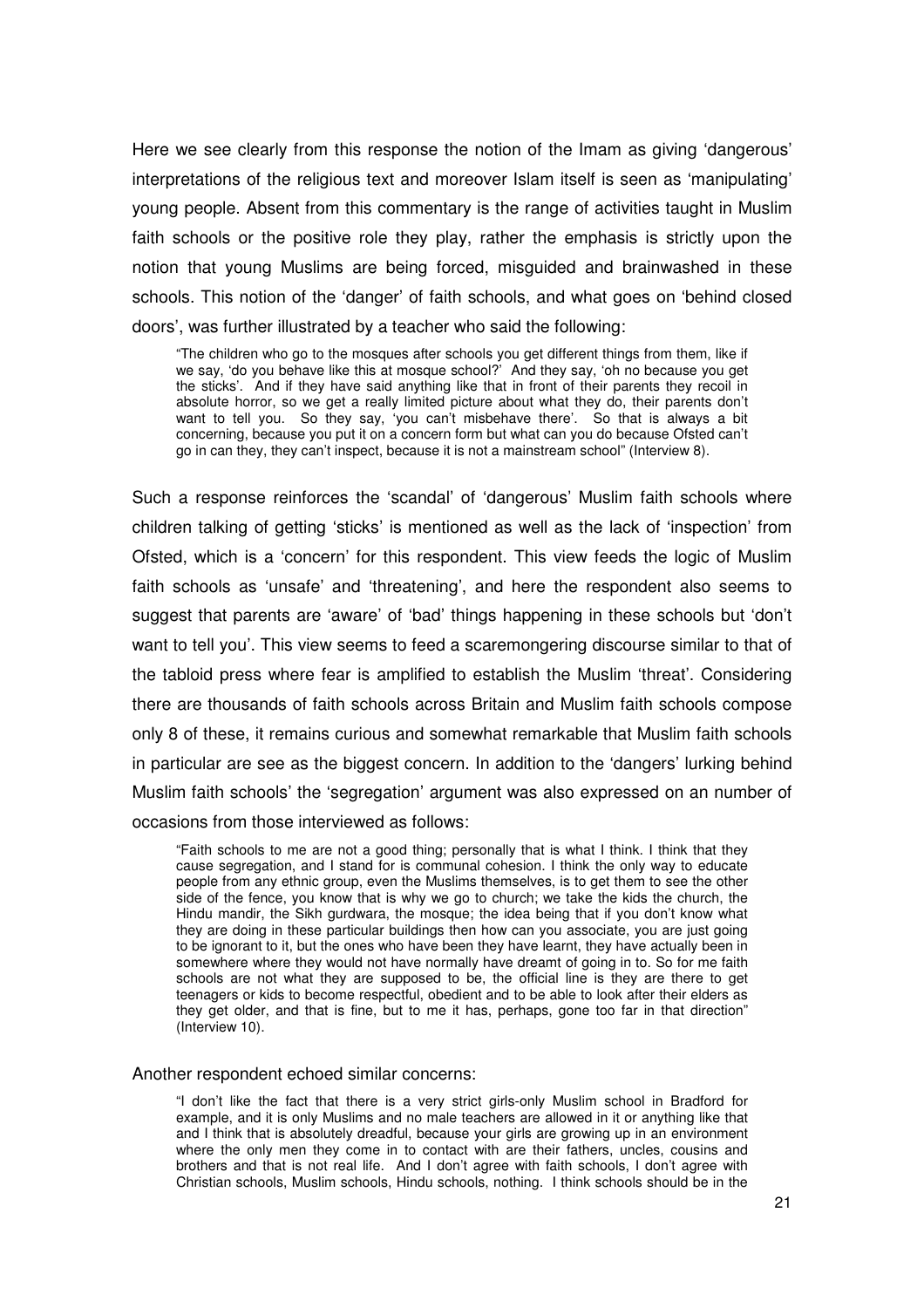local community and I think everyone in that community should be made to go to it" (Interview 4).

Additionally the following participant also voices her opposition of faith schools on the

same grounds that that they 'damage' cohesion through exclusion:

"Personally I don't think children should ever be segregated from their peers, whether it is do with race or religion. You know we have worked a long time in this country to try and include children with disabilities back in to mainstream education, whilst at the same time we seem to be allowing children from different religious groups to be educated in isolation and I don't think that is healthy. I think there are plenty of opportunities for children to have extra curricular opportunities where they can congregate in whatever social groupings they want to, as long as they are not breaking the law obviously, but personally I don't think schooling should be one of those things that should be segregated" (Interview 5).

This argument is perhaps the most dominant reason given for those against faith schools, however as Mirza argues:

"…It should be noted that by no means is the issue of segregated communities an unchallenged view. For instance, Simpson (2007) asserts that an increasing ethnic minority population has not in fact led to segregated communities and the creation of ghettoes, but to more mixed areas and diversity. "Putting these results against the claims that motivate anxieties about the 'colour' of localities, there has not been increased segregation in the sense of more uneven distribution of ethnic groups across localities. Nor is there selfsegregation in the sense of minority groups moving towards their existing areas of highest concentration" (Simpson, 2007, p. 420). The lack of empirical evidence in claims of segregated communities points to both xenophobic and journalistic (as opposed to empirical) mainstream approaches to multiethnic Britain" (Mirza 2010: 18).

# Furthermore, critiquing the idea that Muslim schools in particular 'segregate' Hewer

(2001) points out the following:

"A charge that is often laid against segregated schooling is that it does not prepare students for life in wider society after school years. Indeed, some make the claim that it promotes a fragmentation of society and reinforces 'separate identity'. All religious schools are open to this charge, but perhaps Muslim schools are particularly targeted given the irrational fear of Islam (Islamophobia) within wider Western society" (Hewer 2001: 524).

In addition to this, Short draws upon the limitations of approaches against faith schools

as he articulates:

"A further theoretical weakness in the argument against faith schools is the implicit assumption that the only opportunities children of different backgrounds have to get to know one another are those provided by schools. There seems to be no appreciation of the multiplicity of settings outside of the school where children are able to socialise under the conditions stipulated by Cook (1978) and, in the process, develop positive attitudes towards other cultures…it would seem that mixed schools are no guarantee of social cohesion and that a number of assumptions underpinning the case against faith schools are either invalid or of questionable status" (Short 2003: 132).

The idea that Muslim faith schools 'segregate' implies an explicit need for Muslims to 'assimilate' and 'embrace' the values of mainstream secular society, however drawing upon Bhikhu Parekhs' work (2000), Meer (2007) points out the limitations of such an assimilationist approach:

"This is the argument made by Bhikhu Parekh (2000) when he contests the civic assimilationist approach which is based upon a neat separation of public and private spheres. Parekh's argument is that such a view fails to take account of institutions that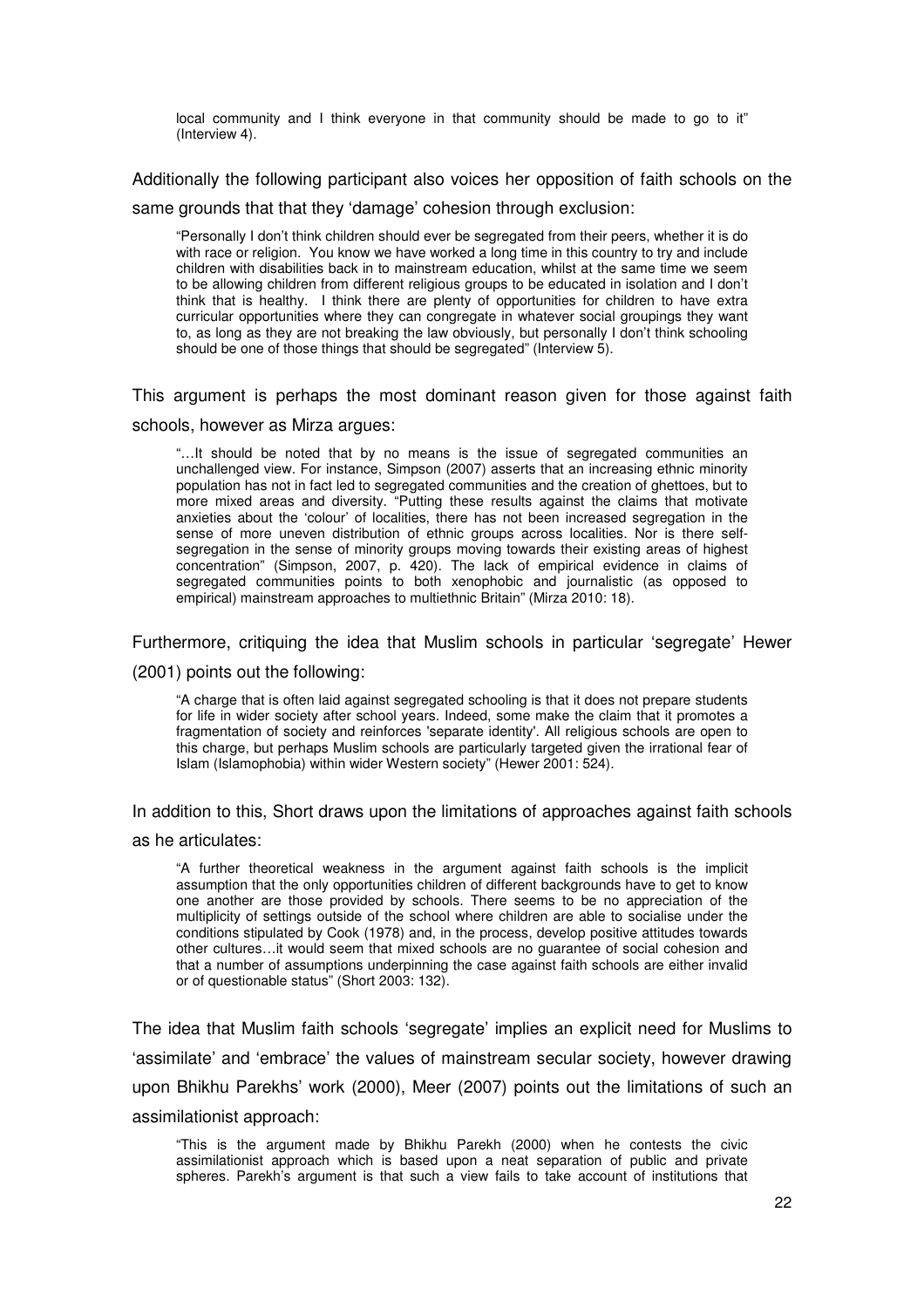encompass both: For example, the school educates future citizens, and has a political dimension. However, since children are not just citizens but also human beings and members of the relevant cultural communities, their parents and cultural community have a vital interest in their education, which makes the school a cultural institution that belongs to private or civic realm. If we stressed the former, we would have to treat the school as a public institution subject to the control of the state and ignore parental choices and cultures; if the latter we would reach the opposite conclusion" (Meer 2007: 65, Parekh 2000: 202– 203).

Hewer points out that the education system must take into account our diverse and multicultural landscape if schools are to move forward:

"The state education system is challenged to rethink the shape of the curriculum and the role of another religious body within our common history. If education is about the development of integrated individuals and communities within society then this challenge must be accepted by the wider educational community in our increasingly religiously pluralist and cosmopolitan Western countries" (Hewer 2001: 524).

This section has examined the arguments for and against Muslim faith schools in Britain illustrating how the interview responses from our findings both fed and challenged the debates. We have seen that Muslim faith schools in particular are marked as 'problematic'. Those who oppose Muslim faith schools tend to reinforce the wider political anti-Muslim discourse in which there seems to be a specific and hegemonic focus on Muslims as 'self-segregating' and 'dangerous'. There appears to be a general lack of support or enthusiasm for the development of Muslim faith schools, as illustrated through political and Media discourses, as well as those interviewed for the research, the emphasis appears largely focused upon the 'danger' of such schools rather than the positive role they play.

Such accounts tend to dismiss the level of racism in mainstream schools affecting Muslim children. Research clearly shows that those from Pakistani and Bangladeshi backgrounds tend to have much lower rates of educational achievement compared to their white counterparts.<sup>19</sup> as Peach (2006) points out, "Bangladeshis and Pakistanis have the lowest level of qualification of all ethnic minority populations…50% of Bangladeshis and 45% of Pakistanis lack any academic, vocational or professional qualifications" (Peach 2006: 171). However such children often perform better in faith schools,<sup>20</sup> yet this is often dismissed thus the problem of institutional racism in mainstream schools fails to enter such debates in relation to specifically the Muslim

 $\overline{a}$ 

<sup>&</sup>lt;sup>19</sup> For example a report by Ofsted entitle 'Raising the attainment of minority ethnic pupils: school and LEA responses' (1999), states that, "The performance of Bangladeshi and Pakistani pupils in the early years of schooling remains depressed. Once they become proficient in English, however, their attainment often matches or even surpasses that of English first language pupils in similar circumstances. Nevertheless, their generally lower attainment in higher grades at GCSE remains a concern" pp7.

For more information see: http://www.ofsted.gov.uk/resources/raising-attainment-of-minority-ethnic-pupilsschool-and-lea-responses

<sup>&</sup>lt;sup>20</sup> For example it was found that "two Independent Islamic schools in Birmingham and Hackney achieved 100% A-C grades in five or more GCSEs" See: Shah, S (2009), 'Muslim learners in English schools: a challenge for school leaders', Oxford Review of Education, pp15.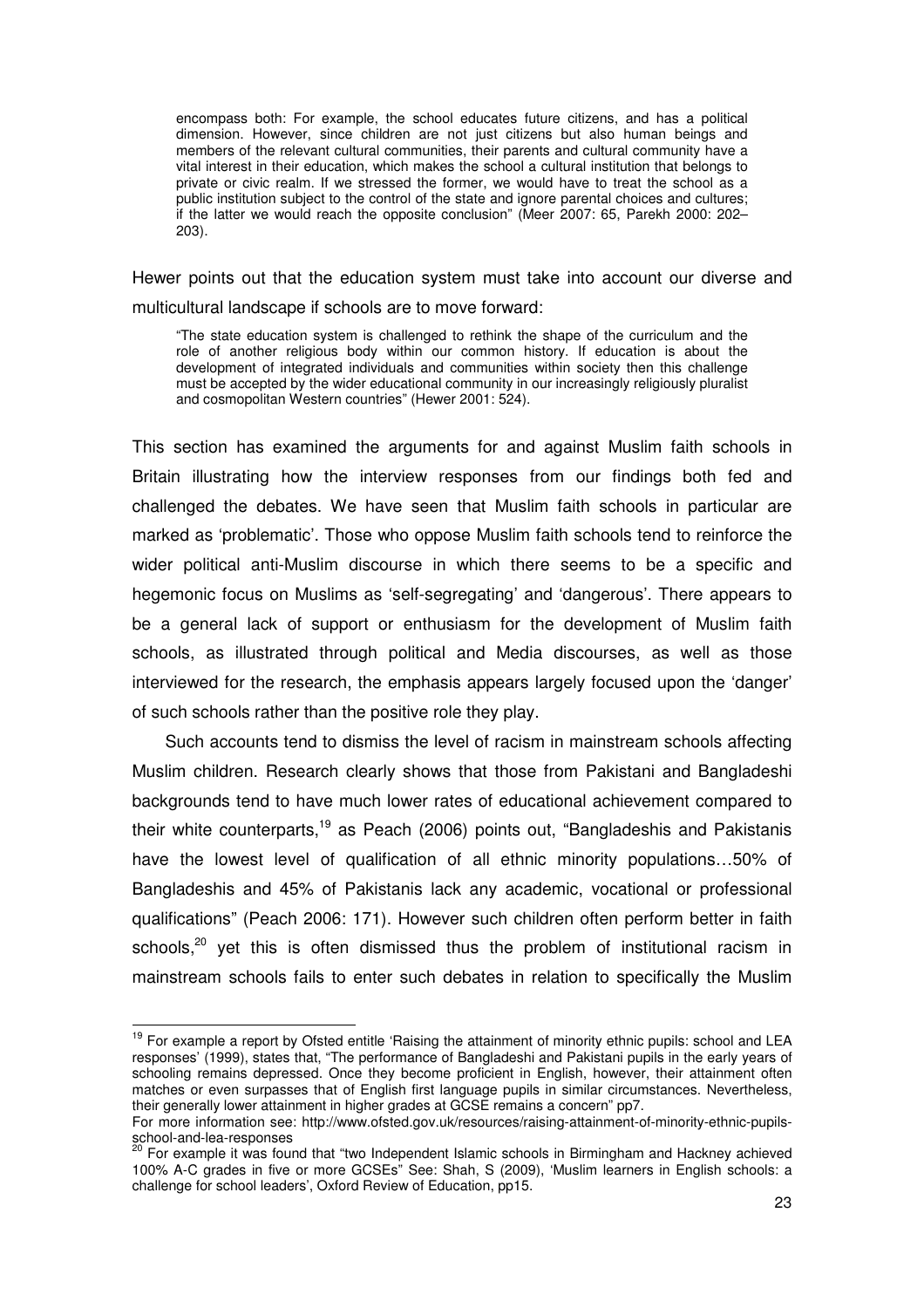population. This represents another manifestation of the paradox between the growing hegemony of the post-racial logic and the growing hegemony of Islamophobia across western plutocracies.

# 2.3. The promotion of diversity and teacher training in schools

A recent study in the UK conducted in July 2011 by an anti-racist charity 'Show Racism the Red Card' supported by the National Union of Teachers (NUT) found from a survey of 148 teachers, plus interviews, pupil observations and a research journal, that more than 84% of teachers questioned said that they had witnessed racist attitudes or behaviour among students, which included name calling, comment, jokes and racial stereotyping.<sup>21</sup> Moreover, it was found that such attitudes were not only restricted to pupils whereby 31% expressed they had seen similar behaviour among teachers.<sup>22</sup> Here it was noted that in some cases teachers used racist terminology or had lower expectations of ethnically marked pupils. $^{23}$  Additionally the findings revealed that 39% of those interviewed said that they had not received any training in tackling racism and "there was evidence of a lack of action against racist attitudes and behaviour and a lack of understanding of the mechanisms and reasons for reporting racist incidents".<sup>24</sup> Racism in some instances was seen by teachers as unintentional thus they were reluctant to report the incident, as such it was urged that teachers are provided with more training on racism and pupils must also be given the chance to discuss and learn about issues surrounding ethnicity and diversity. It was stated that the "research highlights that there is a huge gap in the current teacher training provision when it comes to preparing teachers to tackle racism and embed equality."<sup>25</sup>

The findings of this study are not dissimilar from what our research found. This section will examine the weaknesses surrounding teacher training on ethnicity, racism and diversity, as well as the inequalities surrounding employment in the education system, additionally we will explore the commitment to the promotion of diversity in schools and the impact the national curriculum has in providing and preparing pupils

 $\overline{a}$  $^{21}$  See:

http://www.yorkshirepost.co.uk/news/at-a-glance/main-

section/racism\_still\_an\_issue\_in\_english\_schools\_1\_3541101 July 2011.

 $22$  See: http://www.yorkshirepost.co.uk/news/at-a-

glance/mainsection/racism\_still\_an\_issue\_in\_english\_schools\_1\_3541101 July 2011.  $23$  See:

http://www.yorkshirepost.co.uk/news/at-a-

glance/mainsection/racism\_still\_an\_issue\_in\_english\_schools\_1\_3541101 July 2011.

 $24$  See:

http://www.yorkshirepost.co.uk/news/at-a-glance/main-

section/racism\_still\_an\_issue\_in\_english\_schools\_1\_3541101 July 2011.

 $25$  See:

http://www.yorkshirepost.co.uk/news/at-a-glance/main-

section/racism\_still\_an\_issue\_in\_english\_schools\_1\_3541101 July 2011.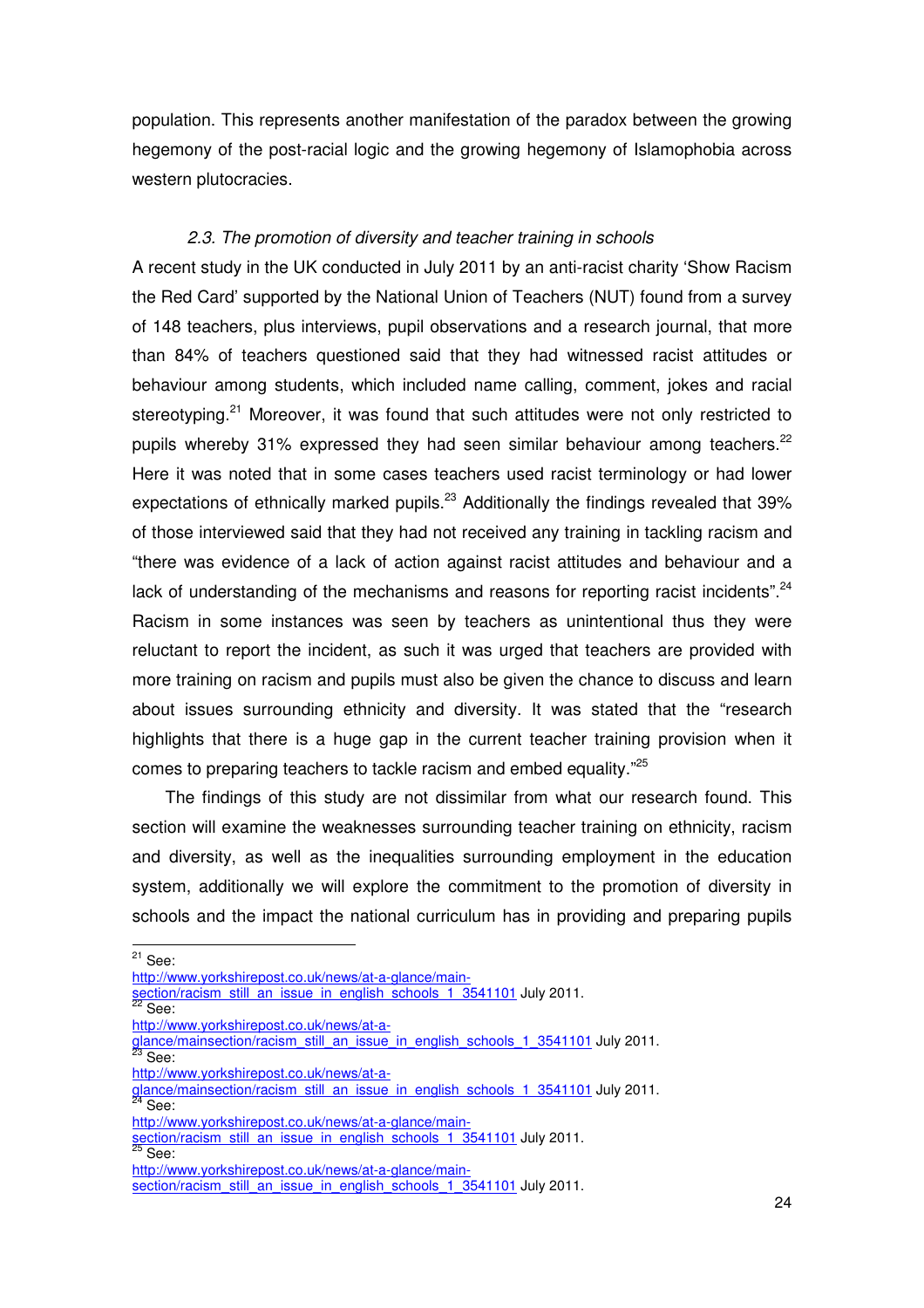about different cultures and ethnicities. We will examine how these issues affect Muslim pupils in the education system.

In relation to teacher training surrounding issues such as racism, diversity and culture, all the respondents pointed out how weak (and in most cases absent) this was in the educational system, for example:

"Training is not compulsory so if the teacher wants to teach diversity it is up to them. I don't think teachers have enough of an understanding of other cultures. Policies on diversity in schools are weak, but if the school has a diverse make-up then they will make more of an effort to understand, but in a school where the majority of pupils are white, they will feel why should they know about diversity when their pupils are white, and I think this is dangerous when the world is becoming more and more diverse it should be important for everyone to know about other cultures not just white European cultures… I think diversity training for teachers and understandings of other cultures needs to be much stronger and for all schools" (Interview 3).

## Similarly another respondent pointed out the following:

"I think one of the most important things that has to be done is a change in the teacher training and it should be compulsory for all newly qualified teachers to work in a very multicultural school before they even begin to work in any other schools; that should be part of teacher training. One of the two schools where teachers are working should be a school with a majority of BME children, and it is not that hard anymore, it is completely possible, it is only four weeks. Also part of teaching training should include world cultures, the differences in the world, maybe it is far-fetched, but maybe if they could do some volunteering work in another country; that would be perfect. If the teachers are aware they would be more understanding and not get in to a vicious cycle of punishments and exclusions, they would be able to understand the behaviour of a child more and be able to deal with that better and be able to speak with their parents, rather than just sending the child out of the class for misbehaving who does not understand why they have been excluded and then think that they are being singled out and then go in to that cycle of misbehaviour" (Interview 11).

## Additionally another respondent said:

"I think training should be compulsory and not just whilst teachers are training, it should be reiterated over the lifetime of being a teacher, because things change as well; you know the way that you perceive diversity or the way I did it in the eighties is completely different to the way I think about things now...So you can't just say, 'right race; we have done that, so let's do this…'" (Interview 5).

# Concerns surrounding the inadequacy of teacher training were highlighted throughout

#### the interviews and those who had been on some training still felt it was not sufficient:

"I did a course here and they still do it, it is called 'Educational and Professional Studies' and when I did it a long time ago there were sessions on cultural diversity and also other issues like disability and poverty. Personally, I still don't think it is good enough and I do think that needs to be pressed, in the same way as homophobia; being aware of homosexuality and being aware of poverty and children without parents, or children with one parent, or parents who aren't looking after them very well, and all these sorts of things should be… I think not wanting to learn about it is to do with not thinking there is a problem. The trouble is if you are sitting in a lecture and you are talking about it, especially before you start teaching, I think the danger is that you just close your ears to it. I think it should be part of PGCE, I think it should be flagged up but I think it should be flagged up throughout every part of teaching… I think you need to re-train and I think there does need to be something later on and it needs to be from people who really know what they are talking about and really making a point…just being aware of where that child is coming from to a certain extent without pigeon holing them, 'oh well their dad is going to be sexiest and their mum is going to have no power in the house' and that sort of thing" (Interview 4).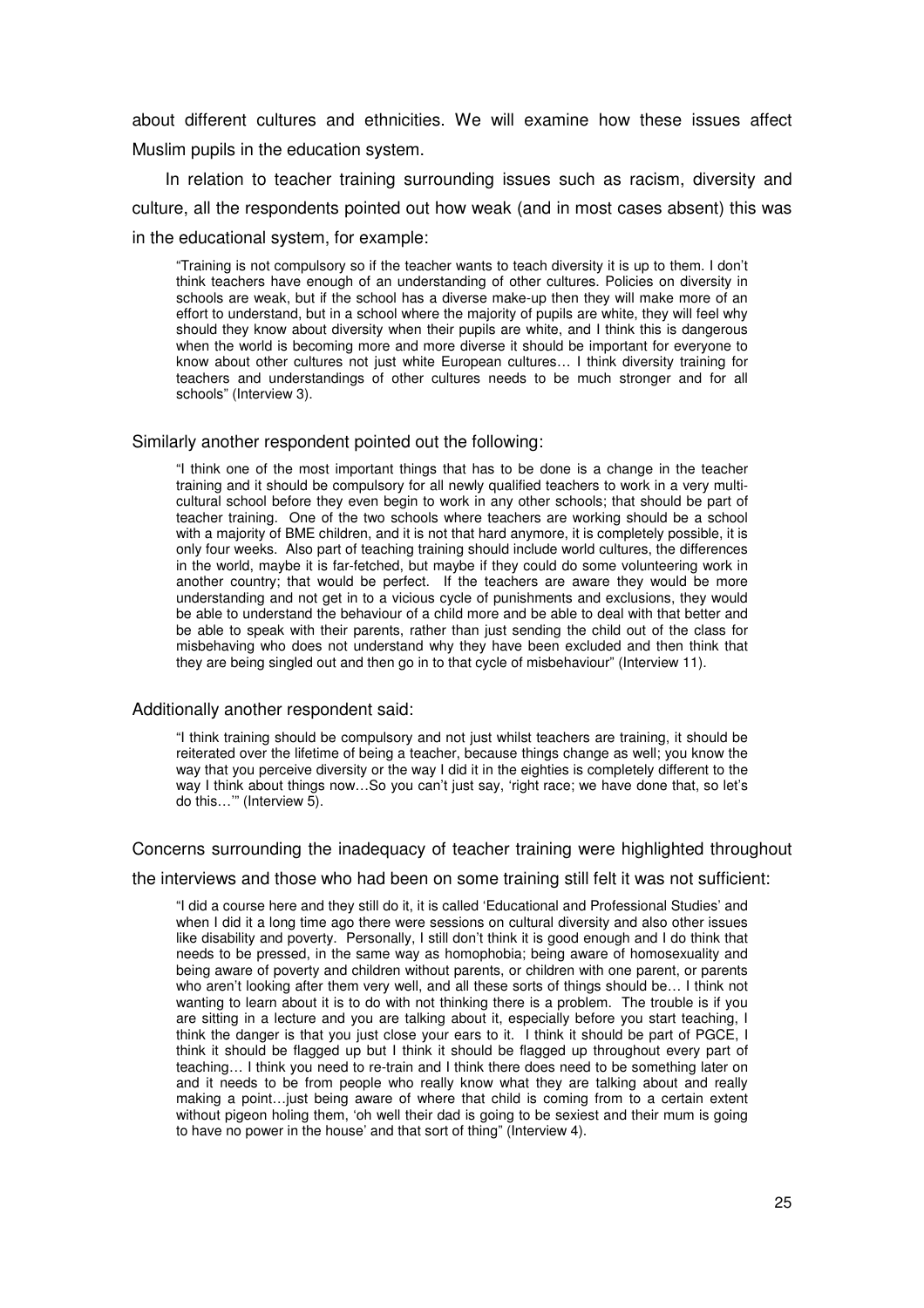# For some it was just seen as a 'ticking of boxes' exercise, or there was a 'fear' about

even discussing such issues:

"I don't think we have got diversity training sorted really. I think it is also something that is a little bit of a box ticking exercise at times, but that is not to say that all teacher trainers are like that, because certainly I know there were some teacher trainers here working incredibly hard to really discuss issues of diversity and make it meaningful. But I think there is a big reluctance, people are very fearful, because in discussing diversity to do it properly you have to recognise and acknowledge your own discrimination and when you do that; first of all you are fearful that you are going to get blamed for something, and secondly it has a sense of undermining who you are" (Interview 5).

#### Another respondent similarly stated:

"It is a tick-box exercise, it is just a case of, 'at the beginning of the academic year we did diversity training'; ok yes but what do your policies say? What do your strategies say? How do you monitor? What support do you give to the staff? Because the problem is, once you challenge somebody from a mainstream position about equality and diversity they get defensive because they haven't been equipped... So it is not a case of, 'oh diversity is about this, equality is this and that is it'…diversity training is rubbish" (Interview 7).

These concerns reflect the poor measures in educating teachers around issues surrounding diversity and ethnicity. Also critical of the training programmes in place for

# teachers Mirza argues:

j

"There are approximately 120 providers of primary and/or secondary initial teacher education (ITE). Their programmes range from university based postgraduate and undergraduate programmes to school based initial teacher training or the graduate teacher programmes that offer 'on-the-job' training. Whichever route is chosen all student/trainee teachers in England must meet the Training and Development Agency's (TDA) requirements by the end of their training phase before they can be awarded the Qualified Teacher Status (QTS). The QTS standards range from having knowledge and understanding about the subjects to understanding the needs of individual learners. It is in this domain that the QTS standards loosely associated with preparing new teachers for teaching in a multicultural society and preparing their pupils to live in one can be located. For example, Q18 Understand how children and young people develop and that the progress and well-being of learners are affected by a range of developmental, social, religious, ethnic, cultural and linguistic influences. Q19 Know how to make effective personalised provision for those they teach, including those for whom English is an additional language or who have special educational needs or disabilities, and how to take practical account of diversity and promote equality and inclusion in their teaching. Q20 Know and understand the roles of colleagues with specific responsibilities, including those with responsibility for learners with special educational needs and disabilities and other individual learning needs" (Mirza 2010: 39).  $^{26}$ 

She goes on to argue that "in light of the directives of the QTS standards one would surmise that all teachers should know about and be able to cater for the needs of children from diverse backgrounds in a multicultural society" (Mirza 2010: 40), however she found the following:

"The initial preparation of teachers with respect to teaching in an ethnically diverse society occurs within the taught aspects of the initial teacher education courses and their school placements. Initial teacher education providers in less ethnically diverse areas find this aspect a challenge. On the taught aspects of the programme training to teach in a multicultural society can be limited to 2-3 hours of the course, or it can be an integrated element with providers in urban settings. However, the majority of providers are sited in less ethnically diverse areas, working with schools that have a predominantly white pupil

<sup>&</sup>lt;sup>26</sup> Source: http://www.tda.gov.uk/upload/resources/pdf/q/qts\_itt\_\_guidance\_tda0497.pdf, Mirza, 2010: 39.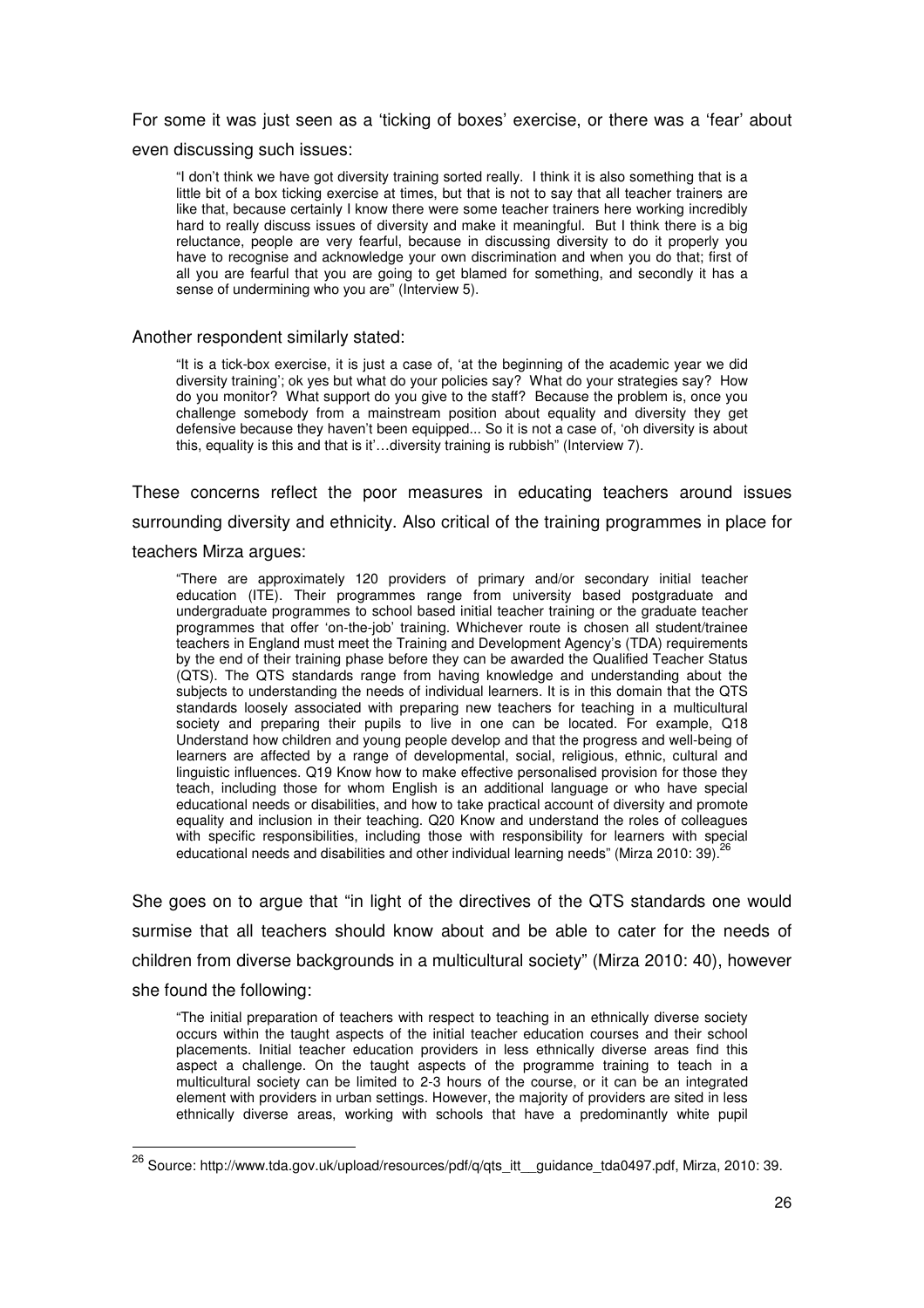population and teachers who may themselves have limited knowledge and experience of working with BME and English As additional Language pupils. As such, any fundamental weakness in teacher training is compounded through school placements and limited knowledge of existing staff that train the student teachers, either in schools or within the Initial Teacher Education provider itself" (Mirza 2010: 40).

This seems to concur with our findings whereby from the teachers interviewed it was expressed that they were not actually specifically trained on these issues throughout their careers in education, it was implied in such responses that teachers already know about different cultures and ethnicities and that in itself is enough, for example:

"Diversity and different ethnicities and cultures is not really something you get trained on; I think it is just as you go you meet different people. I did a GCSE RE I think so you learn bits from that, but as far as I can recall we did a little bit of RE on the PGCE but it wasn't something that we really got trained on" (Interview 8).

It is somewhat alarming that this teacher gained her knowledge around such issues from her GCSE in RE and coming into contact with 'different' people, with such poor awareness it is frightening that teachers are able to teach young children of diverse backgrounds when their knowledge about their needs remains so limited. Another teacher also talked of her limited knowledge and training in the area:

"I think in general, you go to university and you do your teaching course and you do your degree and you do go out on placements but a lot of the time you learn to become a teacher once you have finished and you are actually put in that situation. So obviously depending on which school you choose to go to will depend on your whole knowledge and training that you have had. I mean I did my training in Liverpool so I was put in to a lot of different schools, but a couple of them were White British schools, they had their own problems within the schools but there wasn't a lot of different cultures and races in there, so when I moved back to Leeds it was easy to go back in to a different school which has lots of different cultures and races in. I think your understanding as a teacher would just be from your own personal experience teaching children of different ethnicities" (Interview 1).

## She goes on to say:

"I think a lot of the time there is an assumption that you already know about different cultures and ethnicities, you might not ever have been taught it at university but you hear about it every day in the news, you hear about everything when you read it in a newspaper and just from things you have learnt along the way. I don't know if they would ever put on training just to teach you about different religions, but when you are doing your own teaching and if that is what you had to teach to other people then that is when you yourself would have to learn it, you would have to go online and you would have to speak to different people; it is up to you to learn about what you are going to teach someone else" (Interview 1).

This seems to suggest that there is a lot of discrepancy when it comes to teacher training and awareness of different cultures and ethnicities. It is clearly not compulsory or formally taught to teachers and as the respondent points out there is an assumption that teachers will already know these issues and furthermore it is up to the teacher if they chose to understand such issues. This respondent states her only information surrounding different ethnicities is drawn from the Media, newspapers and personal experiences. There is clearly not enough (if any at all) training on diversity, ethnicity,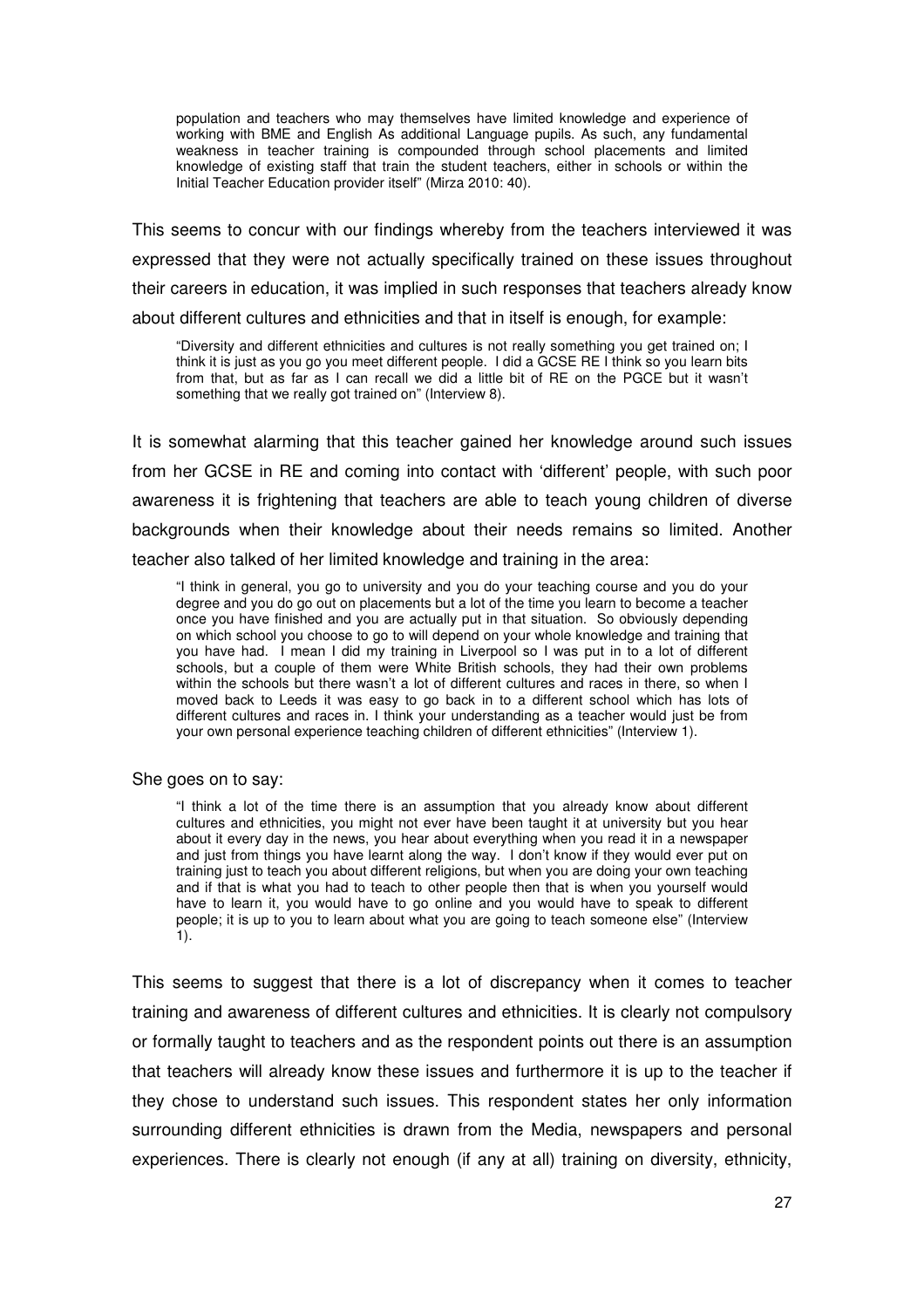racism and culture for teachers in the education system, with such limited awareness of such issues it is worrying how ethnic minority pupils are actually understood by their teachers. The assumption that teachers will already know these issues is inadequate and illustrates a huge weakness in the education system in providing knowledge, training and awareness of multicultural society. Similarly examining the implications and limitations of such training Mirzas' research found the following:

"In a 2006 report commissioned by Multiverse, which surveyed ITE providers in England as regards their provision for issues of diversity, found that 97% of providers had policies relating to equality. While these policies were not specific to student teacher preparation, the coverage of diversity issues related to six areas defined as Race and Ethnicity, Social Class, Religious Diversity, Bilingual and Multilingual Learners, Refugee and Asylum Seekers, and Travellers and Roma. Nonetheless coverage was very variable and providers interpreted the terms very narrowly; in most cases the term race and ethnicity was seen to relate specifically to English As an additional Language pupils and there was scant examination of racism and its impact on the lives of children. In addition, the education of refugees and asylum seekers, gypsy traveller pupils and the intersectional affects of race, social class and poverty were often omitted. The main constraints cited by ITE providers were the lack of time, geographical location and the lack of commitment, knowledge and expertise, both<br>within schools and the provider" *(Mirza 2010: 38-40)<sup>27</sup>* 

She goes on to conclude that "the qualified teacher status standards are interpreted in a narrow way and there is very little consistency in the approach adopted by providers in terms of preparing future teachers to teach pupils from ethnically diverse backgrounds as well as to prepare all pupils to live in a multicultural society" (Mirza 2010: 38-40). Training thus does not appear to be a priority in schools and it is both alarming and worrying that the same teacher in this case had received intense PREVENT training but nothing on diversity or racism and ethnicity. This presents an extremely depressing picture where teachers are not trained on diversity, different cultures, religions, ethnicities and race equality, yet in schools with a particular high Muslim and BME populations they are trained on 'how to spot a terrorist'. This is perplexing as surely schools with higher rates of BME pupils the priority should be focused on training teachers in understanding cultures and difference rather than 'extremism', which as we pointed out in the earlier section fixes an image of the Muslim 'terrorist'. This seems to link strongly with the notion that race-relations and race equality is no longer a problem for contemporary society, a manifestation of the postracial, it is the figure of the Muslim however which remains increasingly 'problematic'.

We already saw from the study conducted by 'Show Racism the Red Card' that 31% of people interviewed noted racist attitudes in teachers, and it can be argued the lack of training in this area does not particularly help matters. Perhaps one of the most disturbing cases of racism in school was reported earlier this year (Feb 2011) when a

j

<sup>27</sup> See http://www.multiverse.ac.uk/attachments/80812ad2-6f70-4470-b632-f65c10a70b3b.doc Mirza: 2010.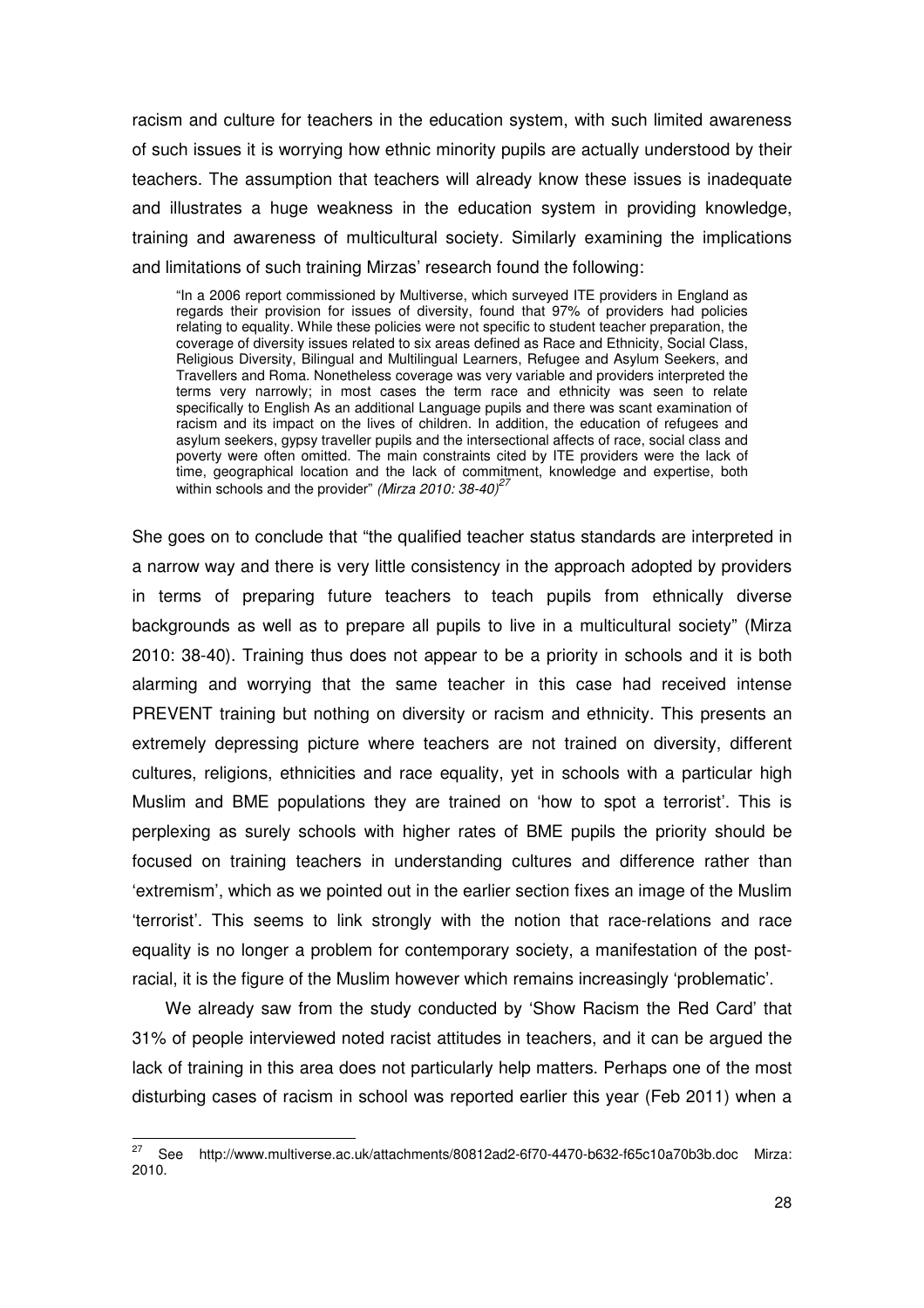teacher was banned from classrooms after spraying young children of Asian origin with air freshener if she said she smelled curry. This is a despicable case and it was noted that the teacher Elizabeth Davies aged 48 would say, '"there is a waft coming from paradise" before using the air freshener. She was accused of having a "smug look" as she sprayed children in the class, where half the pupils were of Bangladeshi origin.<sup>28</sup> It was also alleged the teacher occasionally used the words 'black bastards' when referring to ethnically marked children. The disciplinary panel found her guilty and she was removed from the teaching register. Worryingly however, one of the respondents interviewed for our research recalled a similar experience:

"There was one teacher he was racist; he used to clean the desks after Pakistani children had been sitting there and stuff like that… some teaching staff referred to Muslim kids as 'they' in a way that they didn't refer to White kids as 'they', it was like 'they do that'… Sometimes I got the impression that sometimes in the staff briefing in the morning when the senior management would say, 'there has been an incident and a child has been involved in a fight', or, 'there has been an incident and a Pakistani child has been involved'. So when it was White kids it was 'a child' and when it was not White kids it was…I can't remember how he phrased it, it was perhaps 'Muslim' or 'Pakistani', but the fact it was named…" (Interview 4).

These cases may (or more disturbingly may not) be exceptional, however they do highlight racism in the teaching profession and the lack of training on such issues may not entirely prevent such practices however it would at least facilitate some understanding of issues surrounding race, culture, diversity and so on. Moreover, what stands out in these cases is the fact that whilst Muslim children of 5 years of age are monitored for 'extremism', teachers do not appear to be subject to the same level of scrutiny for racism despite the fact that there are clear cases of racism in teachers, but not of 'extremism' among Muslim pupils at 5 years old.

Reinforcing the post-racial logic some respondents claimed there was no racism in their schools, for example:

"I don't think anyone in this School in a professional role is racist; no member of staff would ever be racist towards another member of staff or a child. I think no matter what school you go in to there is always going to be some racism between pupils, but a lot of the time I don't think they understand that they are doing it or they don't understand the effect that they are having, but I think you could get that from any school that you went in to that had different ethnic minorities in. I don't think that we have a particular problem with it, but when children are arguing with friends they might be allowed to use certain words at home but obviously they are not allowed to say it in school and that is when problems would occur" (Interview 1).

# Similarly another respondent stated that:

"I have never really encountered anything racist whatsoever. What I have encountered are questions like little kid questions like, 'why is that child Black? Can't she wash her face?' And all of that kind of stuff but it is not racist it is just innocent questions; they are just questioning why people look different. But no, it is certainly not something that has characterised our School" (Interview 2).

j  $^{28}$  See: http://www.guardian.co.uk/education/2011/feb/15/teacher-banned-air-freshener-asian Feb 2011.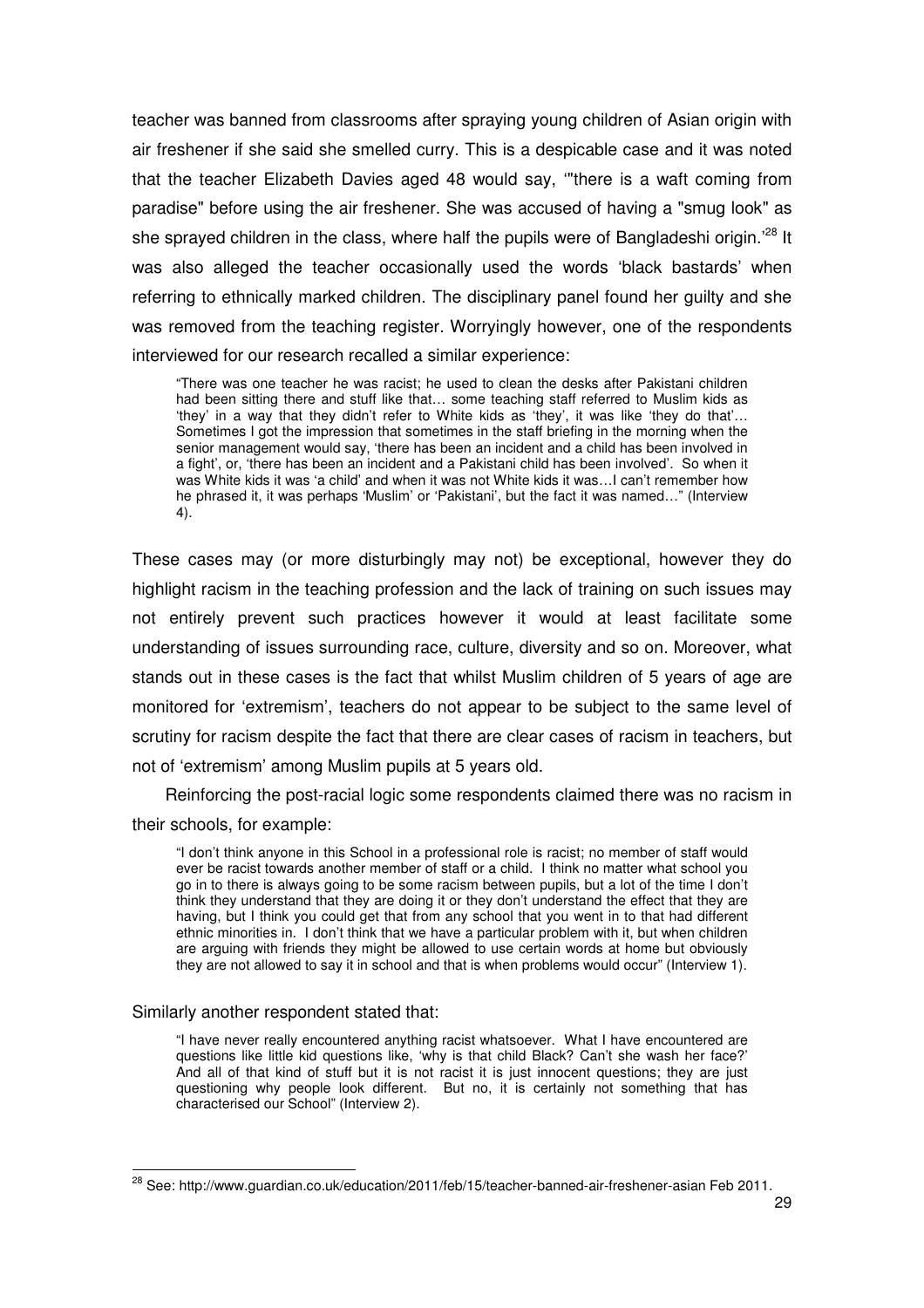Interesting here, a child saying 'cant she wash her face' in reference to a Black child is seen as an 'innocent' question, and doesn't seem to be problematic or challenged in this instance. In a similar vein another teacher said:

"When I was in class I taught littler ones and one of them came up to me and was like, 'I know what a Chinky is'. So I said, 'ok what is a Chinky?' And he went 'this' and pulled his eyes to the side and I said, 'right ok we don't do that because that is really rude and people do look different'. So it is more like ignorance rather than being mean. One of them said that her dad calls their dog a rude name, and so I said, 'well what does he call it?' And she said, 'I can't tell you, it's rude'. So little lad went, 'I will tell you, he calls the dog Paki', so I said, 'right do you know what that word means?' Then this other little one said, 'I think it means a Spanish person'. I said, 'ok would it be funny if it was a Spanish person?' And they said, 'no'. So it just arose through ignorance, they knew it was something rude and that it was something they shouldn't say, but did not even know what it meant" (Interview 8).

Once again the trivialisation of the examples given by the teacher is remarkable, 'Chinky' and eye pulling to illustrate what the child means is seen as ignorant and the response was to say that the child was being rude. Moreover, when a child spoke of someone's father calling their dog 'Paki' this was also referred as a 'rude' comment, and was legitimised as ignorance. This is extremely problematic as none of the incidents were seen as examples of racism. One respondent alarmingly suggested that teachers do not receive enough support and actually sympathises with teachers who stereotype:

"I don't think we particularly support staff in schools very well, I don't think we acknowledge the stresses on them. I mean they face a huge, huge battle to deal with behaviour, parental attitudes and all sorts of things, and it is no wonder that sometimes when people are tired they slip in to laziness, which is what stereotyping is; it is a form of laziness, because you can't be bothered to identify people on an individual basis. I think if we really want to change things in schools we also have to be looking at; how do we reward our staff? And is it good enough to allow them to be in a situation where false claims are made against them and they are suspended for a year at a time or they don't get promotions and they are not very well paid; there are lots of issues" (Interview 5).

The respondent equates stereotyping with 'slipping in to laziness', and justifies this 'laziness' due to the lack of support teachers receive where on occasions they are 'tired' and 'stressed' as a result. This is unacceptable, even if it is the case that teachers do not receive adequate support it certainly does not legitimise any form of stereotyping and it is remarkable that the respondent even suggests so. Another key factor in this toxic mix is the fact that the actual BME make-up of professionals in schools is poor, there are clearly not enough BME teachers in schools even those with high proportions of ethnically marked children:

"In the majority of the Schools in Leeds the majority of the teachers are White. And I think there needs to be more BME School Governors, it is a hard role to play, but I do definitely think they need to try and attract more BME members to Governors of the School, and I think that would probably have an impact… I am sure they are applying, I am sure they are applying, because there a lot of BME adults out there that can do those kinds of jobs and I think it boils down to racism, maybe at interview level or maybe when they hand in their application form in and they see an Asian name they put them on the reject files straight away, it could be down to favouritism; that they may favour their own culture in the school. But I do find that there isn't enough BME staff" (Interview 6).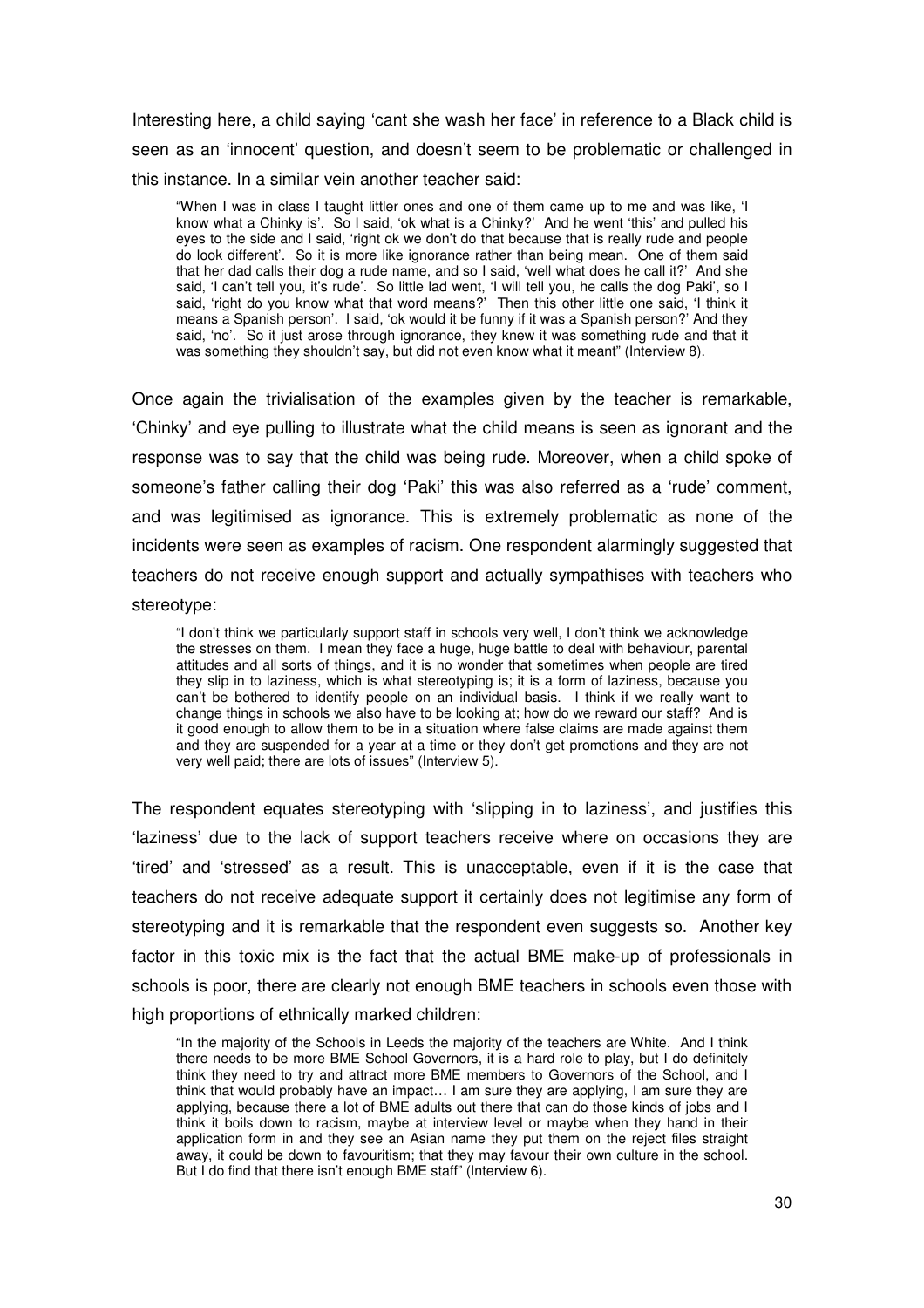However when BME staff are successful in entering the system they are isolated by their white counterparts and made to feel invisible, this was expressed by two people interviewed:

"In my experience, at my school in Bradford I was the only BME staff out of 85 teachers, the head teacher never even acknowledged me I was invisible and made to feel different, in the staff room I was made to feel very isolated, no one really talked to me. I know admissions for teaching places for BMEs is high but acceptance is low, perhaps BMEs are perceived as troublesome, or demanding too much support and time for their particular needs" (Interview 3).

## The second respondent also recalled the following:

"When I finished teaching at the Islamic School in 2001 I started working as a teaching assistant in a mainstream School in Leeds. And the staffroom had three sections and the middle section was where all the Muslims sat and one side of the staffroom was where all the teachers sat and all the senior teachers, and in one section of the staffroom all the teaching assistants. I just went in to the staffroom and sat in the wrong section and they were all talking and I felt so invisible and I didn't know what to do. And then all the Muslim teaching assistants came in and they all sat in the middle section, which was a sort of narrow section and then one of them signalled for me to go over there and I was so grateful that they were there and that somebody was signalling. So I went and sat with them and I made friends over there, so that was the first couple of days. And then there was one day, it wasn't lunchtime yet, I had a free period and I decided to go sit in the staffroom and have my early lunch, and the section of the staffroom where all the senior teachers were was full, it had about 15-20 people in there of teaching staff and they were all having a good chat and I went and sat by myself in the middle section because I was out of habit and I felt that I could not go over there, that was beyond me, and I was there completely alone, they were having a chat and nobody said to me, 'come and join us'... I still felt invisible after such a long time" (Interview 11).

However, there were those who felt that the under-representation of BME teachers in schools was not due to racism; it was for them due to the reason that ethnic minorities were simply not applying for these jobs:

"I have been there for the last three years and I have seen people who apply and I don't think there has really been an ethnic minority apply, so whether that is part of who is training to become teachers or who is applying in our area I don't know, but I don't think it is a fault within the school because I think they would love to employ somebody who can be seen as more of role model and who is of an ethnic minority group but you just don't often get that chance" (Interview 1).

The respondent here maintains that there is no fault with the school in hiring BME staff;

it is more to do with them not applying. Another interviewee gave a similar response:

"I am the only ethnic minority member of staff, apart from one teaching assistant who works part-time and she is Muslim...I think people aren't maybe applying. I mean it is a point I have raised with the senior management and they are aware of it but at the end of the day they can't discriminate in the interview process and if they are not getting the applicants they just go on the best quality applicants for the job. I just don't genuinely think they don't have any ethnic minority applicants for teaching jobs full stop" (Interview 2).

Here the respondent says 'at the end of the day they can't discriminate in the interview process', however data shows that discrimination in the employment sphere is rife, for example, in October 2009 a report carried out by the Department for Work and Pensions (DWP) found in a 'sting' operation that, 'of the 987 applications with a White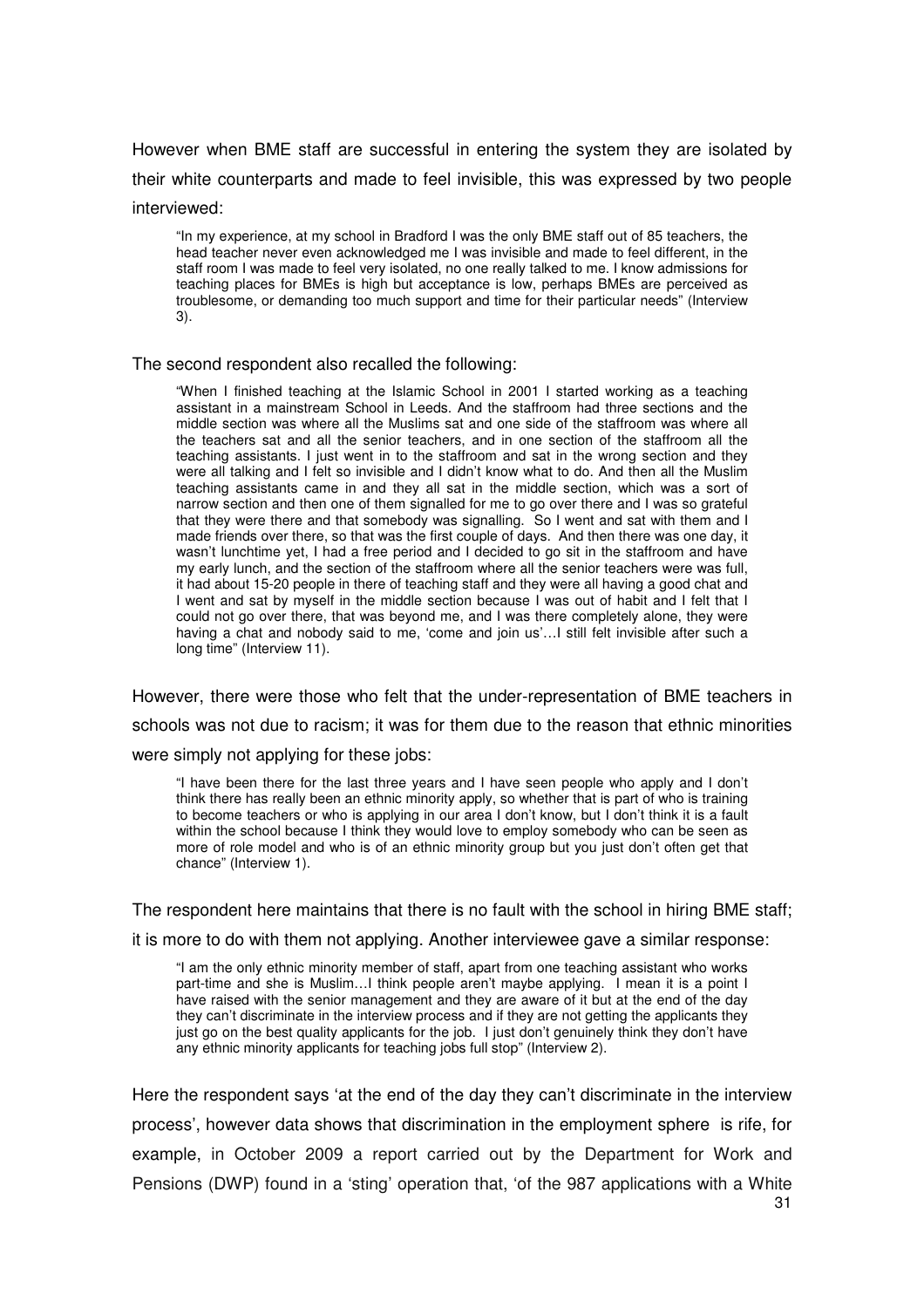name, 10.7 per cent received a positive response. This compared to 6.2 per cent of the 1,974 applications with an ethnic minority name - a net difference of 4.6 percentage points. That is, 74 per cent more applications from ethnic minority candidates needed to be sent for the same level of success.<sup>29</sup> As such, the superficial and simplistic argument presented in both these statements boils down to ethnic minorities 'not applying' for jobs, rather than practices of institutional racism.

The overall commitment to promoting diversity in schools seems rather poor, from those interviewed diversity awareness seems to be higher in schools with a larger BME intake, however majority white schools tend to celebrate diversity less as respondents pointed out:

"We made a link with a School in York, who is just White British, so they could come over to our School to see other cultures, just to see what it was like because they have never seen a school which has so many different cultures and faiths, all of their pupils were all White British and all either Christian or had no religion, so we were completely different" (Interview 1).

There were complaints by those interviewed that the celebration of diversity was weak

# and schools needed to do more in that respect:

"I don't think schools across the UK reflect diversity enough. It may be part of Ofsted to show how the school has encouraged diversity, so some schools will do maybe a diversity week where they show dancing or share different foods and they think that that is enough. Not enough however is done to show the contribution other cultures have made" (Interview 3).

# Another respondent similarly stated:

"A vast majority of the schools, particularly high schools have no clue, they don't even bother to understand where it is all coming from, for example, for Eid there is a huge issue about Eid every year, there are so many people who celebrate it. The High School that I was talking about, which is under special measures, have a huge population of Muslim young people and yet it would not have anything about Eid, they don't even bother to understand what it is all about. And then in my daughter's School they would have some sort of celebration around Eid, but it completely lacks understanding. Whereas, there is a very good High School in Alwoodley, where they celebrate Eid and they seem to understand it, because they have done a little bit of research behind it and they understand why Eid is celebrated. Having said that there is a lot more understanding of the Diwali and other festivals for some reason, I don't know why, probably because they are more colourful, I don't know but it is celebrated more in my experience" (Interview 11).

One respondent however felt that White Christian diversity was not celebrated enough in schools arguing that Christmas is no longer regarded as notable being replaced with winter festivals instead, the respondent also feels diversity in school is merely 'tokenistic':

l **<sup>29</sup>** Souce: Department for Work and Pensions Research Report, No 607, (October 2009) 'A test for racial discrimination in recruitment practice in British cities' Martin Wood, Jon Hales, Susan Purdon, Tanja Sejersen and Oliver Hayllar, See: Equanomics UK (2010) 'The Price of Inequality: The Black Manifesto 2010', London, pp20.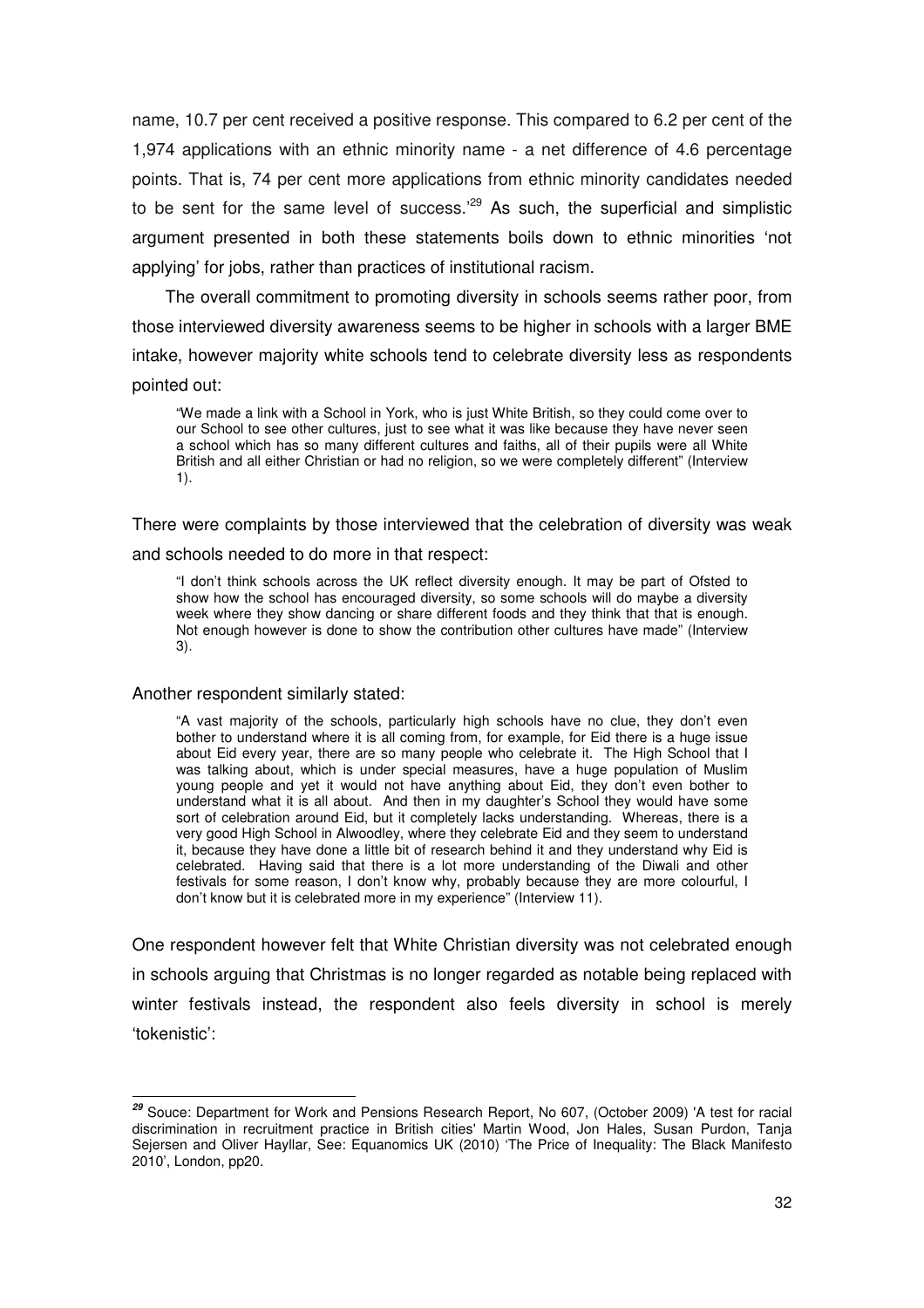"Well my children go to a predominantly all White school and it is quite interesting actually because I think that…I am not sure they get the balance right; first of all they don't 'celebrate', White Christian diversity, despite the fact that schools are supposed to be technically Christian in nature, Christmas is no longer mentioned for example, it seems to be a bit of a dirty word in a lot of schools because although it is the culture…and in fact I would argue that kids from whatever background enjoy aspects of Christmas, whether they believe the tale of Jesus being born and all of that type of stuff, I think it is just a festival that everyone can participate in. But schools seem to be very reluctant now; it is all about winter festivals... If you are going to talk about diversity then you have to include everybody's diversity and not just certain groups. And at the same time I get really concerned with some of the tokenistic ways that diversity is done, like I can't bear Black history week or month or whatever it is, because it is almost like; 'well we will do it in that month and then we don't need to do it at all for the rest of the year because we have done being Black and we will have Irish day next week'" (Interview 5).

This is contradictory, as on the one hand the respondent argues that diversity should be about including everybody, but on the other hand she complains that the specifity of White Christian culture is excluded because Christmas has been subsumed under winter festivals, when in fact the development of winter festivals in schools is precisely there to ensure the inclusivity of all cultures and religious celebrations including Diwali, Eid and Hanukah as well as Christmas, but not specifically Christmas. The lack of diversity and celebrating 'other' cultures in schools was also expressed to be manifested throughout the national curriculum which many respondents felt was too white/English/Euro-centric. For example:

"I worked as a science teacher and you only see the contribution of white people in science and not from other cultures, so BME children are not given many role models in these fields because they are missing in the curriculum, so from a young age BME children only see that it is white people making all the contributions" (Interview 3).

#### Another respondent stated the following:

"A few of us at school were talking about the curriculum recently and we were saying, 'isn't it really weird that when you think about science and history all we learn about is European contributions'…But there are always other things that have happened in other countries that we are not always aware of because that is just what we get taught going through school" (Interview 8).

# Similarly:

"It is very Eurocentric, if not sort of UK-centric, no it is Eurocentric probably and Whitecentric actually. There is this rhetoric that when people talk about history; 'oh it should be an English history'; I think that is rubbish, I think world history is much more important. Take English and modern foreign languages; I mean the modern foreign languages taught in schools in Bradford are French and German and maybe Spanish and the majority of children in the centre of Bradford are very rarely going to go to France or Germany; it is not like popping across the continent from the South of England nor have they got the money to do that sort of thing or possibly not the inclination or the cultural capital to do things like that, but lots of them can speak Urdu and Punjabi and you think, 'you could get a GCSE in this', so why don't we have an Urdu class and encourage White children to take it, you know modern foreign languages; why are we teaching bloody French?" (Interview 4).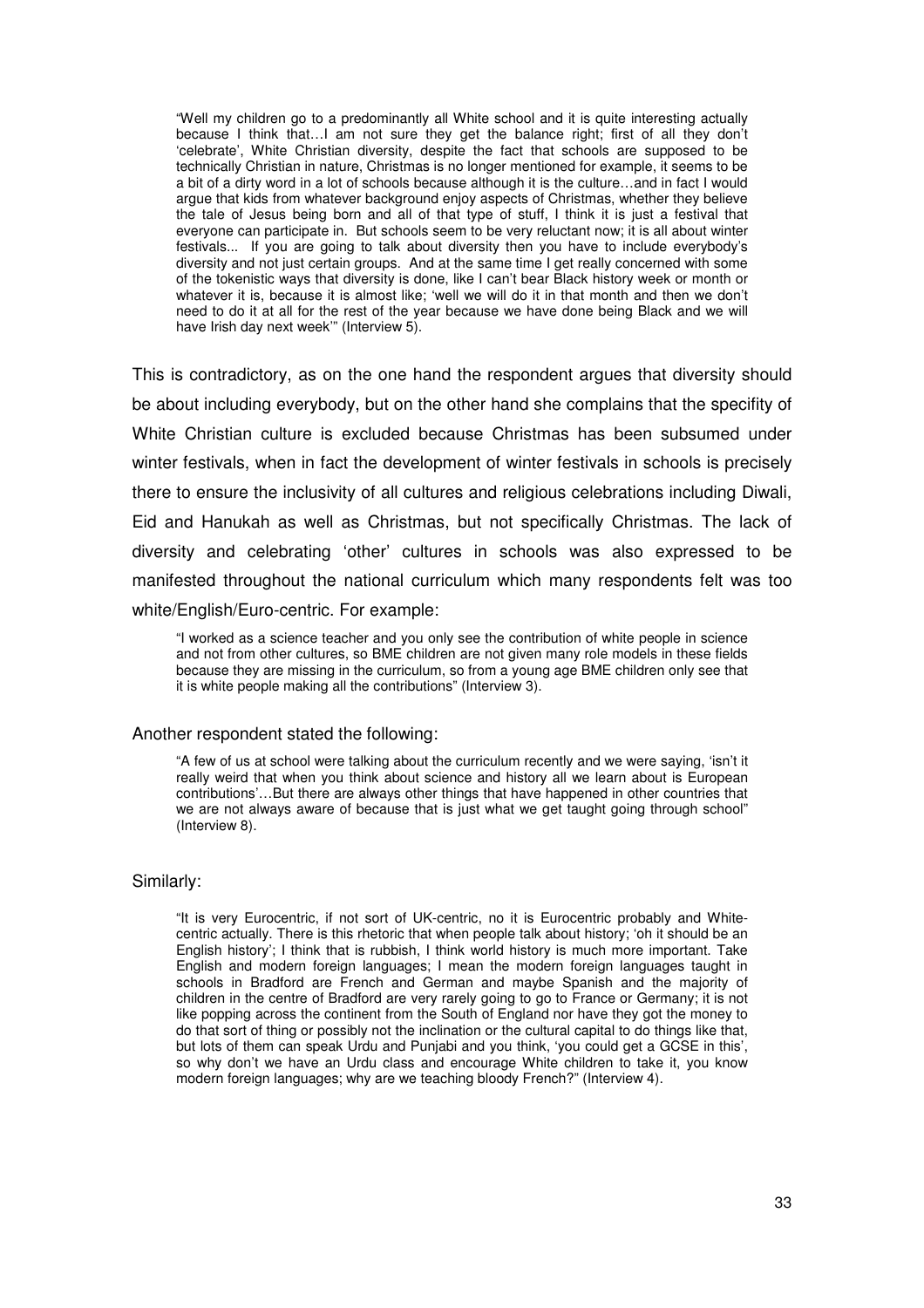The next respondent also points out the weaknesses and narrow focus of the curriculum, she points out the value such knowledge of world cultures actually has on children in terms of achievement, particularly BME children:

"I don't think the curriculum is fair at all. At Reemap there is a programme called the 'Junior Fellowship Programme'. The Junior Fellowship Programme is a two-year programme and it takes young people when they are in Year 10, it is BME specific, it is just BME young people who can be on the programme, although it is expanding now, but I don't think it will be suitable for the wider community because of the content. The Junior Fellowship Programme sort of fills in the gaps of what is not in the education system and one of the key things that it is does is that it celebrates the Black achievements, achievements from different sides of the world, so Africa is not just a continent of starving people, it has got history and it has got culture that dates really far back, so young people are made aware of that side of it as well, so that they don't think that they have migrated from starving countries and that it is a big favour that they are living here and if they go back they will go back to starvation, they see that it is not just that, that is just one sided. The difference it makes to the grades and to the general achievements to the young people is amazing and it is a paid programme; schools have to pay for it and they do because they see the difference. But the main thing that comes out of the programme is comments from young people constantly like, 'I didn't know that, I didn't think that I could do that, I didn't think that Mandela had done this'. So this part of education they get from there and it makes a huge difference. So I think the education system is completely unfair in terms of world awareness. I think it is unfair for every young person, because we are living in a world now, not just a country anymore and anybody who is not aware of the world would, for example, go to Turkey and say, 'oh I didn't like this hotel because nobody spoke English there', because they are not aware" (Interview 11).

This programme is put on by Reemap, a BME education support organisation, such a programme clearly helps young BME children who are often underachieving in schools, and provides them with a broader world understanding which they do not receive in schools as part of the curriculum. Similarly observing the implications of the school curriculum, Brah (2006) points out that:

"Asian parents were becoming increasingly aware that the ethnocentric nature of the educational curriculum and racialised practices in schools and other educational institutions could seriously undermine their children's intellectual aspirations and sense of belonging. Many parents began to make a conscious effort, albeit an unsystematic one, to teach their children about their background and history" (Brah 2006: 48-49)

Knowledge and understanding of other cultures and ethnicities is clearly missing in the education of pupils (and teachers), and as the respondent above pointed out engaging with such issues has enabled BME pupils to achieve better grades. This seems to demonstrate the value of broadening the curriculum to include contributions and understandings of the world outside Europe, it is thus unfortunate access to such knowledge is only available via external BME support organisations, or through the family, rather than within schools as a compulsory part of the curriculum.

This section has highlighted the weaknesses surrounding teacher training and the promotion of diversity, tolerance and anti-racism across schools in the UK. Racism in school should be formally reported as a code of good practice, however the findings are rather depressing in that the lack of understanding in the area means racial discrimination is largely a grey area open to interpretation, misunderstanding and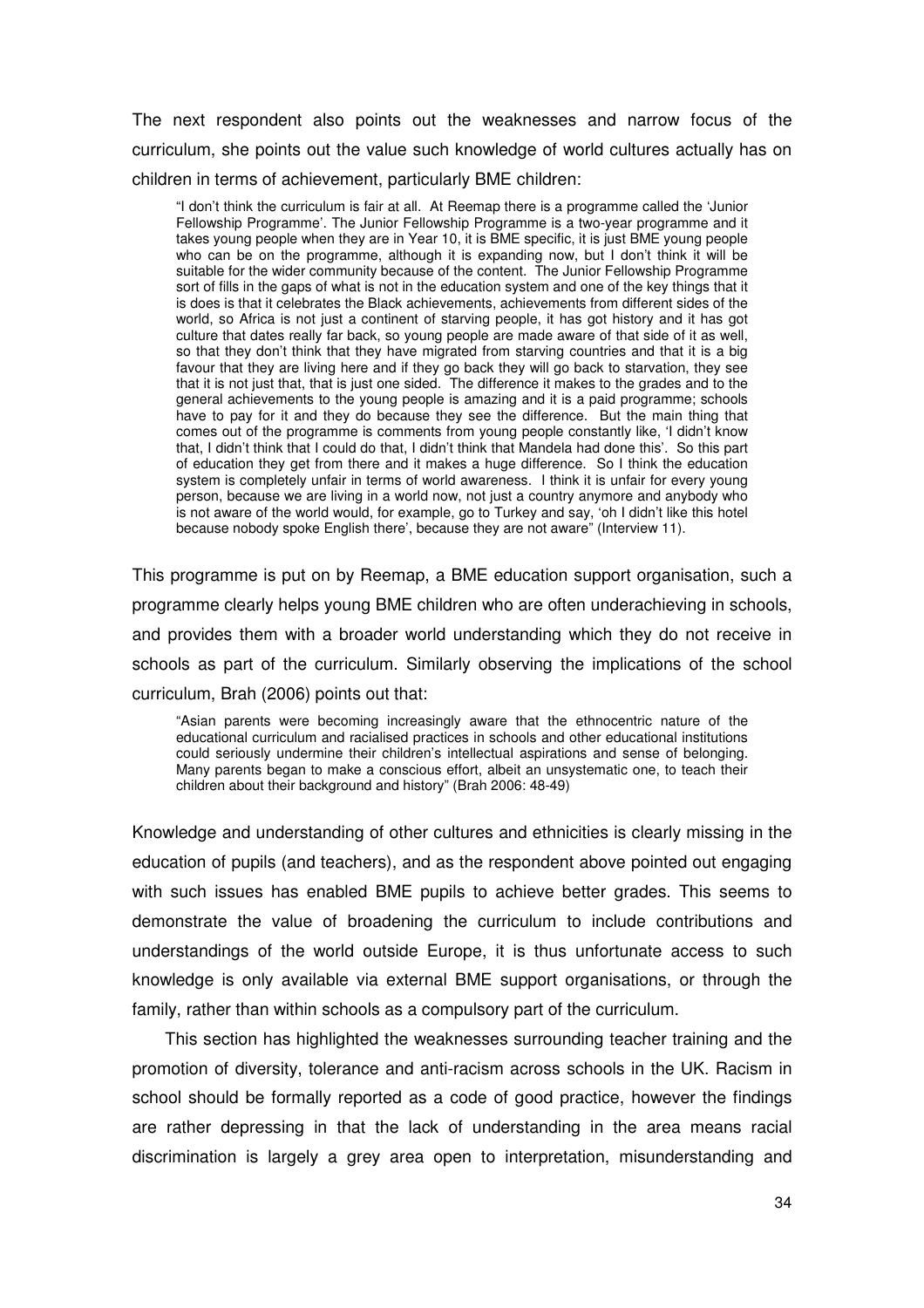subjectivity. The research has illustrated that teachers appear to be ill equipped in dealing with issues surrounding racism, diversity and tolerance with very little formal or compulsory training in place, as such their understanding is poor which can lead to potentially dangerous results, as illustrated by the example of the school teacher spaying Asian children with air freshener. The overall picture seems to indicate a lack of commitment in schools to understand or raise awareness about such issues, which enables racist practices to flourish between both teachers and pupils. In addition to this the lack of BME staff representing schools in professional roles is also problematic as such schools across the UK fail to represent the diversity of society not only in the teaching via the curriculum, but also through the very structures and make-up of the educational system. As such the sphere of education appears to have weak and limited measures in challenging or preventing racism as illustrated through a clear lack of commitment and engagement with the promotion of diversity and tolerance.

# 2.4. Racism, Islamophobia and Barriers: Muslims in education

"It is unfortunate that for many academics and educationalists ethnic minorities in Britain continue to be more associated with educational underachievement than success. This is specially reinforced when it comes to Muslims and especially Muslim men, about whom there is so much fear and demonization at the moment. The latter is not just to do with terrorism but also about religious fanaticism and closed, inward-looking communities. These associations are a very partial-in both senses of the word-picture of how things actually are" (Modood 2006: 247).

The final section drawing upon our research findings will examine the challenges Muslim pupils experience in schools, including practices of Islamophobia and racism, as well as low levels of support and access for both pupils and parents. Approximately a third of non-whites in the UK are Muslim, and around two thirds of Muslims are South Asian (Modood 2006: 249). In terms of socioeconomic status figures show that 'South Asian Muslims are the one of the most disadvantaged ethnic minority groups in the country' (Modood 2006: 249). Statistics shows that over '60% of Pakistani and Bangladeshis are in poverty compared to 20% of whites, moreover they have the largest percentage of school leavers without any qualifications.' Those who do enter into higher education from these groups are 'more likely to be found in less resourced institutions' (Modood 2006: 249). Muslims in Britain are thus at a clear disadvantage in society, we will examine how such inequality is manifested throughout the education system.

From our interviews it was expressed that it is more difficult for Muslims to achieve their full potential in schools which as this respondent points out is due largely to a lack of educational support, for example: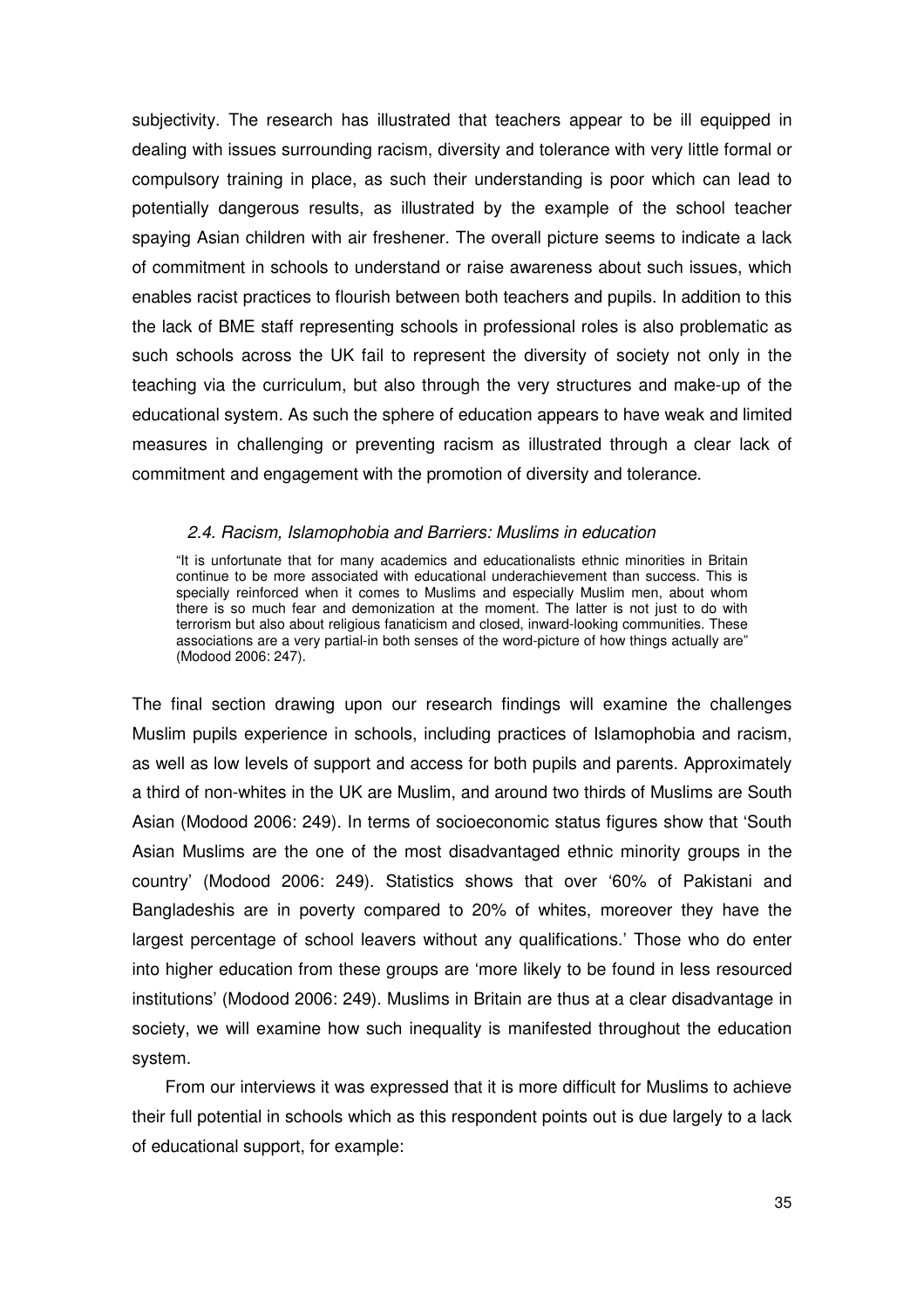"It more difficult for Muslims in schools, there is an issue of pushing Muslim students to achieve their full potential, that we have to fill in our evening courses on a supplementary basis… The lack of support comes in high schools, Muslim kids are sidelined, if their grades aren't up to scratch it isn't dealt with in terms of targeted support, they don't get the same level of support to achieve their potential. These children need targeted support, which isn't available for them in high schools" (Interview 9).

This respondent works at a Muslim college and notes how Muslim pupils are often failed by the education system in terms of raising their aspirations through weak support offered to both them and their parents:

"I think Muslims have a lack of support from schools and from home. They first come to us with little aspiration; they just want to get through school. I think schools need to target the support to get more Muslim students through university and broaden their horizons. A lot of Muslim children are very talented but they are not supported. A lot of parents do want their children to achieve, even if they are not very educated themselves they will go out of their way to support their children. From what I've seen teachers still hold preconceived ideas about children of different ethnicities and it's a shame" (Interview 9).

This was echoed by another respondent who also felt support for Muslims and BMEs in terms of preparing them for further education and career guidance was particularly weak, again not only for the pupils themselves but for the parents too:

"A lot of Pakistani children do not even know English, they are not taught English so that can lead to many difficulties for them. I think it's a lot to do with the parents; they need more support to understand how to work through the system, they need more networks and need to encourage their children to integrate. Some of the children's parents at my school didn't even used to come along to parents evening, and the children who were keen ended up coming to parents evening on their own because their parents didn't come. Some Muslims that I taught didn't really plan for higher education, they often thought oh my dad is rich as he owns a taxi rank, so why do I need to go to university when I can just take over his business, so many of them were not thinking about going into higher education. But I think careers advice is very weak in schools, I remember for BMEs we used to be pushed into careers like hair dressing, never higher professions and it may be changing but I don't think BMEs are supported enough by these advisors, they don't tend to bring in people from universities to talk to children about university and what grades you need, they only do this at white schools, not schools where there are more BMEs, so BME children never know about what they need to be doing to get into university" (Interview 3).

## Similarly another respondent pointed out:

"I feel that there is still a lot more that can be done and again, my colleague and I work in the Bangladeshi community and at the Bangladeshi Centre we would push these kids and they would come to us for jobs and skills like interview skills; we would give them all that, whereas they wouldn't have got that at home. And again, in the schools the teachers would not have had the time to do that with them, so they used to come to our drop-in and we used to support them in CV writing and all that stuff because they need the extra support" (Interview 6).

This points out a weakness in the schooling system in supporting Muslim pupils and parents through school and their later career paths, advice is not sufficiently provided for by the school rather such preparation tends to come from external BME organisations. However lack of support was not only cited as the main reason for underachievement, many claimed it was also due to difference of culture and fault of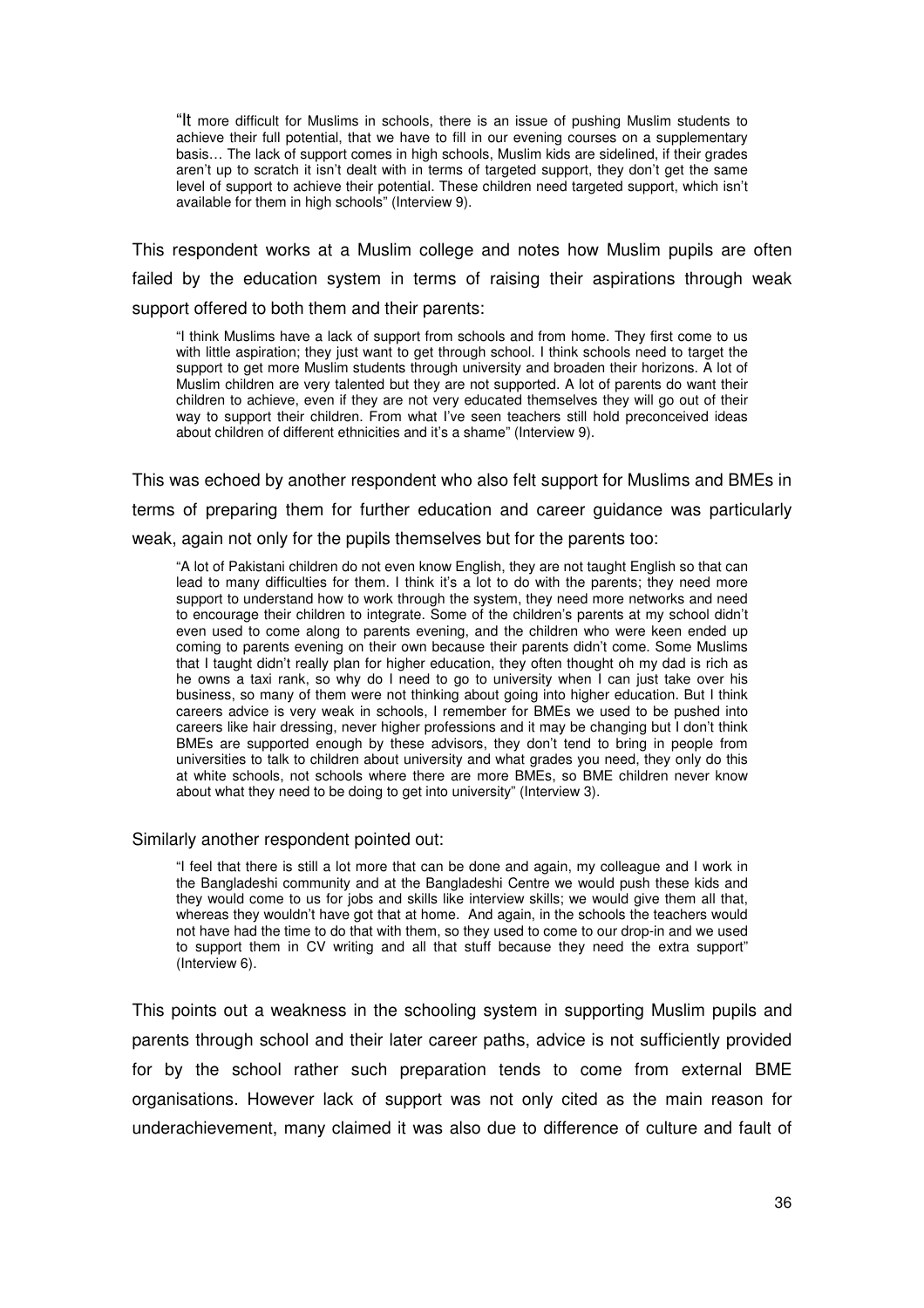# parents and family practices rather than discrimination or structural problems within system, for example:

"Going to Pakistan every two to three years and missing school is not my idea of bringing up kids, but that is what this particular ethnic minority tends to do; they have this route in Pakistan, and there is nothing wrong with Pakistan as a country, but I believe if you are going to live in this country then you have to know and be respectful towards the values and practices of society" (Interview 10).

# Here we see the discourse of 'lack of integration' and failure to assimilate being articulated, the same respondent goes on to say:

"The parents have their routes back in Pakistan and because of that they seem to think; 'it doesn't matter how you earn the money, as long as you have got a good living here and, perhaps, money to go back home then that is all we need and all this educating and whatever level you are going to educate them it will be a burden because at the end of the day they are not going to get a good job anyway, so what have spent all this time and money for?' So unfortunately because of that blinkered vision means that they are falling further and further behind… it does not help when you are forever going back to the place of your origin because it means that you are always drilling in to them that this is a superior country to whatever your country of origin is, so then that link breaks down and you don't do very well educationally, which means then you are not going to do very well career wise and you are not going to get very good jobs and radicalisation will take place; it will tap in to it by saying, 'look you are not getting good jobs, the good jobs are reserved for the other people because you just happen to have a different religion'" (Interview 10).

The respondent feels 'going back and forth' to Pakistan is to blame for not only educational underachievement, but also for 'radicalisation', remarkably he does not offer reasons such a institutional racism and discrimination as problematic. Travelling to Pakistan in the next interview was seen as parents 'punishing' their children and debilitating to their success in school:

"I did one-to-one this term, so I teach four children about maths intervention and one of my children last term his family live in Pakistan and he took six months out in Year 1 to go to Pakistan and I did seriously intense maths intervention with him and he made 12 months progress in 3 months, and I was so pleased for him and so delighted. And I went to see him the next day after he had finished and his class teacher said, 'he has gone to Pakistan again, he has gone for another two months'. And it was like, 'this is heartbreaking and we were chatting about him and she was saying, 'oh he is like the prize boy in the family, lots of aunts and uncles all have girls and he is this prize boy, they absolutely adore him'. And I felt like saying, 'well why are they punishing him, why are they denying him of his education? Take him in the summer holiday by all means, take him for a month'. Then we were talking about; obviously you have got the benefits which are it is such a strong heritage and such a strong culture that you don't want to deny them of their routes and he has got family and grandparents still in Pakistan, but then equally this poor child is being denied an education by his parents taking him left right and centre in the most vital years of his life he is missing so much school" (Interview 8).

The blame is rested largely on the culture and family practices, as another respondent noted:

"I don't think being Pakistani puts you at a disadvantage at all, but I think possibly being from a family where either you don't go on trips or your parents don't speak good English, you haven't got books at home, the parents haven't got the confidence or knowledge about things, the same sorts of things actually that keep back travelling children and White working class, you know really poor White children actually. I don't think it is inherently being Pakistani, unless there is some racism in the school which might compound it and there might be" (Interview 4).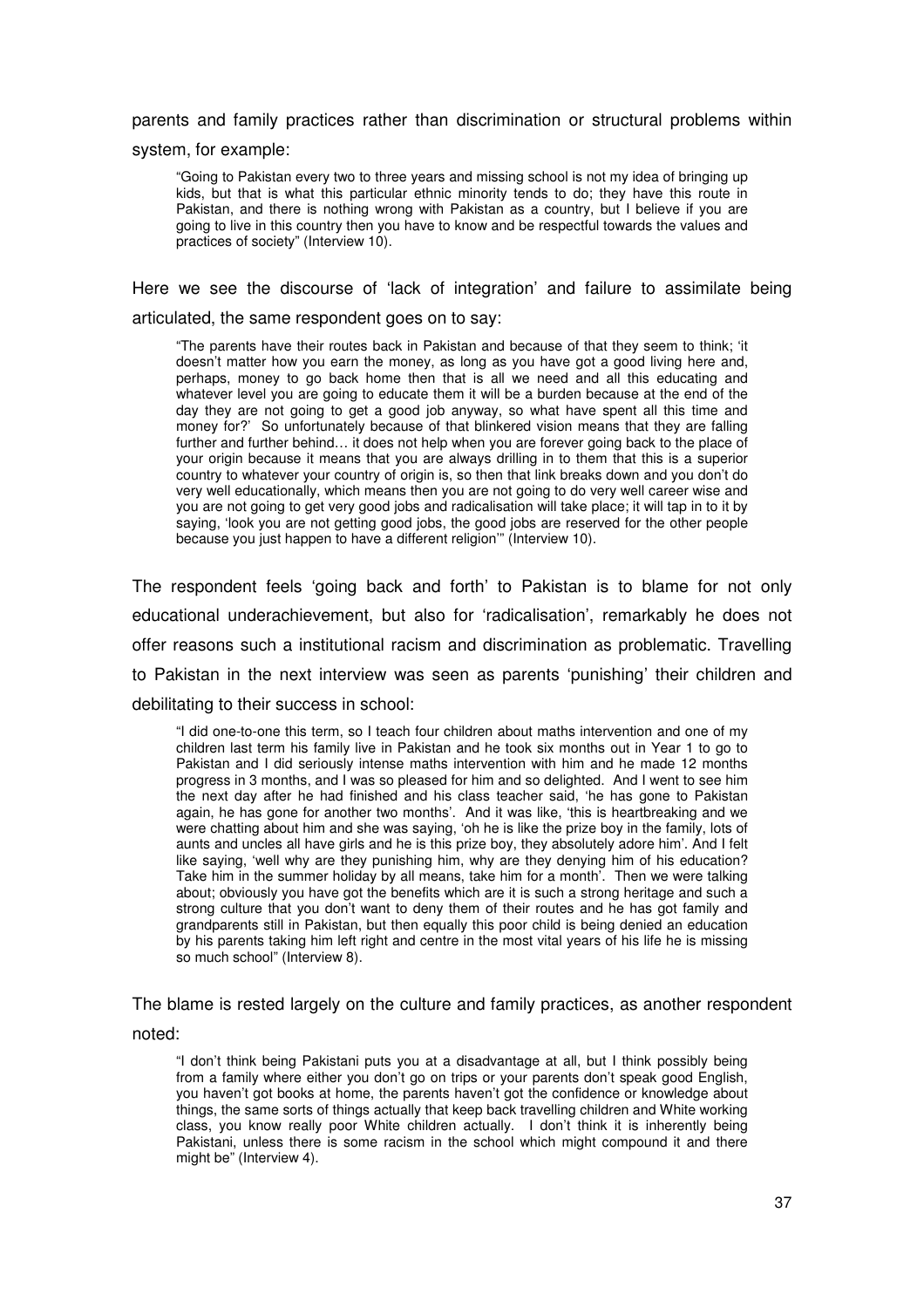Here there is some brief acknowledgment of racism as a barrier for Muslims, yet we see the same tropes being reinforced of 'parents not speaking English' and not being able to participate in school trips as problems. To be fair, the respondent seems to be aware of socioeconomic disadvantage also affecting pupils and the capacity of parents to support their children. The following respondent also takes into account socioeconomic barriers, however similarly places emphasis on the parents 'lack of knowledge':

"I think again, in the Pakistani community are doing very well but I think there is all this class system and again the ones from a rich or wealthy backgrounds them Muslim kids are doing quite well, again, it is the ones whose parents or their family backgrounds have quite low income or are not educating themselves that they find it difficult to push their kids in to education. I find the Bangladeshi community are still quite a new community in this country so they are still learning quite a lot, but the kids who I have worked with recently are doing quite a lot better, but I find it is again, lack of understanding and lack of knowledge on their parents part" (Interview 6).

# The same respondent stresses 'family restrictions' as a key reason in preventing young Muslims from achieving:

"In all the time that I have worked with young people, especially with the Muslim kids, and a lot of my work is with the Muslim girls as well, and when I first came in to this job I felt that these kids are only at school because it is law of the land, had it been their parents choice they wouldn't have sent them to school, for some of the girls, but as time went on the support I was giving the young girls you know like; 'education is important so focus on that, try and forget what is happening at home', because the restrictions are always there and always are going to be there, for particular groups, especially Asian girls. And a lot of them have said to me, 'if it wasn't for the law of the land we wouldn't be coming to school, we would still be sat at home learning the chores and getting ready for marriage, so that does still go on. When I first started a good eighteen years ago it was low-level education and they weren't as interested but now they really are moving up the ladder education wise… Some of them are still facing restrictions to pass college and get in to university, especially the Asian girls and the Muslim girls; they are still having to fight a battle to get to university, but the boys are more free and they are allowed to do a bit more than the girls" (Interview 6).

We are able to see from many of those interviewed there is a stress on the notion of the 'backward family' and 'insular family units' as well as different values deemed 'incompatible' with the British 'way of life'. These generalizations feed the logic of the immigrant imaginary (Hesse and Sayyid 2006), which locates Muslims as 'unable' and 'unwilling' to adapt from 'backward practices'. The blaming of parents came up a number of times, there was a clear incapacity of the majority interviewed to understand the difficulties for socioeconomically disadvantaged Muslim parents, who also suffer from poor education, additionally the lack of support provided for them restricts their access to engage with the school system as a study entitled, 'Seen and Not Heard: Voices of Young British Muslims', by Ahmed (2009) found:

"The research shows that attitude, language, poor education background and feeling insecure with systems of school governance can turn parents away from helping children with their homework, coursework and other assessments, remembering that many parents of the first generation didn't attend school in the UK and in fact have a generally poor track record of education themselves. This also discourages them from gaining closer contact with their child's teachers through parents' evenings, meetings with teachers and award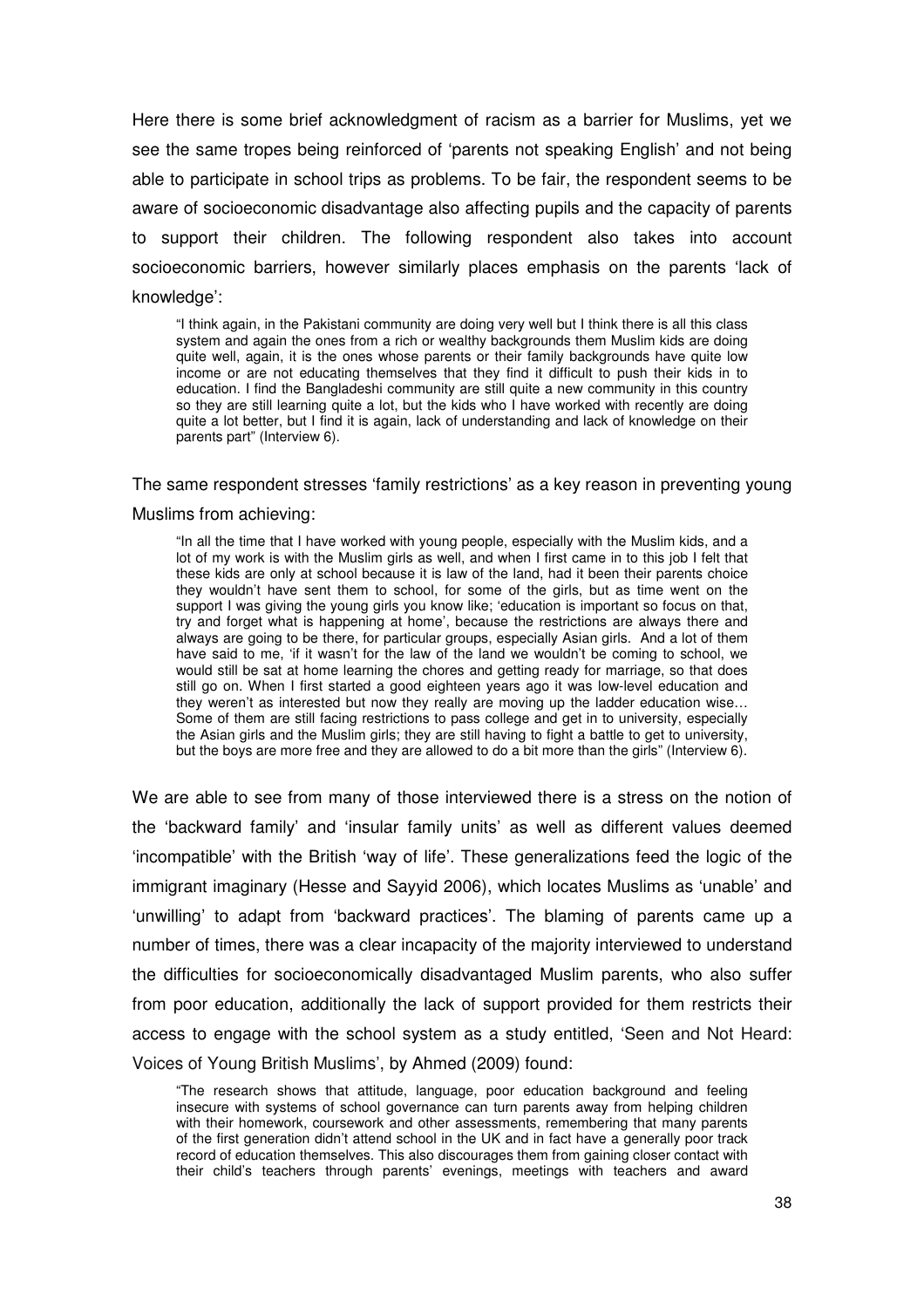ceremonies. If the parent is not fluent in English, or finds it embarrassing to speak in English, then frequent changes to the syllabus, examination methods, assessment criteria, and the choice of subjects and courses serve to further isolate parents"

Critical of the finger pointing and blaming of ethnic minority parents for the educational underachievement of their children, Crozier (2001) argues:

"The blanket assumption that all parents are the same, with the same needs, and that their children can be treated in the same way continues to prevail in parental involvement policy and discourse. With respect to ethnic minority parents, specifically, such an approach obfuscates the importance of tackling the nature and consequences of structural racism. This 'one size fits all' approach masks the complexity of needs, the roles that ethnic minority parents are playing or the constraints that impede their involvement" (Crozier 2001: 329).

Such reductive assumptions articulated in the interviews stressing cultural practices fail to identify the impact of structural racism embedded within society and as Modood points out these approaches remain unhelpful:

"We must be careful in making any generalizations about Muslim cultures encouraging separatism, incapable of motivating youngsters to aspire to horizons beyond the ghetto or failing to encourage participation in British institutions. Islam in Britain is finely poised between a religion of a ghetto and a religion of social mobility- a kind of 'Protestant ethic'capable of sustaining the hope and discipline that the taking up of opportunities requires. For the latter trajectory to be actualized, mainstream Islam requires encouragement not demonization" (Modood 2006: 250).

Of all those interviewed only one respondent noted that in fact religious and ethnic affiliation actually strengthens young Muslims and their aspirations, rather than hindering them:

"Religious and ethnic identity bears strongly on how students can achieve, and what their potential is, without that they can't achieve their full potential they can't reach that. Only when they are given their religious and cultural heritage can they go on to achieve" (Interview 9).

The importance of faith for Muslims in helping them reach their potential can further be

supported with research by Modood who also found that:

1

"For many young Asians Islam is appealed to-both by girls and boys-as a source of educational aspirations and the motivation to improve oneself and lead a disciplined, responsible life. It is particularly used by girls to justify and negotiate educational and career opportunities with conservative parents, often of rural backgrounds with little knowledge of the scriptures; and by boys to distance themselves from the temptations of street youth culture, a primary obstacle to an academic pathway" (Modood 2006: 250).

There were examples from those interviewed of Muslim pupils being isolated in schools, by fellow pupils as well as the culture of the school itself, as the next respondent points out:

"I will give you an example of my daughter; she tried really hard to fit in with everybody and make friends with everybody and not stick to her own colour and race and religion, but she is in Year 5 now and she is still struggling to make any White friends even though we have

<sup>&</sup>lt;sup>30</sup> Ahmed, S (2009) 'Seen and Not Heard: Voices of Young British Muslims', Policy Research Centre: Leicestershire, pp40.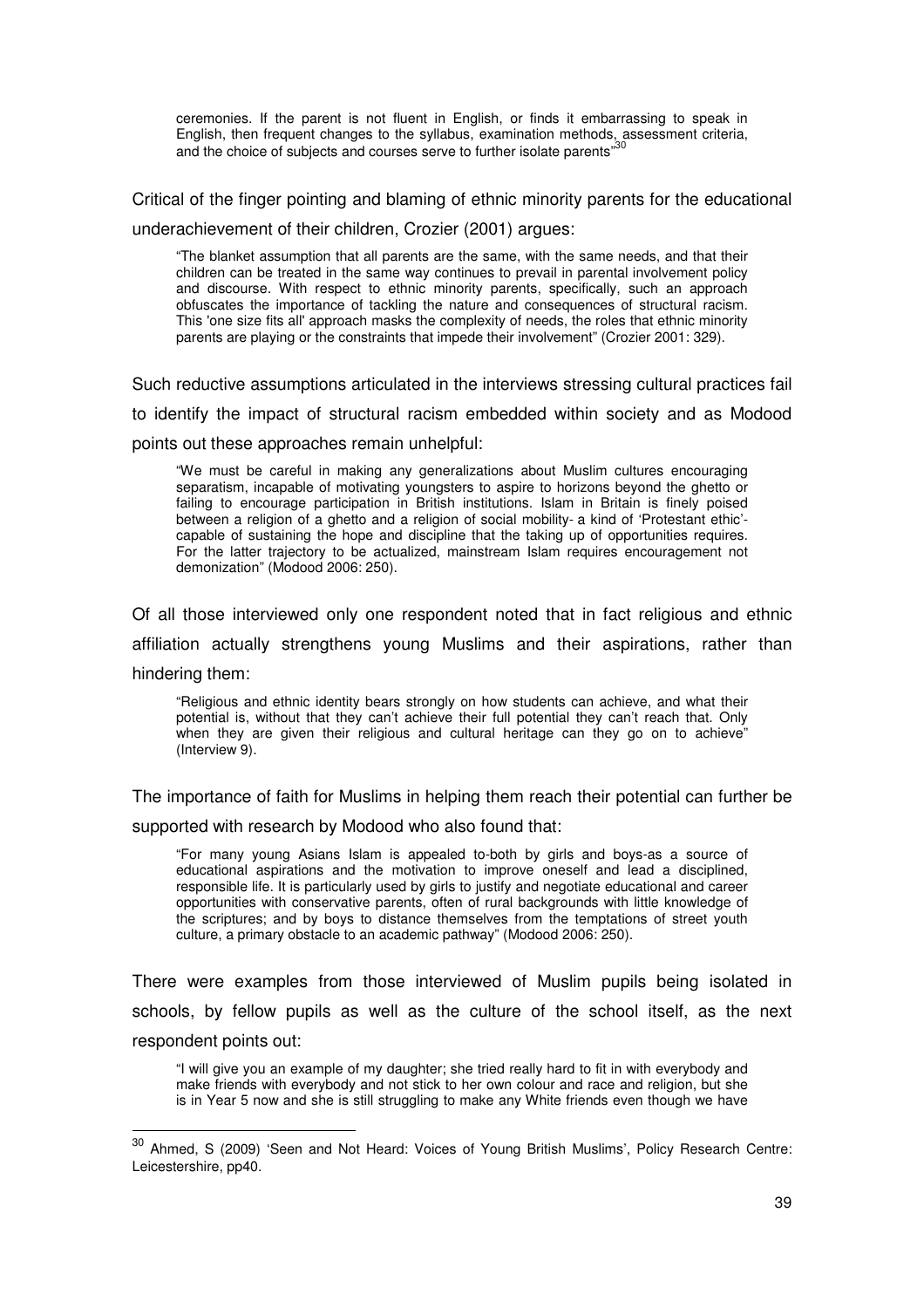invited her friends over and at her birthday party when she was in Year 1 we invited the whole class so that we could meet the parents and they would see us and they wouldn't see us as threats and we invited them over to our house so that they can see that we live as anybody else does. But still she has a group of four friends who are all Muslims and all girls and all Pakistani origin… Now when I am looking at her high school, I was looking at a couple of High Schools, which don't have a very good majority of BME people and I was a bit apprehensive because she is not making friends with any White people, she has very good friends but not best friends and she won't be comfortable in a school that is majority White because she thinks that she can't fit in" (Interview 11).

Here we see a conscious effort of the Muslim parents and chid making an effort to 'integrate' with other pupils, this parent invited the whole class for her child's birthday party and the child was also encouraged to mix with all pupils, however, within this school it appears that the child was still not accepted by her white peers, only by her Muslim peers, thus the argument that Muslims are deliberately choosing not to fit, and thus 'segregating' must be challenged as in this case it seems that the white children were actually 'segregating' themselves from this Muslim pupil, rather than the other way round. This sense of not being accepted in society was also echoed by another respondent who picked up on the way in which racism and Islamophobia impacted the aspirations of young Muslims:

"I have been in Leeds for seven years and we work with children from Bangladeshi and Pakistani Kurdish backgrounds and sometimes I get a chance to talk to them and I will never forget in 2004 when I first came I started talking to the young people and I said, 'so what is the plan after high school?' And they said, 'what is the point?' I said, 'well the fact that you can go to university, finish that and either get a job or start your own business, but then be in a position to influence what happens to your community'. And they said, 'well listen, my dad came here with a degree but because he couldn't speak English very well, he never got a decent job and so he ended up working in restaurants and driving taxis and that is what he did and that is what he has always done. My older brother who was born abroad and was raised here from the age of about five went to school here and got a degree in engineering and now works as an administrative assistant, as he can't get a job; now that is not because he is not British, that is not because he can't speak English, but that is because he is Muslim and has a different colour of skin'" (Interview 7).

The impact of racism and Islamophobia in schools was also illustrated by the following

## response:

"One day in a Primary School where my sister-in-law works as a teaching assistant for Year 6 and Year 5, they were talking about Osama Bin Laden and the extremist Muslims and how the Muslim faith undermines women in the School; and that was teachers discussing it with the young people in Year 5 and Year 6. There is a good majority of Muslim young children in the School as well who are coming from different backgrounds, some are from Sudani backgrounds and some are from Pakistani, Bangladeshi; all different backgrounds, and they have conflicts within them as well, so they couldn't quite understand why they were being sort of picked out and it was all under religious education and social education and what is happening in the world at this point in time…there are no aspirations from the teaching staff because there is such a huge proportion of BME young people particularly from the Bangladeshi and Muslim backgrounds. And there is so much going on within the School in terms of politics that the teachers have shoved them aside as failures anyway" (Interview 11).

This is worrying, the attack on Islam in this school is unacceptable and this was being articulated to children still in primary school, the singling out and discussion on Islam as 'undermining women' and 'extremist Muslims' is bound to isolate such children at a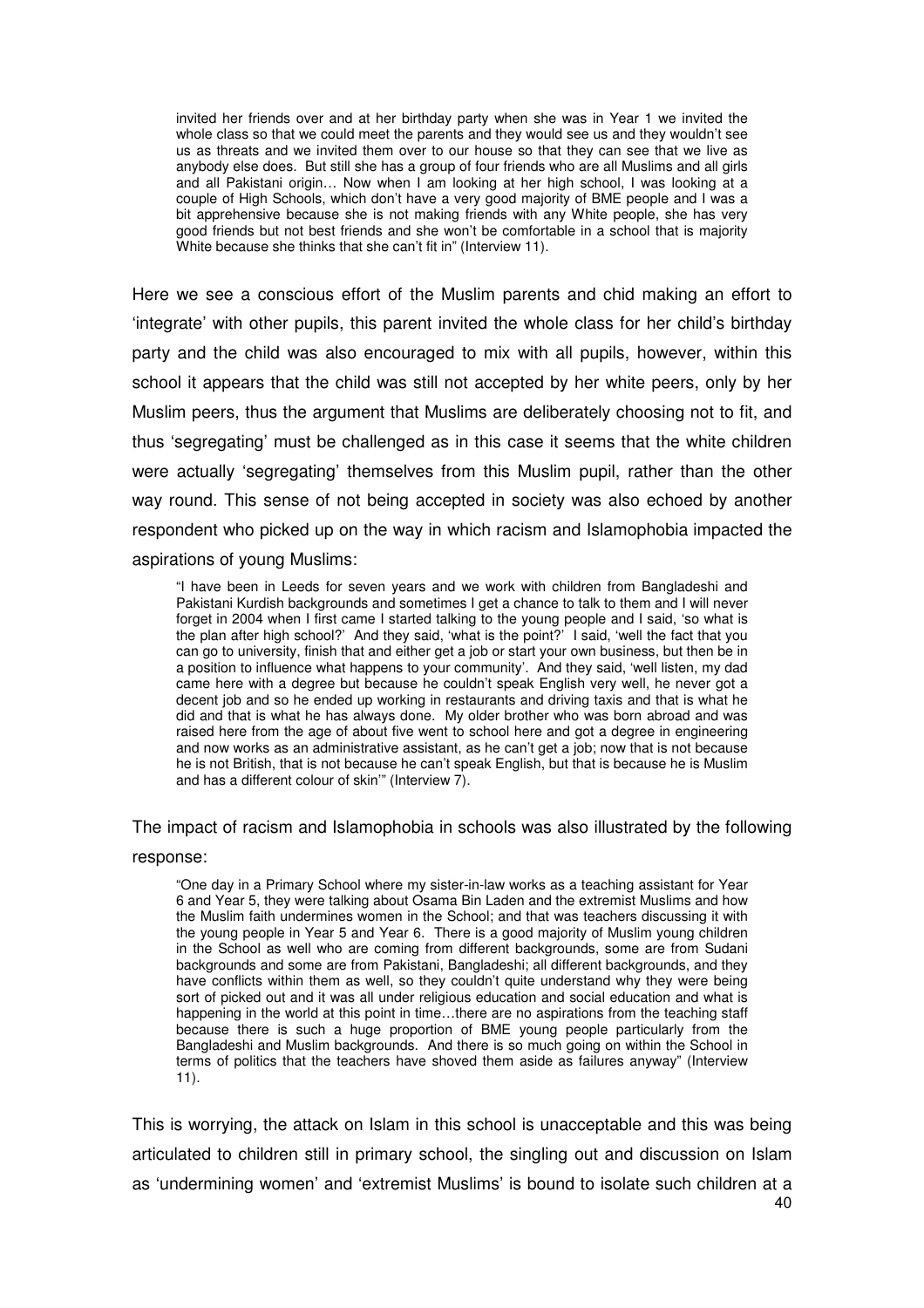young age in the education system. Muslims in the education system clearly encounter a number of barriers to achievement in schools, the lack of support for them as well as their parents puts them at a disadvantage, moreover, the Islamophobic and racist attitudes, practices and structures marginalise young Muslims further in the sphere of education, as Shah (2009) points out:

"Studies and surveys have highlighted that Muslim learners, educated through the British state system are suffering academically, culturally and linguistically as a high proportion of Muslim learners are leaving British schools with low grades or no qualification (Abbas, 2006; Ahmad, 2002; Archer, 2003; Coles, 2004; DFES, 2004; Haque, 2000). Furthermore, they are exposed to the expressions of racism, Islamophobia and bullying (Bagguley and Hussain, 2007; Richardson and Wood, 2004; Tyrer and Ahmad, 2006). Many schools are either not fully aware or not doing enough to combat racist attitudes amongst pupils to tackle racism and promote race relations, for either lack of resources or other pressures. In this context of discrimination (Parekh, 2000), policy directives such as equal opportunities agenda, Race Relations (Amendment) Act, Widening Participation, Every Child Matters Agenda, or Building Schools for Future cannot fully respond to the specific needs of Muslims." (Shah 2009: 3).

Our findings throughout this section have examined how Muslims within schools are subject to a number of challenges in the education system whereby they are increasingly excluded and alienated, thus their under-achievement combined with an absence 'of a sense of belonging' are detrimental for both inclusion and engagement within education (Shah 2009: 12). As such, professionals in the field of education need to show sensitivity and understanding of different religious and ethnic groups, such pupils need 'a pride and confidence in identity and heritage', additionally schools need a renewed commitment to equality measures and practices (Shah 2009: 18). The particular needs of Muslim pupils must be addressed in a supportive capacity, which does not undermine or isolate them. In terms of socioeconomic status Muslims are largely disadvantaged, thus Muslim pupils and their parents require a stronger support network between the school and the family to ensure that obstacles can be overcome such as underachievement and feelings of exclusion. Furthermore, the institutional racism embedded within the education system needs to be addressed with a stronger practical and cultural emphasis focused upon the promotion of diversity, difference, tolerance and anti-racism.

# **Conclusion**

"At these I smile, or am interested, or reduce the boiling to a simmer, as the occasion may require. To the real question, How does it feel to be a problem? I answer seldom a word. And yet, being a problem is a strange experience, - peculiar even for one who has never been anything else…" (W.E.B Du Bois 1996: 4).

This paper has examined Muslims in the education system in the context of the UK. We have seen a number of key problems and weaknesses emerging from our findings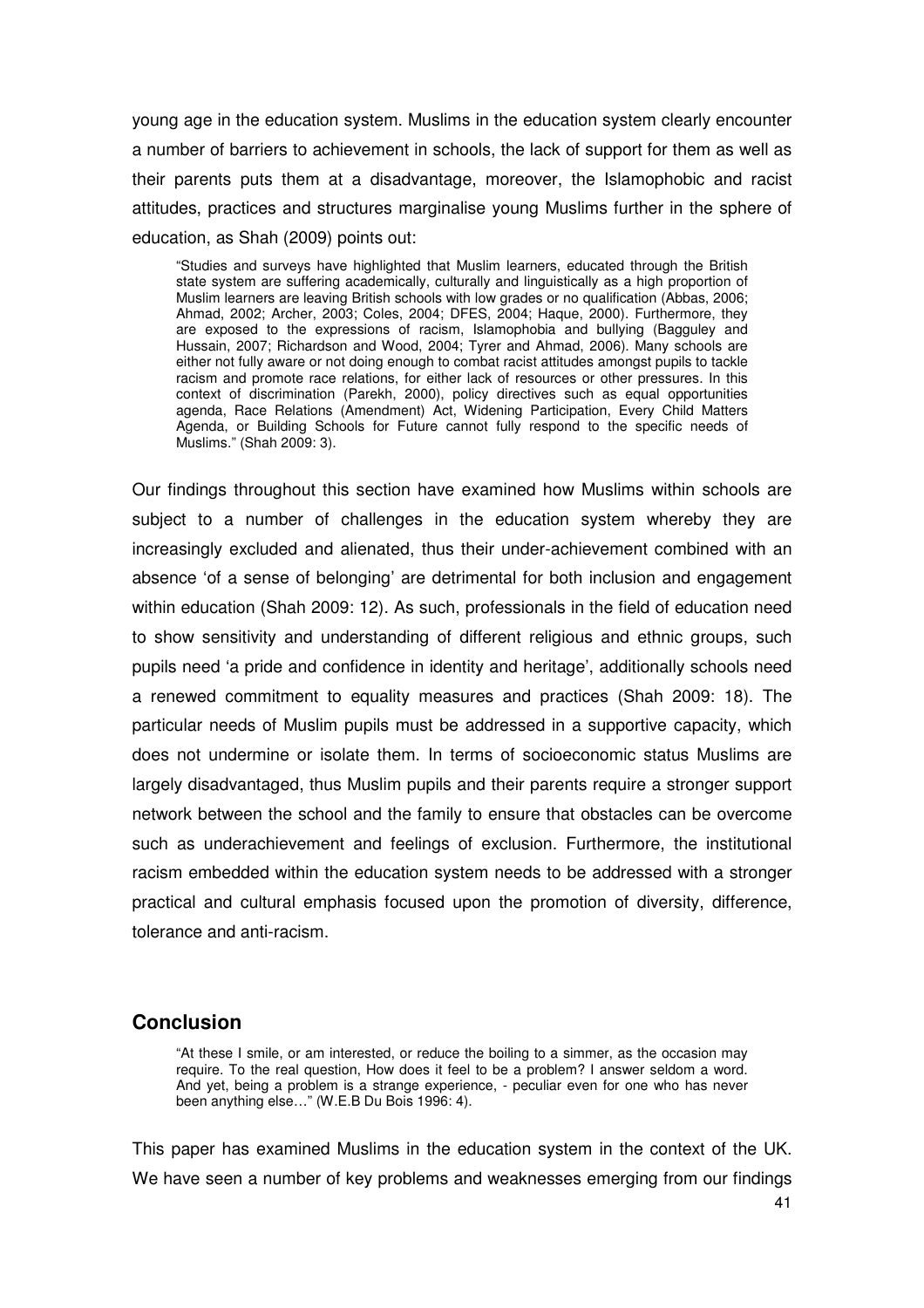which impact upon Muslim pupils unfairly keeping them in a position of disadvantage. Firstly the monitoring of 'extremism' in schools must be addressed. We identified here how the implementation and training of teachers surrounding 'extremism' had a specific focus upon targeting Muslim children, beginning at the age of 5. Far right extremism in the form of the EDL for example, was merely referred to throughout the discourse as 'other' examples of extremism, as such the specific marking of extremism is only carried out in relation to Muslims. This level of monitoring at such a young age is disturbing and reinforces the wider public and political discourse surrounding the Muslim 'threat'. Our critique of such draconian measures highlighted that the monitoring of young Muslims in schools is simply unfair, unacceptable and unnecessary. In the wake of the war on terror, the governing of Muslim bodies has heightened across western plutocracies, from tighter airport measures, and increased domestic security, to the banning of the Burqa in many European countries, but to see this manifested in the educational sphere is frightening, as schools should offer a safe and open platform to challenge such ideas and promote tolerance. The monitoring of Muslim 'extremism' undermines inclusivity and reproduces the Islamophobic discourse of Muslims as 'dangerous' and 'problematic'.

Secondly we examined the debate surrounding Muslim faith schools. Once again the 'problem' of faith schools only seems to emerge with the development of Muslim faith schools, despite the fact they only constitute such a small percentage of all faith schools. The same tropes of such schools as 'dangerous', 'unsafe' and promoting 'segregation' and 'extremism' furnish the 'threat' of the Muslim 'other'. We critiqued such opposition surrounding Muslim faith schools by demonstrating the positive role they play in multicultural Britain. In a society where Muslims are subject to increased racism and Islamophobia, faith schools provide a safe environment from such attitudes and practices, such protection is often not provided in mainstream schooling. Moreover, in terms of educational achievement young Muslims often perform better in faith schools than they do in mainstream schools, this is significant and extremely encouraging as statistics maintain that Pakistani and Bangladeshi pupils are more likely to be failed by the mainstream education system, in light of this evidence the fact that Muslim children are achieving higher grades and pass rates in faith schools can only be positive. Our research has shown that faith schools offer Muslim children the targeted support they do not receive in mainstream schooling. As such it is important to challenge the stubborn Islamophobic position, which attempts to fix the 'threat' and 'danger' of 'segregated' Muslim faith schools, and instead celebrate the positive role they play for all children in a diverse and multicultural society.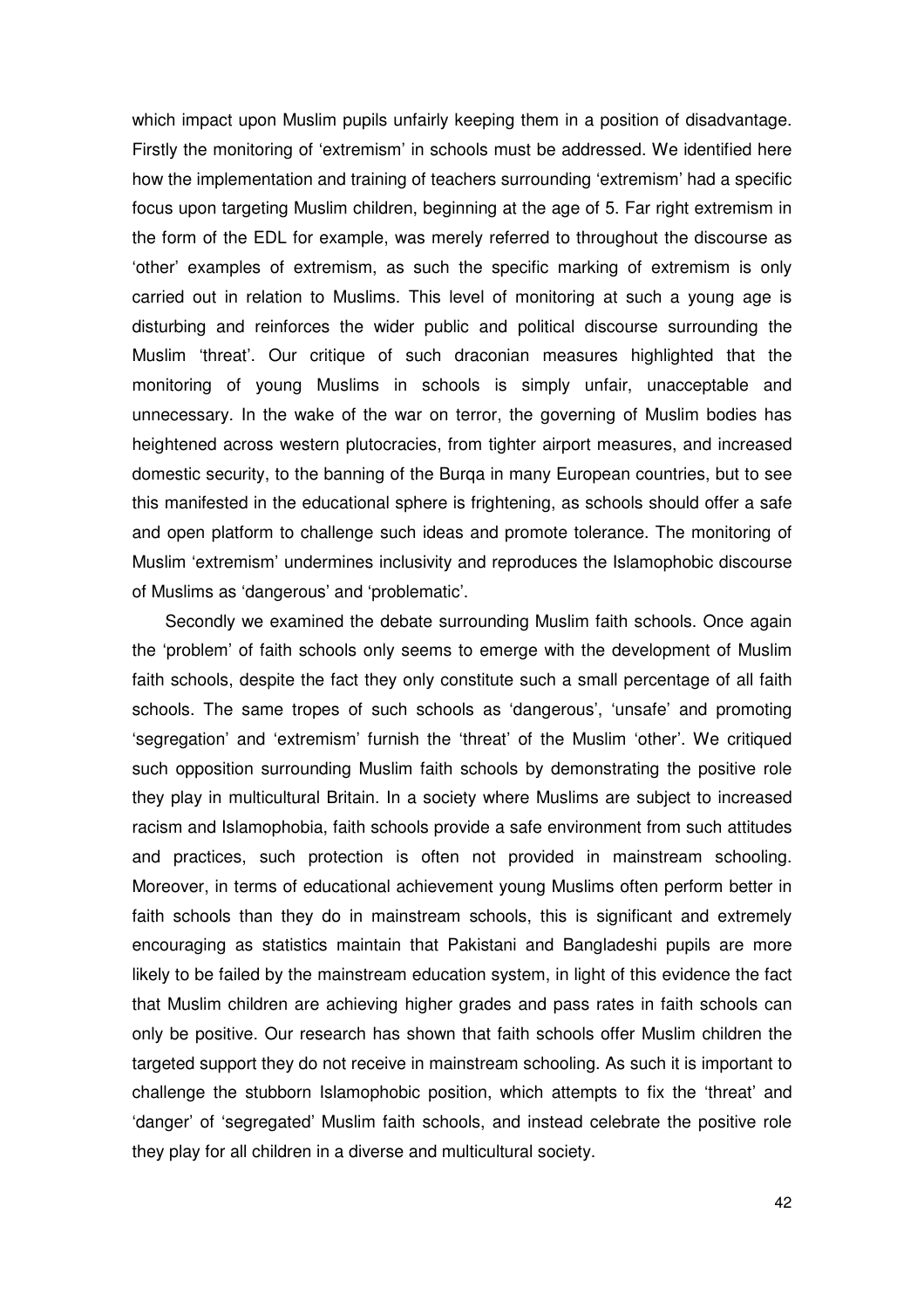Thirdly we explored the lack of teacher training in issues surrounding anti-racism, tolerance, difference and diversity. We found that racism in schools was prominent through attitudes of teachers and pupils and also within the very structure of the system. We drew upon key cases of illustrating racism and demonstrated that it was a very real problem in schools throughout the UK. What is remarkable is the lack of commitment and measures instituted within the system to challenge such practices and more worryingly the inadequate training in place for teachers and staff surrounding these issues. The knowledge and understanding of teachers surrounding racism, tolerance, difference and so on is extremely weak and this must be addressed:

"The initiatives and strategies adopted over the last few decades to achieve inclusion in educational institutions (Doyle, 2006) have lacked full cognizance of the ethnic cultures and their value systems. This has often resulted in confusion and tensions at the implementation stage, adversely affecting the outcomes of the plans conceived with the best of intentions" (Shah 2009: 12).

It is somewhat astonishing that the training is so poor in this area, yet the training surrounding 'extremism' is prioritised in schools with a high Muslim/BME population, this despite the fact that there are many more cases of racism than there are of 'extremism' in schools. This is perhaps the most clearest manifestation of the wider political and social context; the neglect of anti-racism and diversity training seems to point to the notion that schools have seen 'an end' of racism (despite incidents which show the opposite), thus such training is no longer necessary, however, when it comes to the Muslim 'problem' training on 'extremism' is prioritised. This reflects the paradox to be found across western plutocracies where post-racial logics enable societies to declare themselves as non-racist, however this non-racism does not extend to include racism against Muslims, thus Islamophobia is 'acceptable', this can be articulated by Zizek (2011) who articulates further this paradox:

"Fortuyn was a paradoxical figure: a rightist populist whose personal features and even opinions (most of them) were almost perfectly "politically correct". He was gay, had good personal relations with many immigrants, displayed an innate sense of irony – in short, he was a good tolerant liberal with regard to everything except his basic stance towards Muslim immigrants. What Fortuyn embodied was thus the intersection between rightist populism and liberal political correctness. Indeed, he was the living proof that the opposition between rightist populism and liberal tolerance is a false one, that we are dealing with two sides of the same coin: ie we can have a racism which rejects the other with the argument that it is racist" (Zizek: 2011).

In relation to the school context, training for teachers surrounding racism, diversity and tolerance needs to be prioritized, rather than the monitoring 'extremism'. If schools are to represent a place of inclusion, the system itself needs to be inclusive, at the moment this is not the case, the small proportion of BME staff in schools is not an example of inclusivity, the lack of training and poor commitment to the promotion of diversity through the curriculum, is not an example of inclusivity, recurring incidents of racism by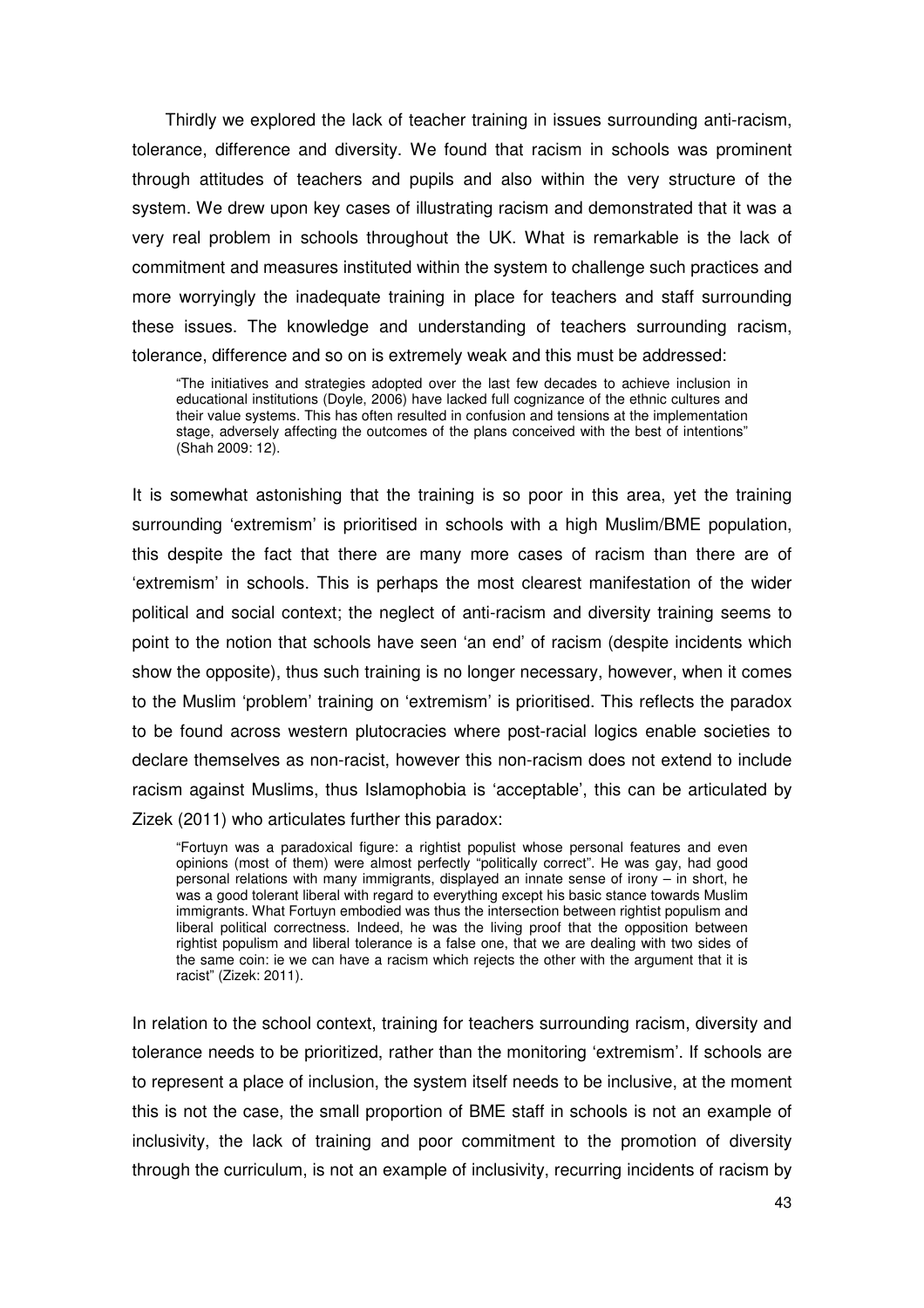teachers is not an example of inclusivity, and the increased marginalisation of Muslims (and other BME groups) is not an example of inclusivity. All these examples present a depressing picture of the current state of the British education system and need to be addressed if we are serious about challenging structural racism and inequality:

"(Teachers) have a responsibility not only to deal with racist incidents but also to prepare pupils for life in a multicultural and multiracial society and to improve their own knowledge and understanding of the communities of students they are responsible for (Parker-Jenkins, 2005; Coles, 2004). As majority of Muslims continue to be educated in non-Muslim state schools, it is important that the government and the schools make practical decisions to ensure accommodation of religious needs. An improved understanding of Islam and Muslim values among staff, governors, and school community in general can enhance mutual accommodation of needs and tolerance…The educational leaders, including both the policy makers and practitioners, might deprive the future society of its huge potential if they fail to fulfill their responsibilities to ensure inclusion and engagement of Muslim students or any other group." (Shah 2009: 16).

Finally the paper examined the specific obstacles Muslim pupils encounter in the education system. We found that Muslims, both the pupils and their parents, have an extremely weak support system which works to alienate and marginalise them, thus debilitating their potential to achieve in the education system. As a largely socioeconomically disadvantaged community (particularly Pakistanis and Bangladeshis), more targeted support networks need to be established between the school and the home to enable access and understanding on both parts. The needs of Muslim pupils must be considered outside the framework of assimilation. Our findings suggest that Muslim pupils are simply neglected by teachers in terms of encouragement and help, and parents are often blamed for their children's underachievement rather than the impact of structural racism. The very culture of schools tends to reinforce a racialised discourse which stresses that Muslims are 'incompatible' with the mainstream values of British society, and the barriers and obstacles they encounter are often blamed on their religious customs and cultural practices. These damaging assumptions 'other' Muslim pupils and restricts their ability to participate fully within the education system, and as Shah points out:

"In the case of Muslim students, faith emerges as a significant factor in their identity formations, and therefore recognising its role and significance should underpin future policies regarding education and inclusion" (Shah 2009: 19).

The paper has examined the weaknesses and limitations of anti-racist measures in the sphere of education. In the current climate of muscular majoritarianism and economic instablitiy we have seen how Muslim pupils suffer from a number of disadvantages in the education system with a poor commitment to the teaching, promotion and understanding of tolerance, difference, and diversity. This reflects the wider social and political discourse which is largely constituted by a paradoxical interplay between postracial logics and Islamophobia. This is not to dismiss the important and positive role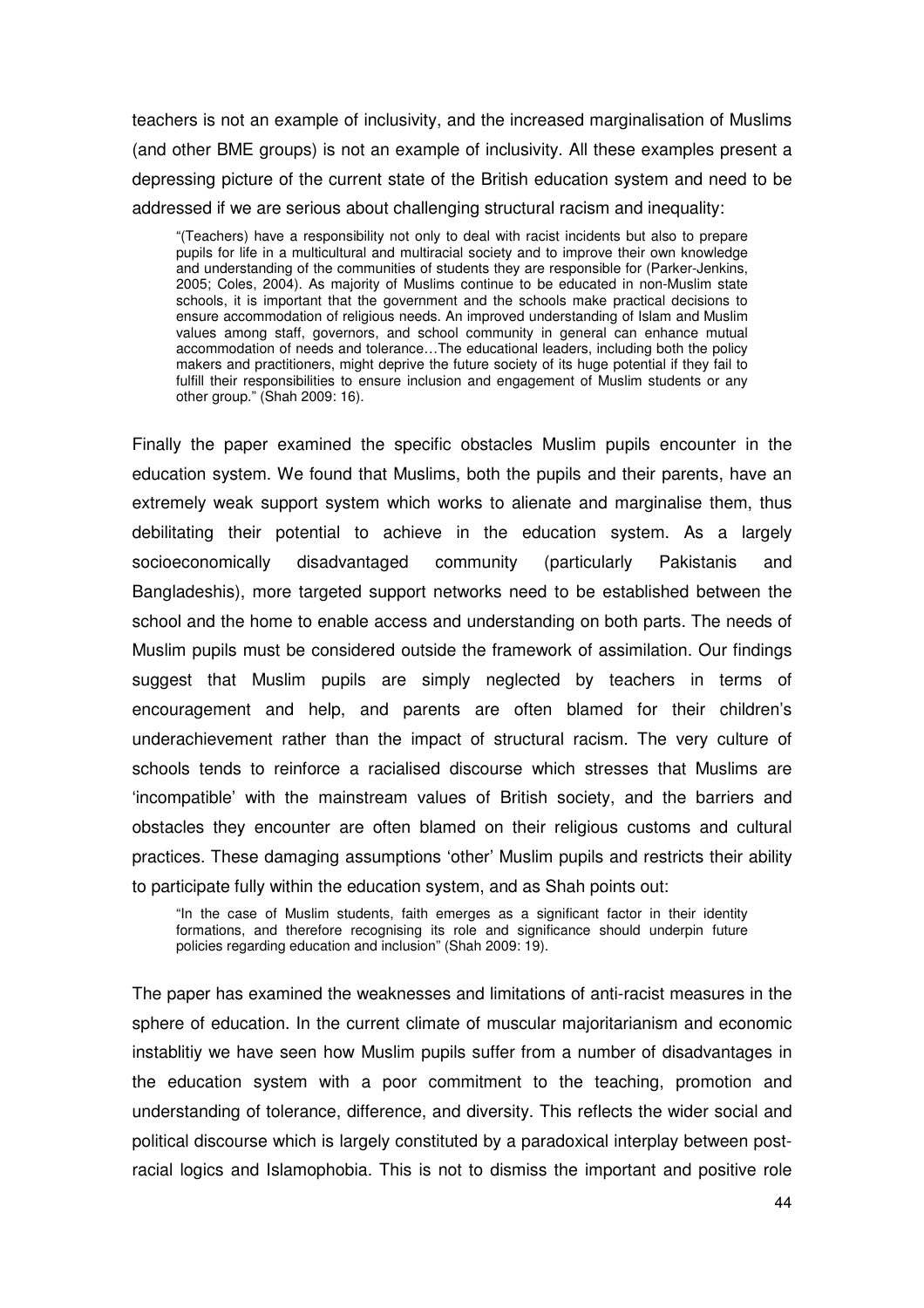many teachers play, nor do we take for granted the incredible pressure many teachers are under, however, at the same time we can not ignore the fact that institutional practices of racism in the education system are prominent. Our paper has exposed the depressing reality that Muslims are being failed by the education system. In multicultural Britain young Muslim pupils (and other BME groups) should be supported and encouraged, rather than marginalised and excluded, if they are to achieve their full potential in education.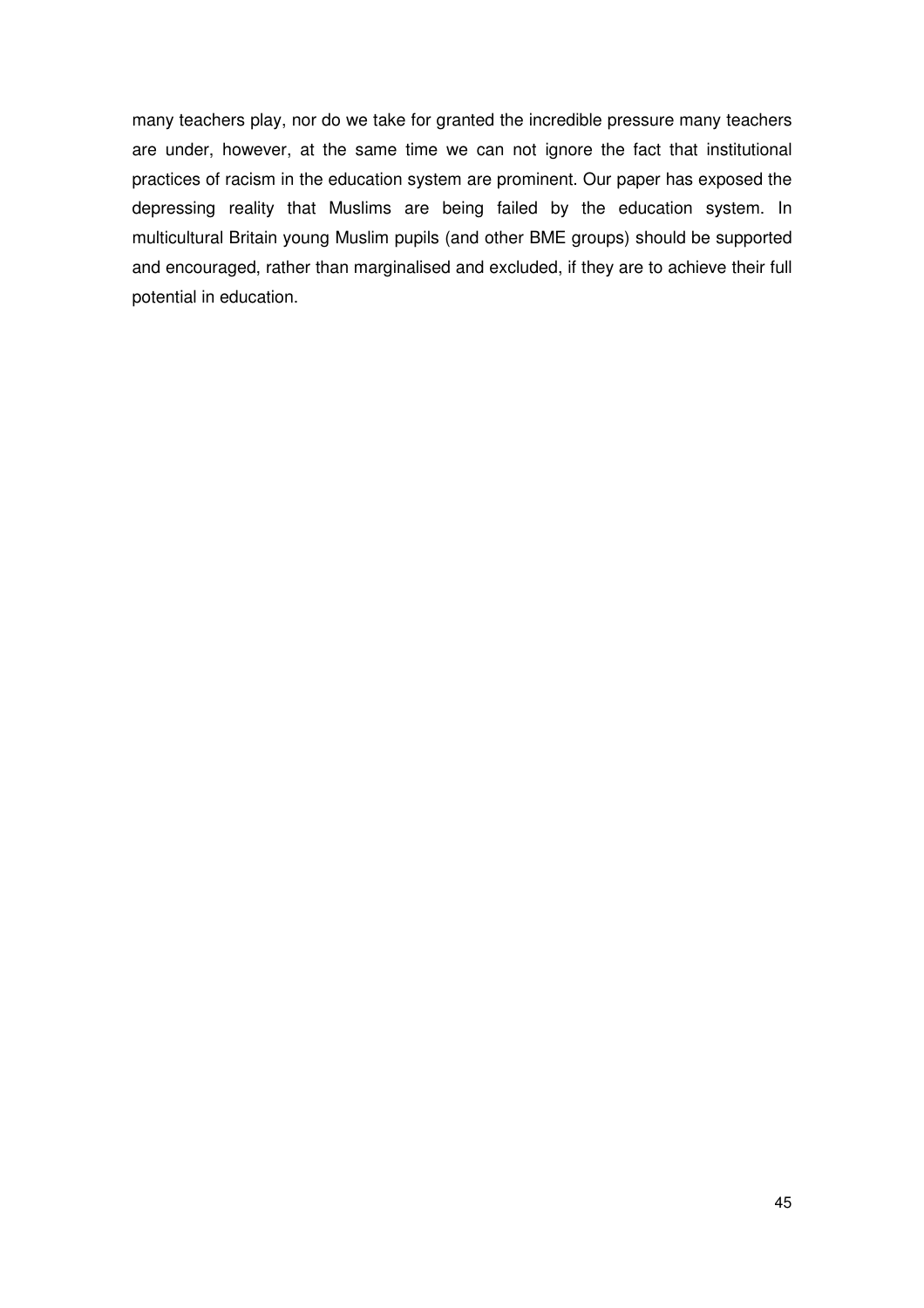# References

- Abbas, T. (2006) Muslims in Birmingham: UK, Background paper for the University of Oxford Centre on Migration Policy and Society: London.
- Ahmad, I. (2002) 'The Needs of Muslim Children can be Met Only Through Muslim Schools', The Guardian (May 22, 2002) http://society.guardian.co.uk/publicvoices/education/story/0,,720049,00.html Last Accessed: Aug 2011.
- Ahmad, T. (2011) 'Shame of Britain's Muslim Schools: Secret filming shows pupils being beaten and 'taught Hindu's drink cow p\*\*\*' Mail online (Feb 13, 2011) http://www.dailymail.co.uk/news/article-1356361/Shame-Britains-Muslim-schools-Secret-filming-shows-pupils-beaten.html#ixzz1V6JNACya Last Accessed: Aug 2011.
- Ahmed, S. (2009) 'Seen and Not Heard: Voices of Young British Muslims', Policy Research Centre: Leicestershire.
- Akram, J. and Robin, R.(2009) 'Citizenship Education for All or Preventing Violent Extremism for Some? – choices and challenges for schools', Race Equality Teaching, Vol. 27, No. 3, pp. 49–55.
- Ali, N., Kalra, V., and Sayyid, S. eds. (2006) A Postcolonial People: South Asians in Britain, Hurst and Company: London.
- Archer, L. (2003) Race, Masculinity and Schooling: Muslim boys and education, Open University Press: London.
- Bagguley, P. and Hussain, Y. (2007) The Role of Higher Education in Providing Opportunities for South Asian Women, Published in association with Joseph Rowntree Foundation: University of Leeds.
- Ball, S. J. (2009) The Education Debate, Policy Press: Bristol.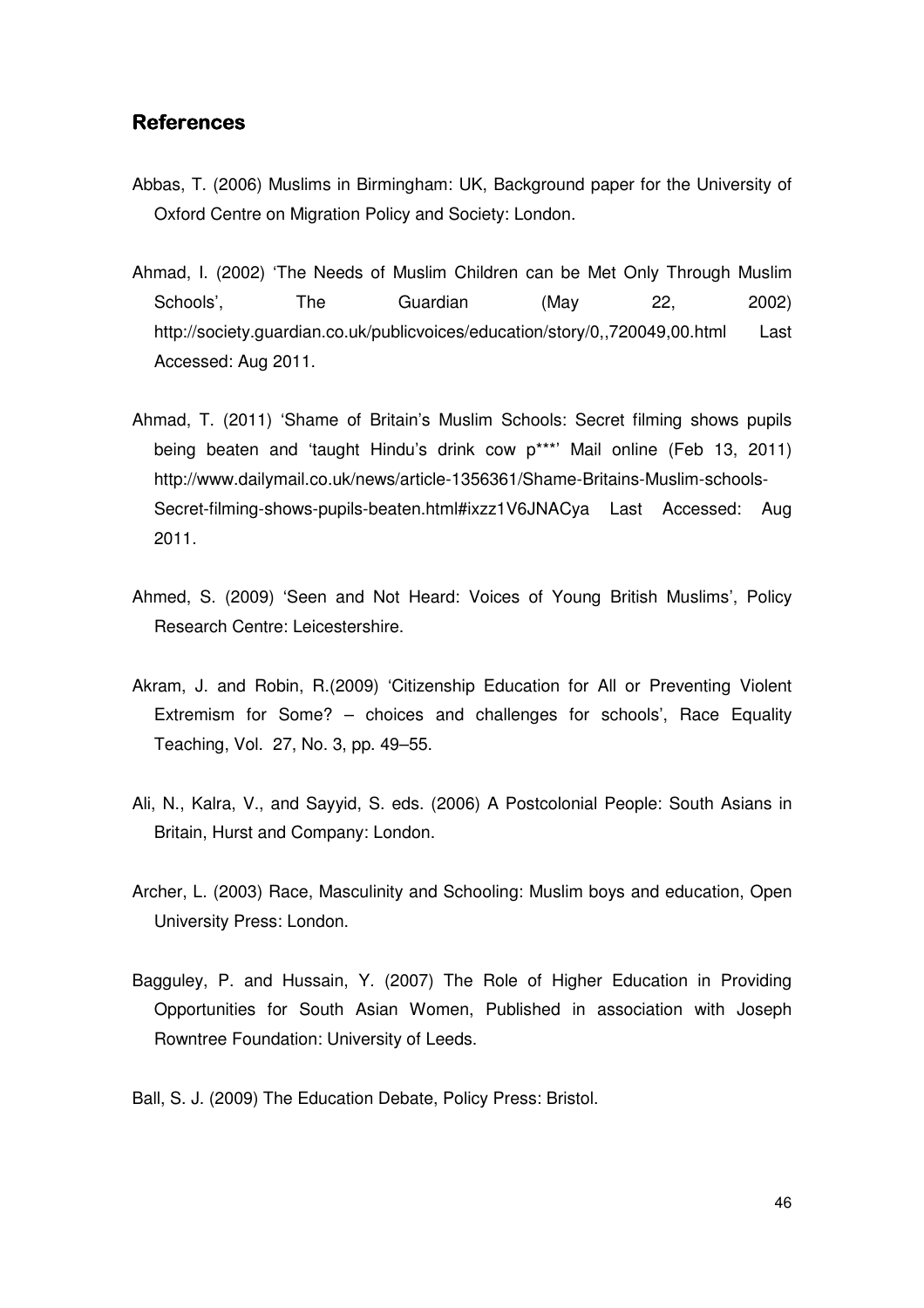- BBC. (Feb 5, 2011) 'State Multiculturalism has failed says David Cameron' http://www.bbc.co.uk/news/uk-politics-12371994 Last Accessed: June 2011.
- Brah, A. (2006) 'The 'Asian' in Britain', in Ali, N., Kalra, V., and Sayyid, S. eds. (2006) A Postcolonial People: South Asians in Britain, Hurst and Company: London.
- Coles, M. I. (2004) 'Education and Islam: a new strategic approach', Race Equality Teaching, Vol. 22, No. 3, pp. 41-46.
- Cook, S. W. (1978) 'Interpersonal and Attitudinal Outcomes in Cooperating Interracial Groups', Journal of Research and Development in Education, Vol. 12, No. 1, 97- 113.
- Crozier, G. (2001)' Excluded Parents: The deracialisation of parental involvement', race, ethnicity and education, Vol. 4, No. 4, pp. 329- 341.
- Department for Children, Schools and Families. (2008) 'Learning to be safe: A toolkit to help schools contribute to the prevention of violent extremism', HMSO: London.
- Department of Education and Science. (1985) 'Education for All: Committee of Inquiry into the Education of Children from Ethnic Minority Groups' (The Swann Report) HMSO: London.
- Department for Education and Skills. (2004) 'National Curriculum Assessment and GCSE/GNVQ Attainment by Pupil Characteristics in England , 2002 (Final) and 2003 (Provisional)'. DES: London. Online: www.dfes.gov.uk/rsgateway/DB/SFR/ Last Accessed: Aug 2011.
- Doyle, A. (2006) 'Education equality, religion and the education of muslim pupils: a comparative study of france and england' in R. Griffin (ed) Education in the Muslim World: different perspectives, Symposium Books: London.

Du Bois, W.E.B. (1996) The Souls of Black Folk, Penguin Classics: London.

Equanomics UK. (2010) 'The Price of Inequality: The Black Manifesto 2010', Equanomics: London.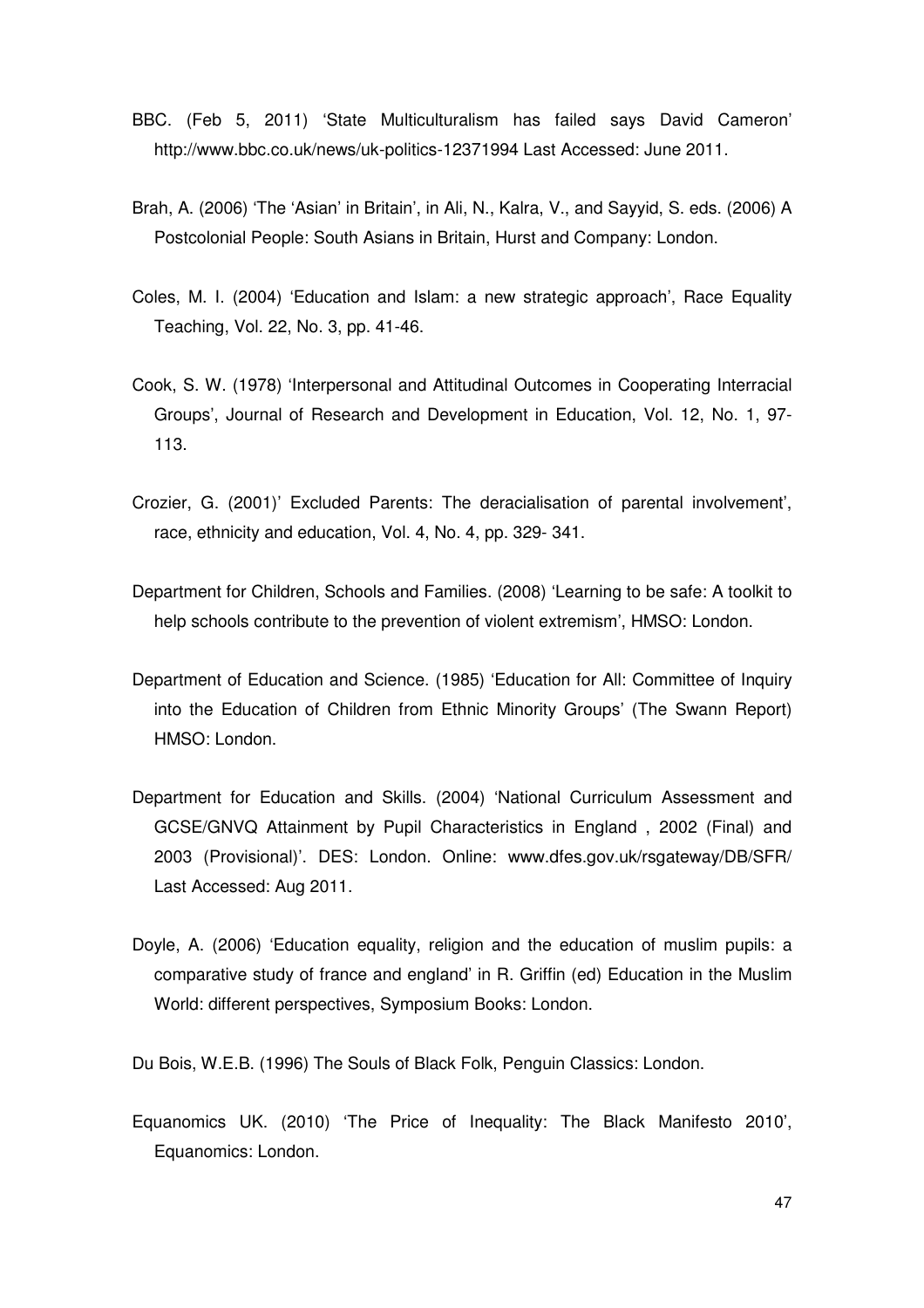- Finney, N., and Simpson, L. (2009) Sleepwalking to segregation'? Challenging myths about race and migration, Policy Press: Bristol.
- Gillborn, D. (2008) Racism and Education, confidence or conspiracy, Routledge: London.
- Haque, Z. (2000) 'The ethnic minority 'underachieving' group? Investigating the Claims of 'underachievment' among bangledeshi pupils in british secondary schools', Race, Ethnicity and Education, Vol. 3, No. 2, pp. 145-168.
- Hesse, B. and Sayyid, S. (2006) 'The Postcolonial Political and the Immigrant Imaginary' in Ali, N., Kalra, V., and Sayyid, S. eds. (2006) A Postcolonial People: South Asians in Britain, Hurst and Company: London.
- Hewer, C. (2001) 'Schools for Muslims', Oxford Review of Education, Vol. 27, No. 4, pp. 515-527.
- Jackson, R. (2003): 'Should the State Fund Faith Based Schools? A Review of the Arguments', British Journal of Religious Education, Vol. 25, No. 2, pp. 89-102.
- Kalra, V.S. & Kapoor, N. (2009) 'Interrogating Segregation, Integration and the Community Cohesion Agenda', Journal of Ethnic and Migration Studies, Vol. 35, No. 9, pp. 1397-1415.
- Law, I. and Swann, S. (2011) Ethnicity and Education in England and Europe, gangstas, geeks and gorjas, Ashgate: Farnham.
- Law, I. (2011) 'Poverty and income maintenance', in Understanding Race and Ethnicity edited by Gary, C. Understanding Social Welfare Series, Policy Press: Bristol.
- Law, I. (1997) 'Modernity, anti-racism and ethnic managerialism', Policy Studies, Vol. 18, No. 3/4, pp. 189-206.
- Meer, N. (2007) 'Muslim Schools in Britain: Challenging mobilisations or logical developments?', Asia Pacific Journal of Education, Vol. 27, No.1, pp. 55-71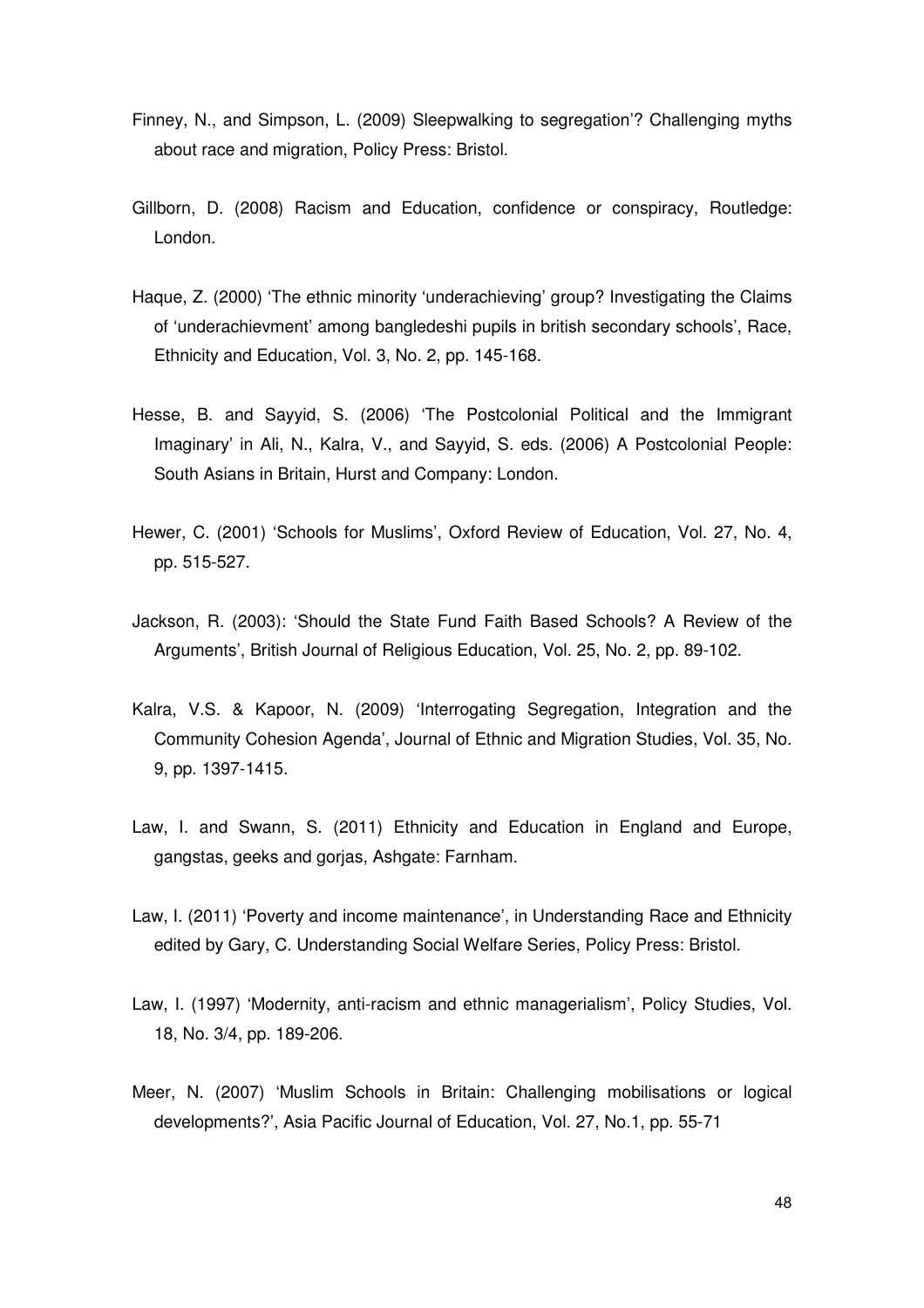- Meer, N. & Modood, T. (2009) 'The Multicultural State We're In: Muslims, 'Multiculture' and the 'Civic Re-balancing' of British Multiculturalism', Political Studies, 57, pp. 473-497.
- Mills, E. (2007) 'Don't panic, we can cope with migrants', Timesonline (Sept 27, 2007) http://www.timesonline.co.uk/tol/news/politics/article2510762.ece Last Accessed: Aug 2011.
- Mirza, H. (2010) 'Multicultural Education In England', International Alliance of Leading Education Institutes (IALEI), Institute of Education, University of London: London.
- Modood, T. (2010) Still Not Easy Being British, struggles for a multicultural citizenship, Trentham Press: Stoke-On-Trent.
- Modood, T. (2009) 'Muslims, Relgious equality and secularism', in Modood, T. and Levey, G. eds. Secularism, religion and multicultural citizenship, Cambridge University Press: Cambridge.
- Modood, T. (2006) 'Ethnicity, Muslims and higher education entry in Britain', Teaching in Higher Education, Vol. 11, No. 2, pp. 247-250.
- Modood, T. (2005) Multicultural Politics: Racism, Ethnicity and Muslims in Britain, Edinburgh University Press: Edinburgh.
- Modood, T. (1994) 'Multiculturalism and British Citizenship', The Political Quarterly, pp. 53-73.
- Morris, S. (2011) 'Teacher banned for spraying Asian primary children with air freshener' The Guardian (Feb 15, 2011) http://www.guardian.co.uk/education/2011/feb/15/teacher-banned-air-freshenerasian Last Accessed: Aug 2011.
- Netto, G., Sosenko, F., and Bramley, G. 2011 A review of poverty and ethnicity in Scotland, Joseph Rowntree Foundation: York.
- NUT/NALDIC. 2010. National Ethnic Minority Achievement Grant Survey, NUT/NALDIC: London.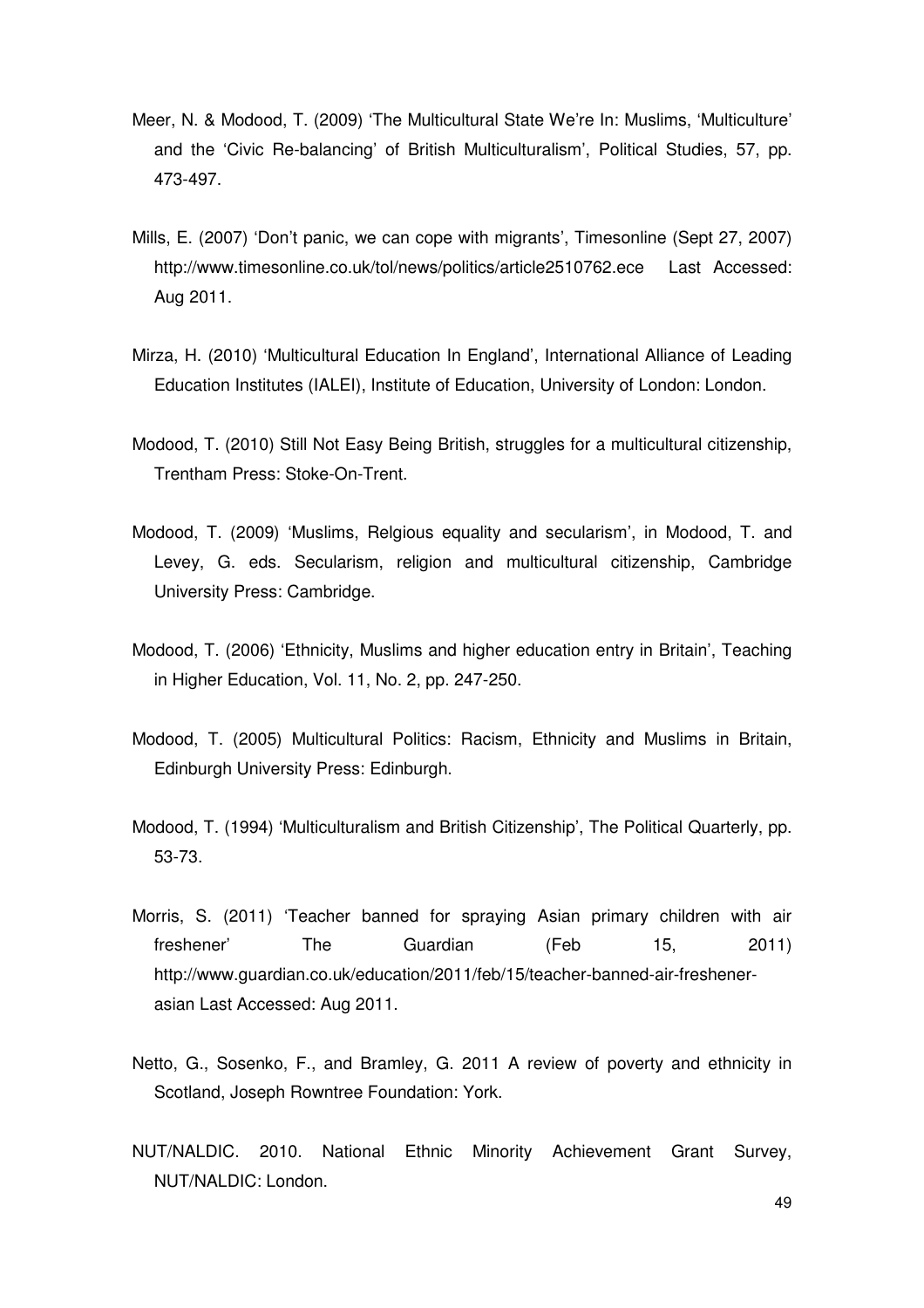- OFSTED (1999) 'Raising the attainment of minority ethnic pupils: school and LEA responses', OFSTED: London. Online:http://www.ofsted.gov.uk/resources/raisingattainment-of-minority-ethnic-pupils-school-and-lea-responses Last Accessed: Aug 2011.
- Parekh, B. (2000) Rethinking multiculturalism: Cultural diversity and political theory, Palgrave: New York.
- Parker-Jenkins, M., Hartas, D., and Irving, B. A. (2005) In good faith: schools, religion, and public funding, Ashgate: London.
- Parker-Jenkins, M. (2002): 'Equal Access to State Funding: The case of Muslim schools in Britain', Race Ethnicity and Education, Vol. 5, No. 3, 273-289.
- Peach, C. (2006) 'Demographics of BrAsian Settlement, 1951-2001' in Ali, N., Kalra, V., and Sayyid, S. eds. (2006) A Postcolonial People: South Asians in Britain, Hurst and Company: London.
- Richardson, R. and Wood, A. (2004) 'The Achievement of British Pakistani Learners', WORK IN PROGRESS. The report of the RAISE project, 2002-04, funded by Yorkshire Forward. Trentham Books.
- Sayyid, S. (2010) Do Post-Racials Dream of White Sheep?, CERS Working Paper, No. 17, University of Leeds: Leeds.
- Shah, S. (2009) 'Muslim learners in English schools: a challenge for school leaders', Oxford Review of Education, Aug 2009, Vol. 35, No. 4, pp. 523-540.
- Short, G. (2003) 'Faith Schools and Social Cohesion: Opening up the Debate', British Journal of Religious Education, Vol. 25, No. 2, pp. 129-141.
- Short, G. (2002) ' Faith-based schools: A threat to social cohesion?', Journal of Philosophy of Education, Vol. 36, No. 4, pp. 559–572.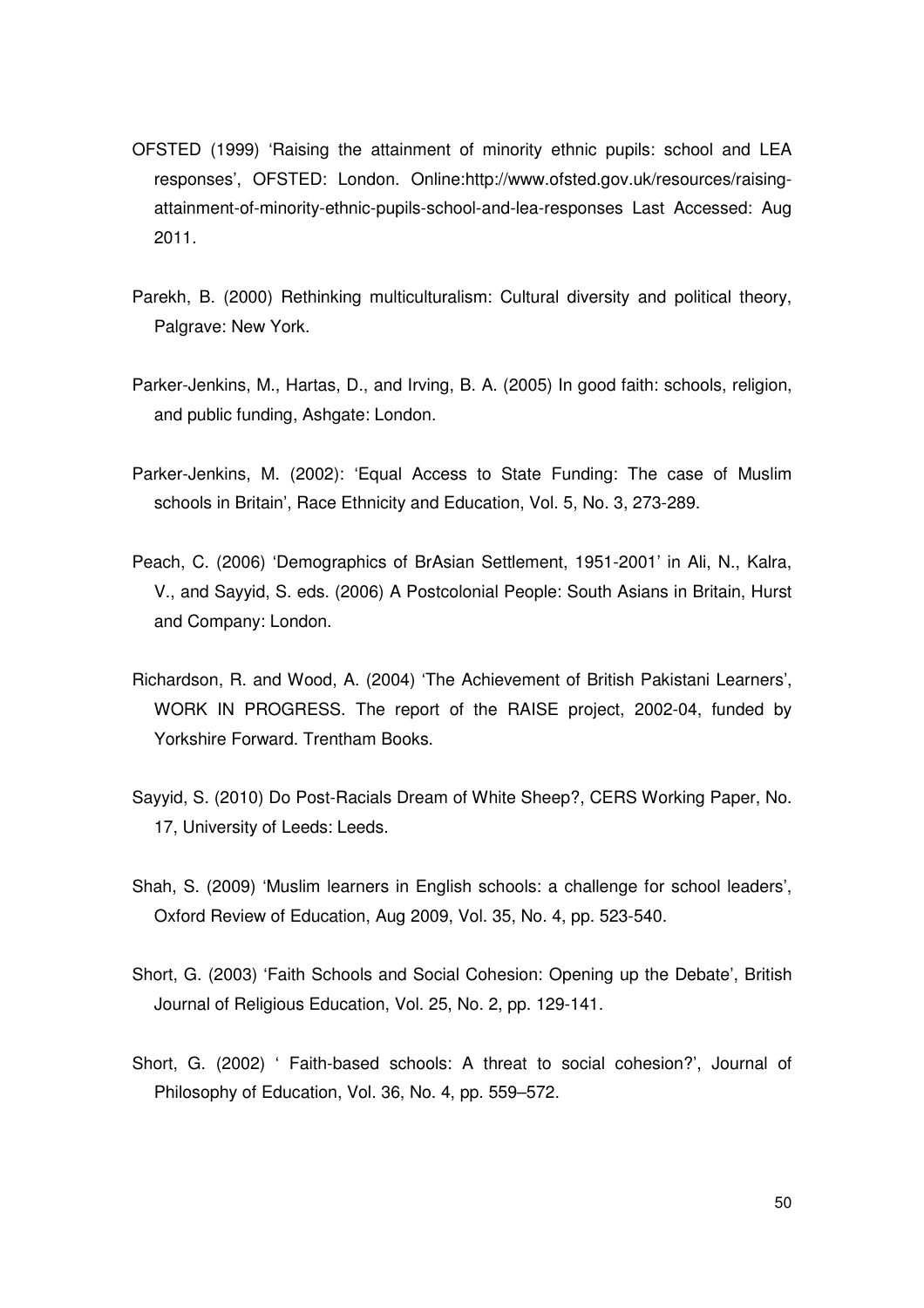Simpson, L. (2007) Ghettos of the mind: the empirical behaviour of indices of segregation and diversity, Journal of the Royal Statistical Society - Series A, Vol. 170, No. 2, pp. 405-424.

Somerville, W. (2007) Immigration under New Labour, Policy Press: Bristol.

- Stevens, D. (2009) 'In extremis: a self-defeating element in the 'preventing violent extremism' strategy', The Political Quarterly, Vol. 80, No. 4, pp. 517-525.
- Teaching and Development Agency for Schools (TDA). http://www.multiverse.ac.uk/attachments/80812ad2-6f70-4470-b632 f65c10a70b3b.doc Last Accessed: Aug 2011.
- The Runnymede Trust. (2008) 'Right to Divide? Faith Schools and Community Cohesion: Report Summary', The Runnymede Trust: London.
- Thomas, P. (2009) 'Between two stools? The government's 'Preventing Violent Extremism' agenda', University of Huddersfied Repository: Huddersfield, Published in The Political Quarterly (2009), Vol. 80, No. 2, pp.282-291.
- Tyrer, D. and Ahmad, F. (2006) 'Muslim Women and Higher Education: Identities, Experiences and Prospects; A Summary Report', Oxuniprint: Oxford. Online:http://image.guardian.co.uk/sysfiles/Education/documents/2006/08/02/musli mwomen.pdf Last Accessed: July 2011.
- Weekes-Bernard, D. (2007) 'School Choice and Ethnic Segregation: Educational Decision-making among Black and Minority Ethnic Parents', The Runnymede Trust: London.
- Wood, M., Hales, J., Purdon, S., Sejersen, T., and Hayllar, O. (2009) 'A test for racial discrimination in recruitment practice in British cities' Department for Work and Pensions Research Report, No 607, London.

Yorkshire Post. (2011) Racism 'still an issue in English schools' Yorkshire Post (July 3, 2011) http://www.yorkshirepost.co.uk/news/ataglance/mainsection/racism\_still\_an\_issue\_i n\_english\_schools\_1\_3541101 Last Accessed: July 2011.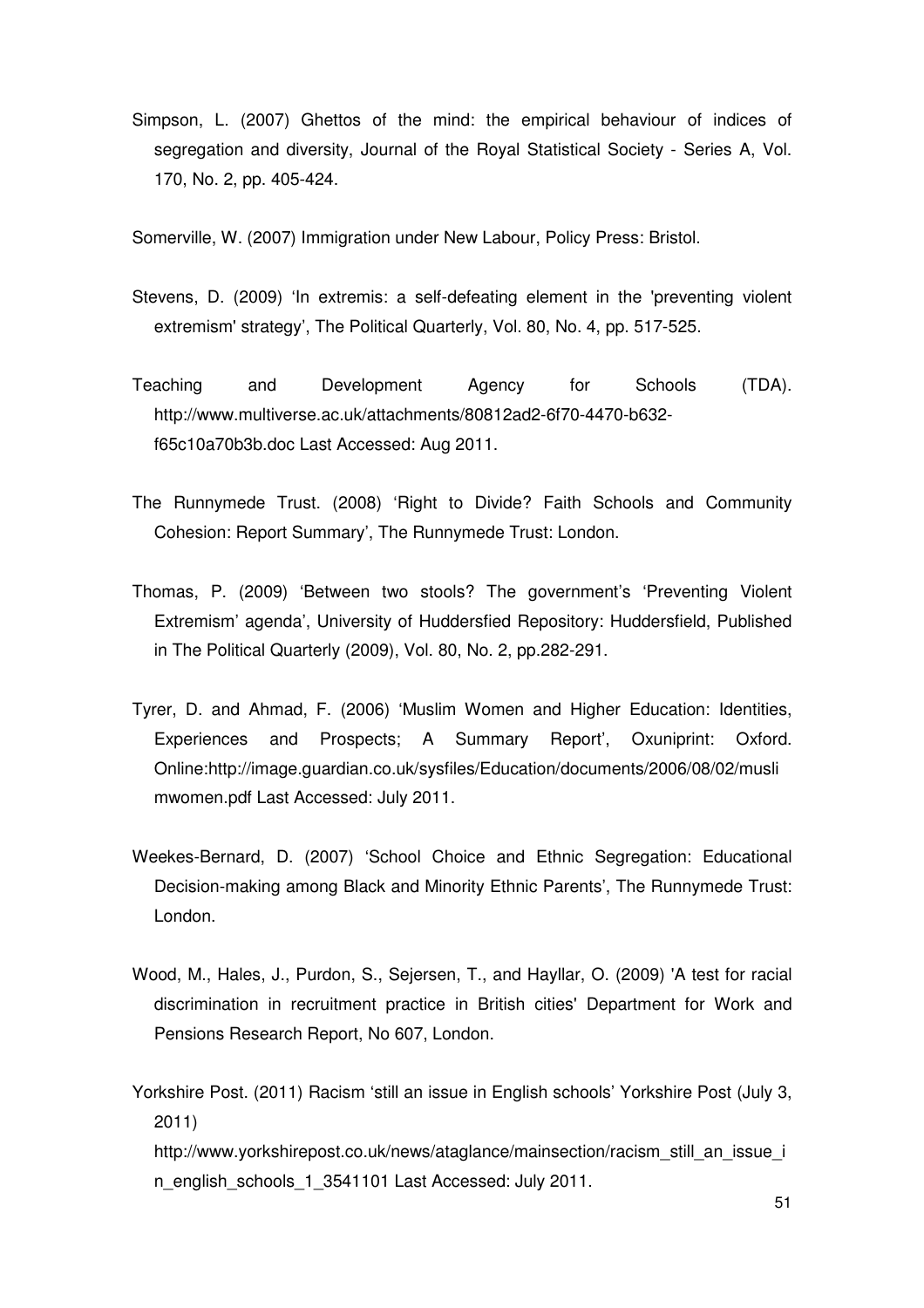Zizek, S. (2011) 'A vile logic to Anders Breivik's choice of target' The Guardian (Aug 8, 2011), http://www.guardian.co.uk/commentisfree/2011/aug/08/anders-behringbreivik-pim-fortuyn Last Accessed: Aug 2011.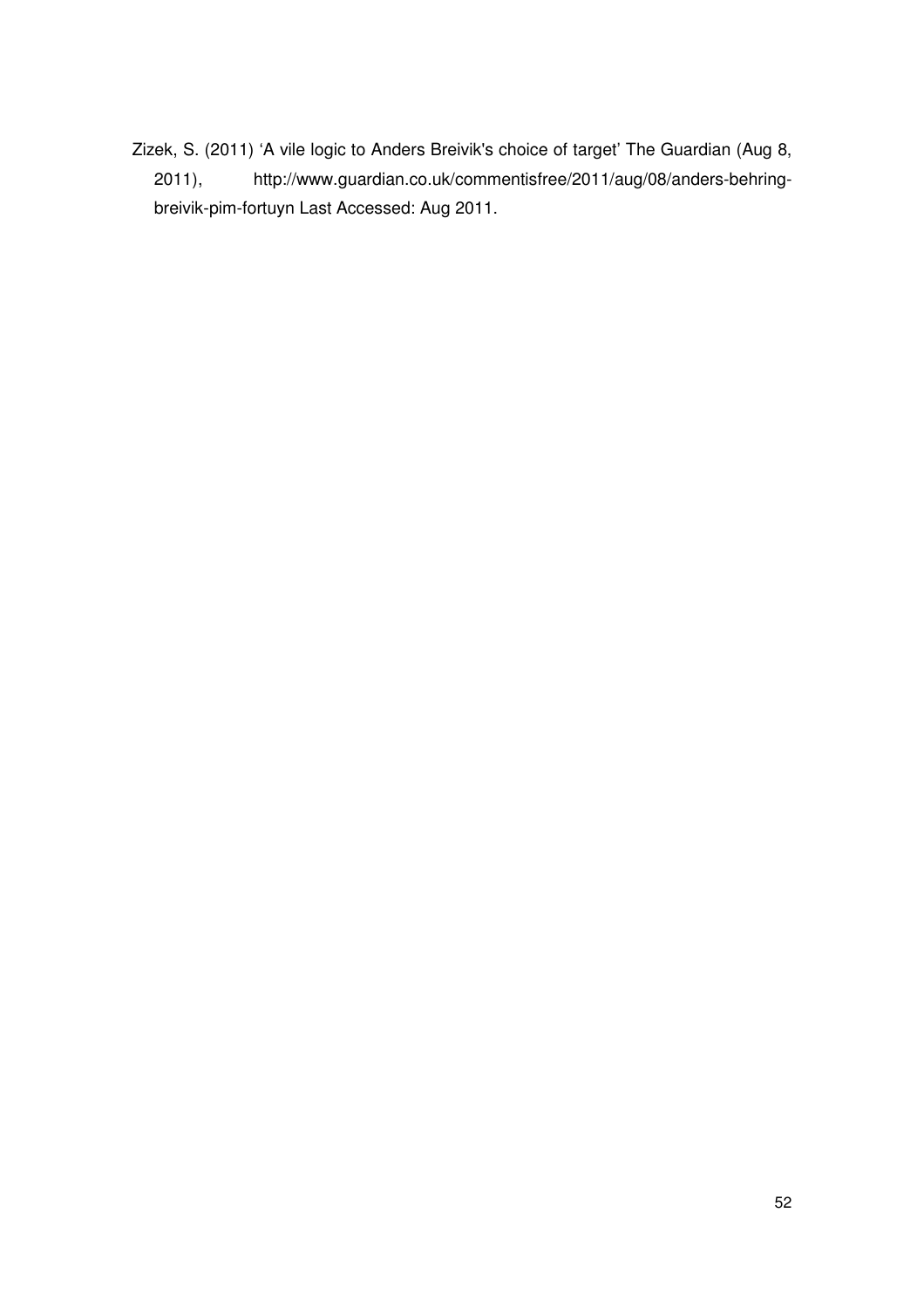# **Glossary of Acronyms**

BME: Black and Minority Ethnic.

- BNP: British National Party.
- DCSF: Department for Children, Schools and Families.
- DES: Department for Education and Skills.
- DWP: Department of Work and Pensions.
- EAL: English as an Additional Language.
- EDL: English Defence League.
- EMA: Education Maintenance Allowance.
- EMAG: Ethnic Minority Achievement Grant.
- GCSE: General Certificate of Secondary Education.
- ITE: Initial Teacher Education.
- NUT: National Union of Teachers.
- OFSTED: Office for Standards in Education.
- PGCE: Postgraduate Certificate in Education.
- PVE: Preventing Violent Extremism.
- QTS: Qualified Teacher Status.
- RE: Religious Education.
- REEMAP: Raising Educational Ethnic Minority Achievement Project.